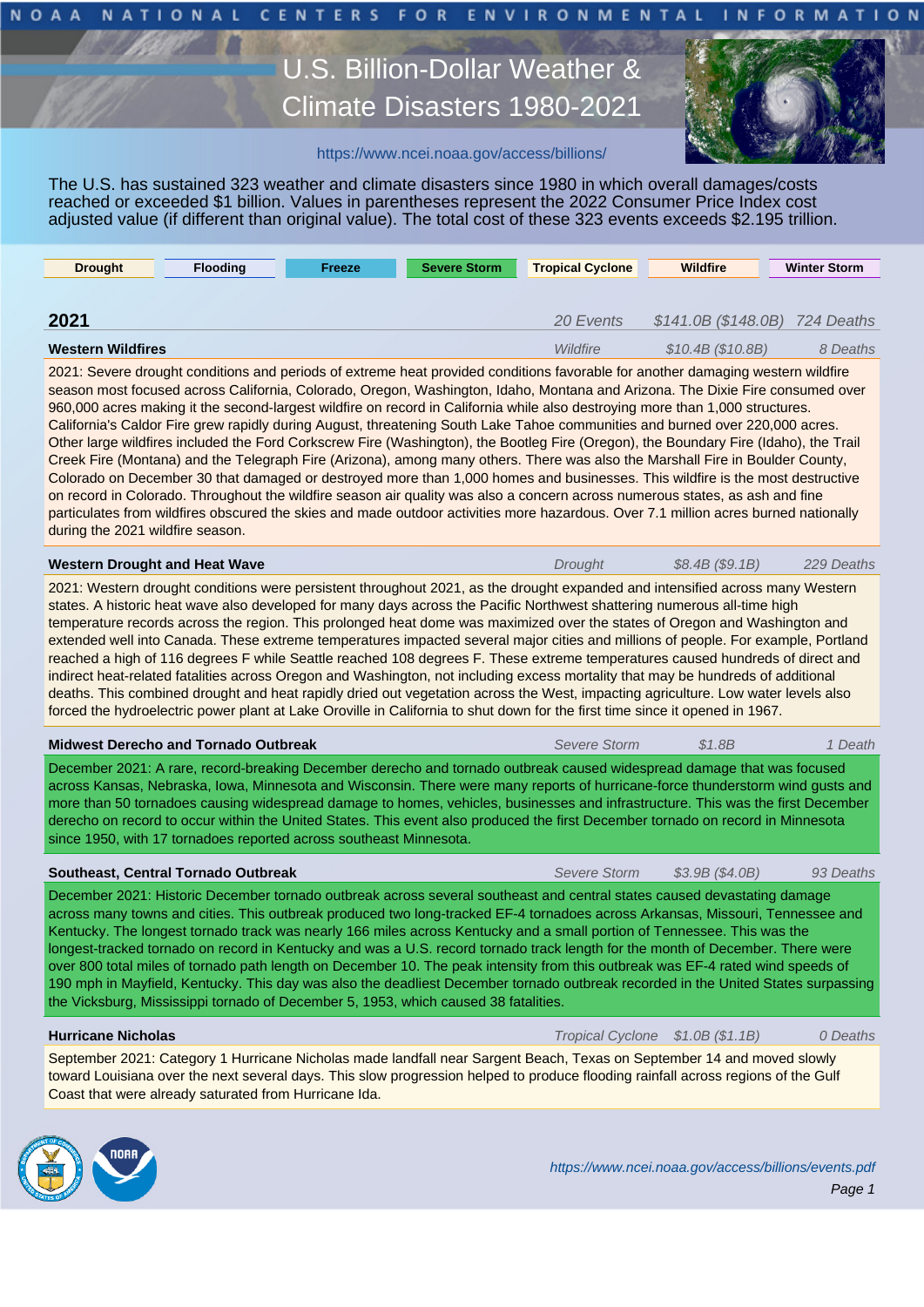August 2021: Category 4 Hurricane Ida made landfall near Port Fourchon, Louisiana with maximum sustained winds of 150 mph (240km/h) and a minimum central pressure of 930 mb. Ida was one of three hurricanes in recorded history to make landfall in Louisiana with 150 mph winds, along with Hurricane Laura in 2020 and the 'Last Island' hurricane of 1856. Grand Isle, Louisiana took a direct hit with 100% of its homes damaged and nearly 40% were nearly-to-completely destroyed. There was heavy damage to the energy infrastructure across southern Louisiana causing widespread, long duration power outages to millions of people. Parts of New Orleans were without power for nearly a week due to the widespread damage. As the remnants of Ida moved into the Northeast it merged with a frontal system creating severe weather and flash flooding across a wide region from eastern Pennsylvania to New York. Flash flood emergencies were declared in New Jersey and New York for the first time, producing damage to homes, businesses, vehicles and infrastructure while also causing dozens of fatalities.

| <b>Tropical Storm Fred</b>                                                                                                                                                                                                                                                                                                                                                                                                                                                                                     | <b>Tropical Cyclone</b>          | \$1.3B                                               | 7 Deaths |  |  |  |  |
|----------------------------------------------------------------------------------------------------------------------------------------------------------------------------------------------------------------------------------------------------------------------------------------------------------------------------------------------------------------------------------------------------------------------------------------------------------------------------------------------------------------|----------------------------------|------------------------------------------------------|----------|--|--|--|--|
| August 2021: Tropical Storm Fred made landfall near Panama City, Florida. As Fred progressed northward it caused torrential<br>flooding across the southern Appalachian Mountains with more than a foot of rainfall reported in some locations of western North<br>Carolina. This flash flooding caused damage to many homes, businesses, vehicles, roads and bridges, in additional to several<br>fatalities. Fred also produced nearly a dozen tornadoes across the Northeast as it moved up the East Coast. |                                  |                                                      |          |  |  |  |  |
| <b>North Central Severe Weather</b>                                                                                                                                                                                                                                                                                                                                                                                                                                                                            | Severe Storm                     | \$1.3B                                               | 2 Deaths |  |  |  |  |
| August 2021: Widespread high wind impacts across numerous North Central states including Illinois, Michigan, Wisconsin, Indiana,<br>Ohio and Missouri. This multi-day event caused damage to infrastructure, homes, vehicles and businesses.                                                                                                                                                                                                                                                                   |                                  |                                                      |          |  |  |  |  |
| <b>Central Severe Storms</b>                                                                                                                                                                                                                                                                                                                                                                                                                                                                                   | Severe Storm                     | \$1.1B                                               | 0 Deaths |  |  |  |  |
| July 2021: Severe storms caused considerable hail damage across numerous Central states including Missouri, Nebraska, Iowa,<br>South Dakota, North Dakota, New Mexico and Texas. There was also widespread high wind damage to homes, vehicles and<br>businesses in many other surrounding states.                                                                                                                                                                                                             |                                  |                                                      |          |  |  |  |  |
| <b>Tropical Storm Elsa</b>                                                                                                                                                                                                                                                                                                                                                                                                                                                                                     | Tropical Cyclone \$1.2B (\$1.3B) |                                                      | 1 Death  |  |  |  |  |
| July 2021: Tropical Storm Elsa made landfall in Taylor County, Florida producing heavy rain, wind, flooding and tornadoes in portions<br>of Florida, Georgia and the Carolinas, as well as flooding across parts of the Northeast. Southern New England and New York's Long<br>Island experienced flash flooding, leading to impassable roads, stranded vehicles and disruption. Elsa was the earliest fifth-named<br>storm on record.                                                                         |                                  |                                                      |          |  |  |  |  |
| <b>Central Severe Storms</b>                                                                                                                                                                                                                                                                                                                                                                                                                                                                                   | Severe Storm                     | \$1.3B                                               | 0 Deaths |  |  |  |  |
| June 2021: A combination of thunderstorm high winds, hail and tornadoes affected numerous Central states. The states most affected<br>included Michigan, Illinois, Indiana, Ohio, Missouri, Kansas and Texas with damage to homes, businesses, vehicles and agriculture.                                                                                                                                                                                                                                       |                                  |                                                      |          |  |  |  |  |
| <b>Ohio Valley Hail Storms</b>                                                                                                                                                                                                                                                                                                                                                                                                                                                                                 | Severe Storm                     | \$1.7B (\$1.8B)                                      | 0 Deaths |  |  |  |  |
| June 2021: Damaging hail storm and high wind impacts across several states including Ohio, Illinois, Indiana, Michigan, Wisconsin,<br>Minnesota, Iowa and Missouri. The hail impacts were most severe in southeastern Minnesota, southern Iowa, southeastern Indiana<br>and southwestern Ohio, with damage to many homes, vehicles and businesses.                                                                                                                                                             |                                  |                                                      |          |  |  |  |  |
| <b>Louisiana Flooding</b>                                                                                                                                                                                                                                                                                                                                                                                                                                                                                      | Flooding                         | \$1.3B(S1.4B)                                        | 5 Deaths |  |  |  |  |
| May 2021: Torrential rainfall from thunderstorms across Louisiana and coastal Texas caused widespread flooding and resulted in<br>hundreds of water rescues. Baton Rouge and Lake Charles experienced flood damage to thousands of homes, vehicles and<br>businesses, as more than 12 inches of rain fell. Lake Charles also continues to recover from the widespread damage caused by<br>Hurricanes Laura and Delta less than 9 months before this flood event.                                               |                                  |                                                      |          |  |  |  |  |
| Southern Tornadoes and Southeast Severe Weather                                                                                                                                                                                                                                                                                                                                                                                                                                                                | Severe Storm                     | \$1.3B                                               | 4 Deaths |  |  |  |  |
| May 2021: Tornadoes and severe storms with widespread high wind and large hail cause damage across many Southern and<br>Southeastern states including Mississippi, Texas, Arkansas, Alabama, Georgia, South Carolina, North Carolina, and Tennessee.<br>There were over 111 confirmed tornadoes largely clustered in central Mississippi and surrounding states.                                                                                                                                               |                                  |                                                      |          |  |  |  |  |
| <b>Texas and Oklahoma Severe Weather</b>                                                                                                                                                                                                                                                                                                                                                                                                                                                                       | <b>Severe Storm</b>              | \$3.1B (\$3.4B)                                      | 0 Deaths |  |  |  |  |
| April 2021: Severe weather including tornadoes, high wind, localized flooding and large hail cause widespread impacts across central<br>Texas and Oklahoma. There was considerable damage across Texas and Oklahoma to many homes, vehicles and businesses<br>particularly from hail storms. Several of the more impacted areas include west of San Antonio, north of Fort Worth, and southwest of<br>San Marcos.                                                                                              |                                  |                                                      |          |  |  |  |  |
| <b>Texas Hail Storms</b>                                                                                                                                                                                                                                                                                                                                                                                                                                                                                       | <b>Severe Storm</b>              | \$1.5B (\$1.6B)                                      | 0 Deaths |  |  |  |  |
|                                                                                                                                                                                                                                                                                                                                                                                                                                                                                                                |                                  | https://www.ncei.noaa.gov/access/billions/events.pdf | Page 2   |  |  |  |  |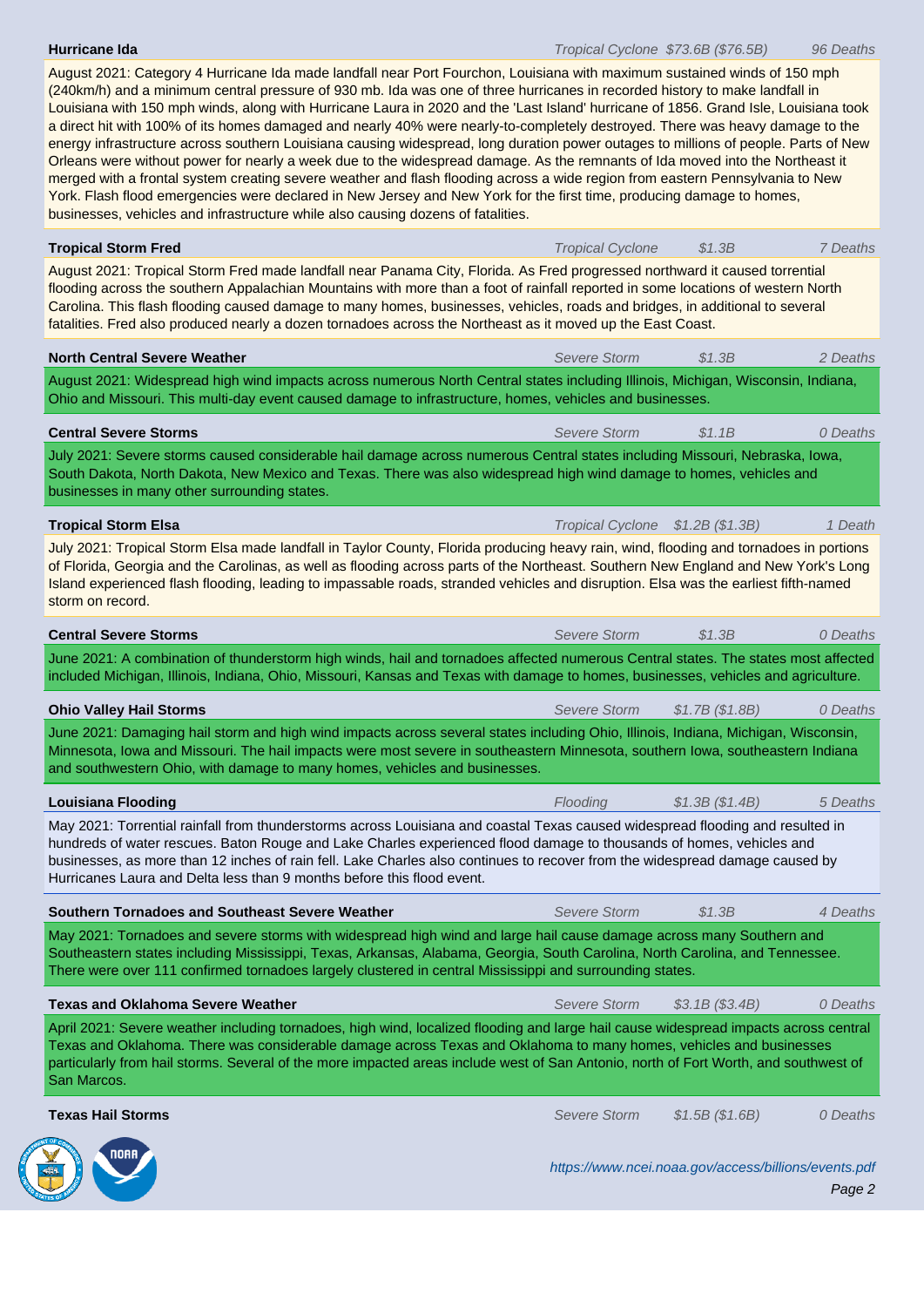| שהסומטומטוס המודממים מטרווטעטרטו זומטווון, איסטרטו שטטוקטנטאוו מהם סטמוואיסטרטר דהס ללטטעומהמט                                                                                                                                                                                                                                                                                                                                                                                                                                                                                                                                                                                                                                                                                                                                                                                                                                                                                                                                                                                                                                                                                                     |                     |                                                      |            |  |  |  |  |  |
|----------------------------------------------------------------------------------------------------------------------------------------------------------------------------------------------------------------------------------------------------------------------------------------------------------------------------------------------------------------------------------------------------------------------------------------------------------------------------------------------------------------------------------------------------------------------------------------------------------------------------------------------------------------------------------------------------------------------------------------------------------------------------------------------------------------------------------------------------------------------------------------------------------------------------------------------------------------------------------------------------------------------------------------------------------------------------------------------------------------------------------------------------------------------------------------------------|---------------------|------------------------------------------------------|------------|--|--|--|--|--|
| <b>Eastern Severe Weather</b>                                                                                                                                                                                                                                                                                                                                                                                                                                                                                                                                                                                                                                                                                                                                                                                                                                                                                                                                                                                                                                                                                                                                                                      | Severe Storm        | \$1.3B (\$1.4B)                                      | 8 Deaths   |  |  |  |  |  |
| March 2021: Severe weather producing hail, high wind and more than two dozen tornadoes impacted numerous states including<br>Arkansas, Alabama, Georgia, Mississippi, South Carolina, North Carolina and Virginia. Tennessee was also affected with significant<br>flooding in Nashville and surrounding areas that damaged businesses, homes and vehicles. There were also many high wind damage<br>reports across Pennsylvania, Maryland and New Jersey.                                                                                                                                                                                                                                                                                                                                                                                                                                                                                                                                                                                                                                                                                                                                         |                     |                                                      |            |  |  |  |  |  |
| <b>Southeast Tornadoes and Severe Weather</b>                                                                                                                                                                                                                                                                                                                                                                                                                                                                                                                                                                                                                                                                                                                                                                                                                                                                                                                                                                                                                                                                                                                                                      | Severe Storm        | \$1.7B (\$1.8B)                                      | 6 Deaths   |  |  |  |  |  |
| March 2021: At least 41 tornadoes impact several states including Kentucky, Tennessee, Mississippi, Alabama and Georgia. These<br>included one EF-4, four EF-3s, ten EF-2s and approximately two-dozen EF-1 or EF-0 tornadoes. The strongest of these tornadoes<br>were focused across central Alabama and western Georgia with tracks across the entire width of Alabama. There was widespread<br>damage to homes, businesses, vehicles and infrastructure.                                                                                                                                                                                                                                                                                                                                                                                                                                                                                                                                                                                                                                                                                                                                       |                     |                                                      |            |  |  |  |  |  |
| Northwest, Central, Eastern Winter Storm and Cold Wave                                                                                                                                                                                                                                                                                                                                                                                                                                                                                                                                                                                                                                                                                                                                                                                                                                                                                                                                                                                                                                                                                                                                             | <b>Winter Storm</b> | \$22.7B (\$24.5B)                                    | 262 Deaths |  |  |  |  |  |
| February 2021: Historic cold wave and winter storm impacts many northwest, central and eastern states. Temperature departures<br>exceeding 40.0 degrees F (22.2 degrees C) below normal occurred from Nebraska southward to Texas. The prolonged arctic air<br>caused widespread power outages in Texas, as well as other southern states, with multiple days of sustained below-freezing<br>temperatures. At the peak of the outage, nearly 10 million people were without power. Additional impacts were frozen water pipes,<br>which burst upon thawing causing water damage to buildings. These extreme conditions also caused or contributed to the direct and<br>indirect deaths of more than 210 people in Texas alone. This count does not include excess mortality that may be hundreds of<br>additional deaths. There were also snow and ice impacts across numerous states including Oklahoma, Arkansas, Missouri, Illinois,<br>Kentucky, Tennessee, Louisiana, Mississippi, Colorado, Oregon and Washington. This is now the costliest U.S. winter storm event on<br>record, more than doubling the inflation-adjusted cost of the 'Storm of the Century' that occurred in March 1993. |                     |                                                      |            |  |  |  |  |  |
| <b>California Flooding and Severe Weather</b>                                                                                                                                                                                                                                                                                                                                                                                                                                                                                                                                                                                                                                                                                                                                                                                                                                                                                                                                                                                                                                                                                                                                                      | Flooding            | \$1.1B(S1.2B)                                        | 2 Deaths   |  |  |  |  |  |
| California to the central California coast. Rainfall totals exceeded 15 inches in Monterey and San Luis Obispo counties. These heavy<br>rains caused flooding and mudslides in some of the same areas burned by wildfires in late-2020. This combination caused dozens of<br>slides and debris flows damaging homes, vehicles and businesses and infrastructure. Highway 1 south of Big Sur was washed out<br>while the Sierra Nevada range received several feet of snow, closing major highways. In addition to significant rain and snow, high<br>winds also caused extensive power outages across parts the region.                                                                                                                                                                                                                                                                                                                                                                                                                                                                                                                                                                            |                     |                                                      |            |  |  |  |  |  |
| 2020                                                                                                                                                                                                                                                                                                                                                                                                                                                                                                                                                                                                                                                                                                                                                                                                                                                                                                                                                                                                                                                                                                                                                                                               | 22 Events           | \$99.5B (\$108.6B)                                   | 262 Deaths |  |  |  |  |  |
| Western Wildfires - California, Oregon, Washington Firestorms                                                                                                                                                                                                                                                                                                                                                                                                                                                                                                                                                                                                                                                                                                                                                                                                                                                                                                                                                                                                                                                                                                                                      | Wildfire            | \$16.5B (\$17.9B)                                    | 46 Deaths  |  |  |  |  |  |
| Fall 2020: A record-breaking U.S. wildfire season burned more than 10.2 million acres. California more than doubled its previous<br>annual record for area burned (last set in 2018) with over 4.1 million acres. Five of the top six largest wildfires on record in California<br>(dating to 1932) burned during August and September. The August Complex was the largest California wildfire, which began as 37<br>separate wildfires within the Mendocino National Forest, set off after storms caused >10,000 lightning strikes across Northern<br>California. Approximately 10,500 structures were damaged or destroyed across California. Oregon also had historic levels of wildfire<br>damage, as over 2,000 structures burned. These wildfires spread rapidly and destroyed several small towns in California, Oregon and<br>Washington. Colorado also had a severe wildfire season, as its three largest wildfires on record burned during 2020. Dense wildfire<br>smoke also produced hazardous air quality that affected millions of people that also included major cities for weeks. Hundreds of<br>additional wildfires also burned across other Western states.                    |                     |                                                      |            |  |  |  |  |  |
| <b>Western/Central Drought and Heat Wave</b>                                                                                                                                                                                                                                                                                                                                                                                                                                                                                                                                                                                                                                                                                                                                                                                                                                                                                                                                                                                                                                                                                                                                                       | Drought             | \$4.5B (\$4.9B)                                      | 45 Deaths  |  |  |  |  |  |
| Summer-Fall 2020: Widespread, continuous drought and record heat affected more than a dozen Western and Central states for<br>much of the summer, fall and into the winter months. Persistent above-average temperatures and precipitation deficits caused D3<br>(extreme) and D4 (exceptional) drought coverage in December that was the largest extent since August 2012. Death Valley recorded<br>a temperature of 130 degrees F - the highest measured temperature globally in decades - while Los Angeles county recorded a<br>record high of 121 degrees F. There were considerable crop and livestock impacts across the West and Central states from both the<br>persistent heat and increasingly dry conditions. The combined drought and heat also assisted in drying out vegetation across the<br>West that contributed to the Western wildfire potential and severity.                                                                                                                                                                                                                                                                                                                 |                     |                                                      |            |  |  |  |  |  |
| <b>Tropical Storm Eta</b>                                                                                                                                                                                                                                                                                                                                                                                                                                                                                                                                                                                                                                                                                                                                                                                                                                                                                                                                                                                                                                                                                                                                                                          |                     | Tropical Cyclone \$1.5B (\$1.6B)                     | 12 Deaths  |  |  |  |  |  |
| November 2020: Tropical Storm Eta made landfall in the Florida Keys on November 8 followed by a second landfall near Cedar Key                                                                                                                                                                                                                                                                                                                                                                                                                                                                                                                                                                                                                                                                                                                                                                                                                                                                                                                                                                                                                                                                     |                     |                                                      |            |  |  |  |  |  |
|                                                                                                                                                                                                                                                                                                                                                                                                                                                                                                                                                                                                                                                                                                                                                                                                                                                                                                                                                                                                                                                                                                                                                                                                    |                     | https://www.ncei.noaa.gov/access/billions/events.pdf | Page 3     |  |  |  |  |  |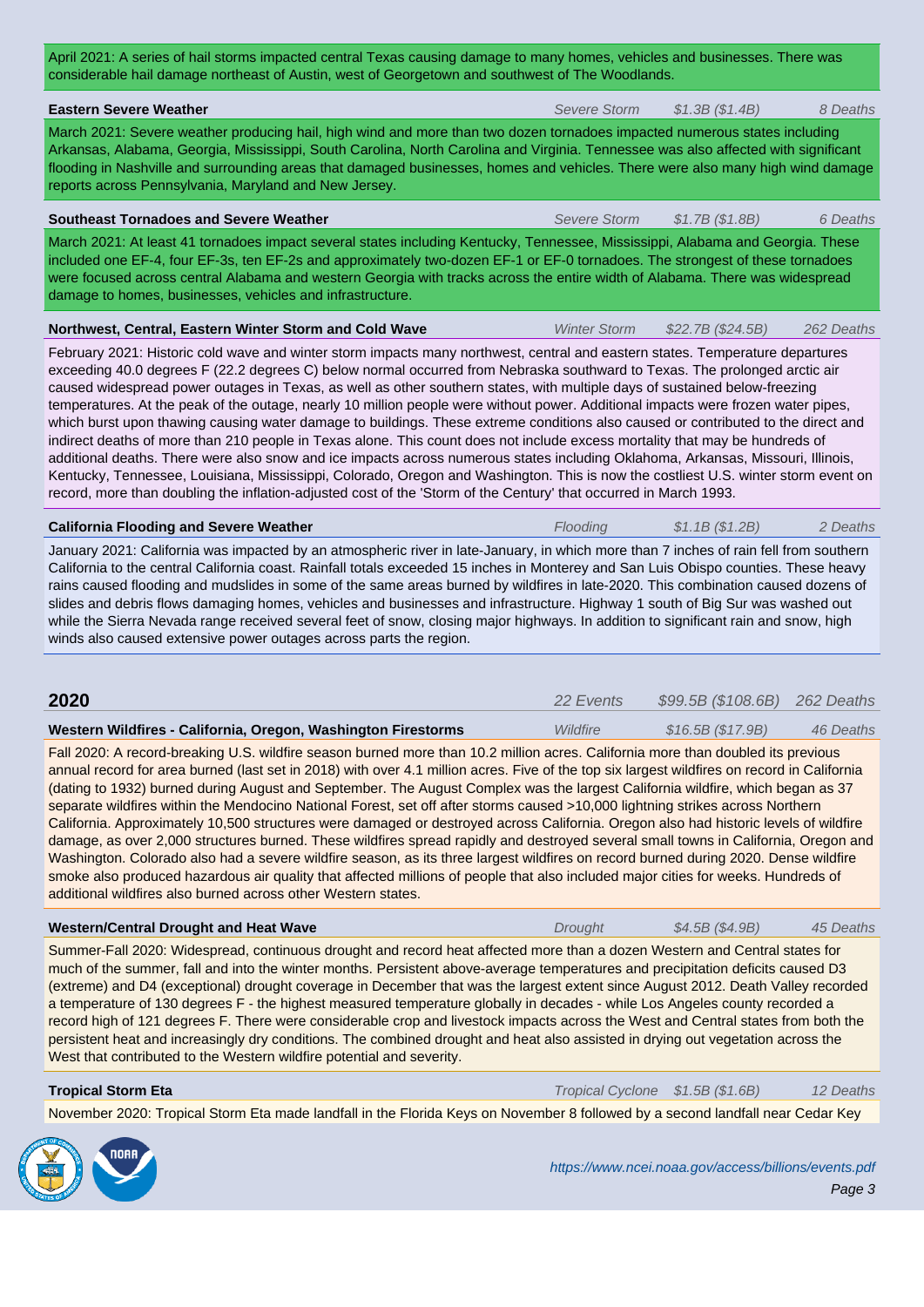rainfall across North Carolina and Virginia, which led to significant flooding that damaged homes, businesses and infrastructure. This flooding also caused one dozen fatalities.

#### **Hurricane Zeta Transfer 2012 Hurricane Zeta 6** Deaths

October 2020: Hurricane Zeta was a category 2 hurricane that made landfall at Cocodrie, Louisiana with maximum sustained winds of 110 mph on October 28th. Zeta's path inland saw an acceleration of its quick landfall speed to nearly 40 mph, which allowed the wind fields to maintain some strength. These wind impacts propagated well inland affecting parts of Louisiana, Alabama, Mississippi, northern Georgia and into the Carolinas. Hurricane Zeta was the fifth tropical cyclone to make landfall in Louisiana during 2020 as part of a historically active Atlantic hurricane season.

#### **Hurricane Delta** 5 Deaths **Hurricane Delta** Transfer Cyclone \$2.9B (\$3.1B) 5 Deaths

October 2020: Hurricane Delta was a category 2 hurricane that made landfall near Creole, Louisiana with winds of 100 mph on October 9. This was nearly the same location in which category 4 Hurricane Laura made landfall 6 weeks prior. Heavy rainfall, high winds, storm surge, and nearly one dozen EF-0 or EF-1 tornadoes caused damage across several states including Louisiana, eastern Texas, Mississippi and Georgia.

# **Hurricane Sally** 5 Deaths **Transfer Community Community Community Cyclone 37.3B (\$7.9B) 5 Deaths**

September 2020: Hurricane Sally was a category 2 hurricane at landfall in Gulf Shores, Alabama. Wind gusts up to 100 mph and 20-30 inches of rainfall caused considerable flood and wind damage across Alabama, the Florida panhandle and into Georgia. Many homes and businesses in downtown Pensacola, FL were impacted from flooding produced by storm surge and heavy rainfall. 2020 is now the fourth consecutive year (2017-2020) that the U.S. has been impacted by a slow moving tropical cyclone that produced extreme rainfall and damaging floods - Harvey, Florence, Imelda and Sally.

# **Hurricane Laura All and Structure Control Cyclone S23.2B (\$25.3B)** 42 Deaths

August 2020: Hurricane Laura was a powerful category 4 that made landfall at Cameron Parish, in southwestern Louisiana on August 27. Winds up to 150 mph and storm surge in excess of 15 feet caused heavy damage along the coast and inland to the city of Lake Charles. Many broken water systems and a severely damaged electrical grid in southern Louisiana will slow the recovery process. Laura was the strongest hurricane (by maximum sustained windspeed at landfall) to hit Louisiana since the 1856 Last Island hurricane. Laura also had highest landfall wind speed to impact the U.S. since Hurricane Michael in 2018. There were additional impacts to surrounding states including Texas, Mississippi and Arkansas.

# **Central Severe Weather - Derecho** Severe Storm \$11.0B (\$12.1B) 4 Deaths

August 2020: A powerful derecho traveled from southeast South Dakota to Ohio, a path of 770 miles in 14 hours producing widespread winds greater than 100 mph. The states most affected included Iowa, Illinois, Minnesota, Indiana and Ohio. This derecho caused widespread damage to millions of acres of corn and soybean crops across central Iowa. There was also severe damage to homes, businesses and vehicles particularly in Cedar Rapids, Iowa. In addition, there were 15 tornadoes across northeastern Illinois several affecting the Chicago metropolitan area. This is the third severe weather event (since 1980) with inflation-adjusted costs over \$10.0 (\$11.0) billion joining the late-April and May 2011 tornado outbreaks across the Southeastern and Central states, respectively.

# **Hurricane Isaias Hurricane Isaias Transfer Community Community Community Community Cyclone \$4.8B (\$5.2B) 16 Deaths**

August 2020: Hurricane Isaias made landfall in southeastern North Carolina as a category 1 storm. Isaias accelerated up the East Coast, resulting in widespread damage and power outages across New York, New Jersey and Pennsylvania. There was also considerable inland flooding most notably in Pennsylvania. In addition, 34 tornadoes developed across North Carolina, Virginia, Maryland, Delaware and New Jersey due to Isaias. Many tornadoes were weaker (EF-0 and EF-1) producing scattered damage to agriculture, structures and residences. Isaias also produced several EF-2 tornadoes and one EF-3 tornado that caused damage in coastal North Carolina and Virginia.

# **Hurricane Hanna Transfer Exercise 20 August 2012 12:33 Transfer Exercise 20 August 2012 12:33 Transfer Cyclone \$1.1B (\$1.2B) 0 Deaths**

July 2020: Category 1 Hurricane Hanna made landfall at Padre Island, Texas on July 25 with sustained winds of 90 miles per hour. The impacts from wind, wave action and flooding were most notable in damaging coastal infrastructure and to the agriculture sector. The crop damage was most focused across the Rio Grande Valley in southern Texas.

### **Central Severe Weather**  $O$  Deaths **Central Severe Storm**  $$1.2B ($1.3B)$   $O$  Deaths

July 2020: Central severe weather producing hundreds of severe hail and high wind reports across numerous states including Nebraska, South Dakota, Minnesota, Kansas, Oklahoma, Iowa, Illinois and Indiana. These storms caused impacts to many homes, vehicles and businesses.

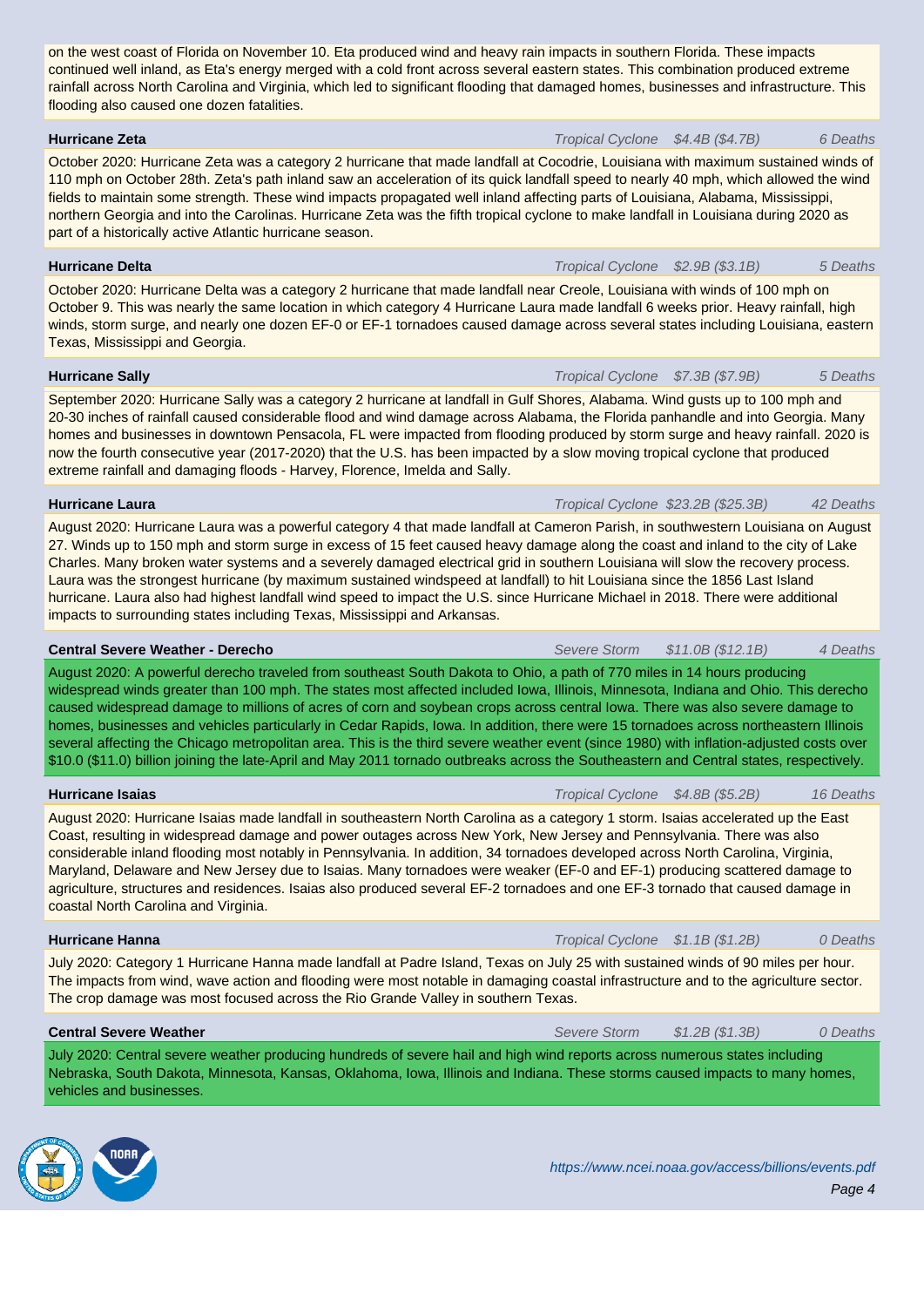| vehicles and businesses. The highest concentration of hail damage occurred across the northern portion of the San Antonio<br>metroplex. There was also significant damage east of San Marcos, southeast of Waco and to the west and south of Bryan and<br><b>College Station.</b>                                                                                                                                                         |                     |                 |           |
|-------------------------------------------------------------------------------------------------------------------------------------------------------------------------------------------------------------------------------------------------------------------------------------------------------------------------------------------------------------------------------------------------------------------------------------------|---------------------|-----------------|-----------|
| South, Central and Eastern Severe Weather                                                                                                                                                                                                                                                                                                                                                                                                 | <b>Severe Storm</b> | \$1.6B(S1.8B)   | 2 Deaths  |
| May 2020: A combination of thunderstorm high winds, hail and tornadoes affected numerous Southern, Central and Eastern states.<br>The states most affected included Texas, Illinois and North Carolina with damage to homes, businesses and vehicles. Oklahoma,<br>Arkansas, Indiana, Tennessee, Alabama, Georgia, Florida and South Carolina.                                                                                            |                     |                 |           |
| <b>Central and Eastern Severe Weather</b>                                                                                                                                                                                                                                                                                                                                                                                                 | <b>Severe Storm</b> | \$2.1B (\$2.3B) | 2 Deaths  |
| May 2020: Severe weather across several Central and Eastern states including Kansas, Missouri, Arkansas, Tennessee and South<br>Carolina. High wind and hail damage was notably clustered across southern Missouri and western to central Tennessee, which were<br>the states with the highest damage totals for the event.                                                                                                               |                     |                 |           |
| Central, Southern and Eastern Severe Weather                                                                                                                                                                                                                                                                                                                                                                                              | <b>Severe Storm</b> | \$1.0B(S1.1B)   | 1 Death   |
| April 2020: Severe weather across many Central, Southern and Eastern states produced primarily large hail and high winds that<br>caused widespread damage to many homes, vehicles and businesses. The states affected included Oklahoma, Texas, Missouri,<br>Arkansas, Louisiana, Virginia, Pennsylvania, Maryland, Delaware and New Jersey.                                                                                              |                     |                 |           |
| <b>Southern Severe Weather</b>                                                                                                                                                                                                                                                                                                                                                                                                            | <b>Severe Storm</b> | \$1.4B (\$1.5B) | 3 Deaths  |
| April 2020: Severe weather caused damage across many Southern states. The states most affected from a combination of high<br>winds, hail and tornadoes included Texas, Oklahoma, Louisiana, Mississippi, Alabama, Georgia, Florida and Virginia. The states with<br>the highest damage totals for the event were Oklahoma, Louisiana and Texas.                                                                                           |                     |                 |           |
| <b>Southeast and Eastern Tornado Outbreak</b>                                                                                                                                                                                                                                                                                                                                                                                             | <b>Severe Storm</b> | \$3.4B (\$3.8B) | 35 Deaths |
| April 2020: Outbreak of at least 140 tornadoes from Texas to Maryland including 3 EF4s, 12 EF3s, 20 EF2s, 77 EF1s and 28 EF0s.<br>Damage was extensive and highly destructive to many homes, vehicles and businesses across more than a dozen Southeast and<br>Eastern states.                                                                                                                                                            |                     |                 |           |
| North Central and Ohio Valley Hail Storms and Severe Weather                                                                                                                                                                                                                                                                                                                                                                              | <b>Severe Storm</b> | \$2.9B (\$3.2B) | 0 Deaths  |
| April 2020: Numerous hail storms caused widespread damage across many North Central and Ohio Valley states including Illinois,<br>lowa, Indiana, Ohio, Michigan, Wisconsin and Missouri. More than 20 tornadoes were also reorted across southern Indiana and Ohio.<br>There was additional widespread high wind damage to homes, vehicles and businesses in many other surrounding states.                                               |                     |                 |           |
| Midwest and Ohio Valley Severe Weather                                                                                                                                                                                                                                                                                                                                                                                                    | Severe Storm        | \$2.6B (\$2.8B) | 0 Deaths  |
| March 2020: Severe weather caused damage across many Midwest and Ohio Valley states including Missouri, Oklahoma, Texas,<br>Illinois, Indiana, Ohio, Arkansas, Kentucky, Tennessee, West Virginia and Pennsylvania. The states most affected from a combination<br>of high winds and hail were Missouri, Ohio and Arkansas. There were also two dozen tornadoes across lowa, Illinois, Indiana and<br>Arkansas causing additional damage. |                     |                 |           |
| <b>Tennessee Tornadoes and Southeast Severe Weather</b>                                                                                                                                                                                                                                                                                                                                                                                   | Severe Storm        | \$2.3B (\$2.6B) | 25 Deaths |
| March 2020: Powerful EF-3 and EF-4 tornadoes cause considerable damage across the Nashville metroplex and several counties<br>east of Nashville. This damage included many homes, businesses, vehicles, 90 planes and numerous buildings at the Nashville<br>airport. There was also additional hail and wind damage in the surrounding states including Alabama, Kentucky, Mississippi and<br>Missouri.                                  |                     |                 |           |
| South, East and Northeast Severe Weather                                                                                                                                                                                                                                                                                                                                                                                                  | Severe Storm        | \$1.3B (\$1.4B) | 3 Deaths  |
| February 2020: Severe weather across many South, East and Northeastern states including AL, FL, GA, SC, LA, MS, TN, NC, VA,<br>PA, RI, NY, NJ, MD and MA. There were more than 20 tornadoes clustered across central Mississippi into Tennessee. There were<br>also hundreds of high wind damage reports from Florida to New Jersey, with the Carolinas and Florida receiving the most costly<br>damage.                                  |                     |                 |           |
| Southeast Tornadoes and Northern Storms and Flooding                                                                                                                                                                                                                                                                                                                                                                                      | Severe Storm        | \$1.1B (\$1.3B) | 10 Deaths |
| January 2020: More than 80 tornadoes and severe storms caused damage across many southeastern states (AL, AR, GA, IL, IN, KY,<br>LA, MS, MO, NC, OH, SC, TN, TX, VA, WI). Storms and severe flooding also impacted northern states including Michigan, Wisconsin<br>and New York. Significant damage occurred along the shoreline of Lake Michigan to roads, the foundation of homes and to Port                                          |                     |                 |           |

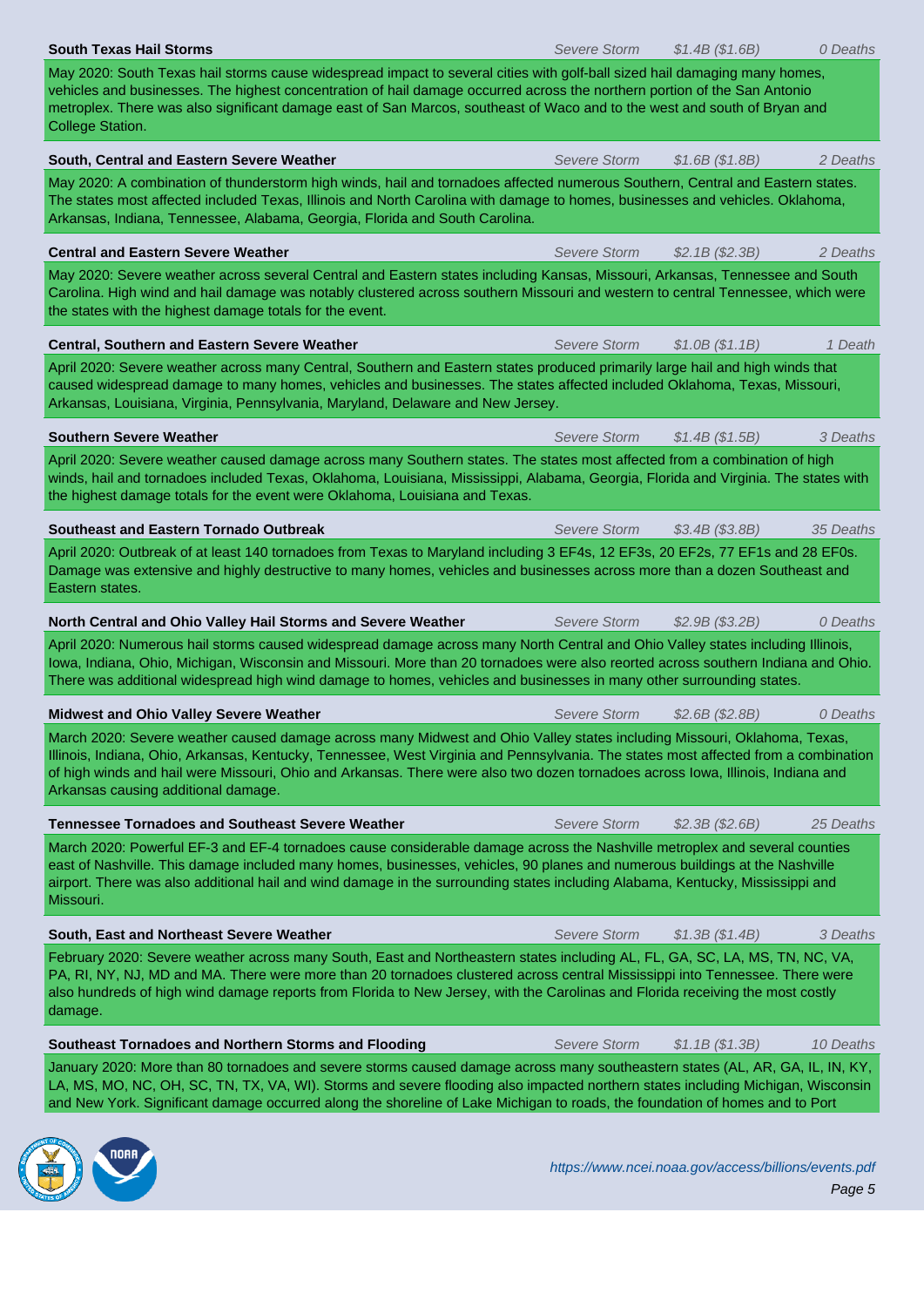**2019 14 Events \$44.7B (\$50.0B)** 44 Deaths **California and Alaska Wildfires California and Alaska Wildfire** \$4.5B (\$5.0B) 3 Deaths Summer-Fall 2019: California experienced a damaging wildfire season in 2019, largely resulting from the Kincade and Saddle Ridge wildfires. In addition, a key California electrical utility provider turned off power to millions of homes and businesses several times during days with forecasted high winds and extremely dry conditions. This step was designed to minimize wildfires, with some success, but it also caused billions of dollars in losses to those affected. Alaska also suffered a near-historic wildfire season with more than 2.5 million acres burned. These wildfire conditions were primed due to Alaska's record-breaking heat and dry conditions during the summer months. July 2019 was the warmest month ever recorded in Alaska. **Texas Tornadoes and Central Severe Weather** Severe Storm \$1.7B (\$1.9B) 2 Deaths October 2019: Numerous tornadoes caused widespread damage across northern Dallas damaging thousands of homes, vehicles, businesses and other public infrastructure. Tornadoes up to EF-3 intensity with maximum winds of 140 mph tracked across a large section of highly developed northern Dallas. Additionally high winds and hail damage also caused damage in other states including Oklahoma, Missouri, Arkansas, Louisiana and Tennessee. **Tropical Storm Imelda** Transfer Transfer Transfer Transfer Transfer Transfer Transfer Transfer Transfer Transfer Transfer Transfer Transfer Transfer Transfer Transfer Transfer Transfer Transfer Transfer Transfer Transfer September 2019: Tropical storm and its remnants cause 24 to 36 inches of rainfall over a 3-day period across a large area between Houston and Beaumont, Texas. The largest storm total, 43.39 inches, was reported at North Fork Taylors Bayou, Texas. Many thousands of homes, cars and businesses were impacted by flood water due to this extraordinarily heavy rainfall. Imelda is yet another of the historically extreme rainfall and flood events that have become a regular occurrence across Southeast Texas over the last 5 years. **Hurricane Dorian** 10 Deaths **Hurricane Dorian** 10 Deaths **Transfer Cyclone 31.6B (\$1.8B)** 10 Deaths September 2019: Category 1 hurricane makes landfall on the Outer Banks of North Carolina, after devastating the northern Bahama Islands as a historically-powerful and slow-moving hurricane. Dorian tracked offshore parallel to the Florida, Georgia and South Carolina coastline before making a North Carolina landfall, bringing a destructive sound-side surge that inundated many coastal properties and isolated residents who did not evacuate. Significant flood, severe storm, and tornado damage to many homes and businesses occurred on the Outer Banks of North Carolina. Dorian's intensification to a category 5 storm marks the fourth consecutive year, in which a maximum category 5 storm developed in the Atlantic basin - a new record. Dorian also tied the record for maximum sustained wind speed for a landfalling hurricane (185 mph) in the Atlantic, a record shared with the historic 1935 Labor Day Hurricane. **Mississippi River, Midwest and Southern Flooding** Flooding Flooding \$6.2B (\$6.9B) 4 Deaths July 2019: Additional major flooding impacted many Southern Plains states significantly affecting agriculture, roads, bridges, levees, dams and other assets across many cities and towns. The states most affected were Oklahoma, Nebraska, Missouri, Illinois, Kansas, Arkansas, Kentucky, Tennessee, Texas, Mississippi and Louisiana. Very high water levels also disrupted barge traffic along the Mississippi River, which negatively impacted a variety of dependent industries. Indiana and Ohio were also affected by persistent heavy rainfall that flooded farmland, which prevented and reduced crop planting by millions of acres. **Colorado Hail Storms**  $\bullet$  Deaths **Severe Storm**  $\bullet$  **Severe Storm**  $\bullet$  1.0B (\$1.1B) 0 Deaths July 2019: Colorado hail storms across the Denver and Fort Collins that damaged many homes and vehicles.

June 2019: Historic flooding impacts the Arkansas River Basin with damage to homes, agriculture, roads, bridges and levees focused across eastern Oklahoma and western Arkansas. Thousands of homes, cars and businesses were flooded due a combination of high rivers, levee failure and persistently heavy rainfall from May 20 through June.

**Arkansas River Flooding** Flooding **Flooding Flooding** 5 Deaths **Flooding** 5 Deaths

| Rockies, Central and Northeast Tornadoes and Severe Weather                                                                                                                                                                                                                                                                                                                                                 | Severe Storm | $$4.5B$ (\$5.0B) | 3 Deaths |
|-------------------------------------------------------------------------------------------------------------------------------------------------------------------------------------------------------------------------------------------------------------------------------------------------------------------------------------------------------------------------------------------------------------|--------------|------------------|----------|
| May 2019: A four-day tornado outbreak impacts many states across the Rockies, Central and Northeast (CO, WY, NE, KS, OK, MO,<br>IA, IL, IN, OH, PA and NJ). This outbreak produced 190 tornadoes in addition to hundreds of reports of damaging hail and<br>straight-line thunderstorm winds. Of particular note was an EF-4 tornado that produced heavy damage near the city of Dayton, Ohio<br>on May 27. |              |                  |          |
| <b>Central Severe Weather</b>                                                                                                                                                                                                                                                                                                                                                                               | Severe Storm | \$1.0B(S1.1B)    | 0 Deaths |

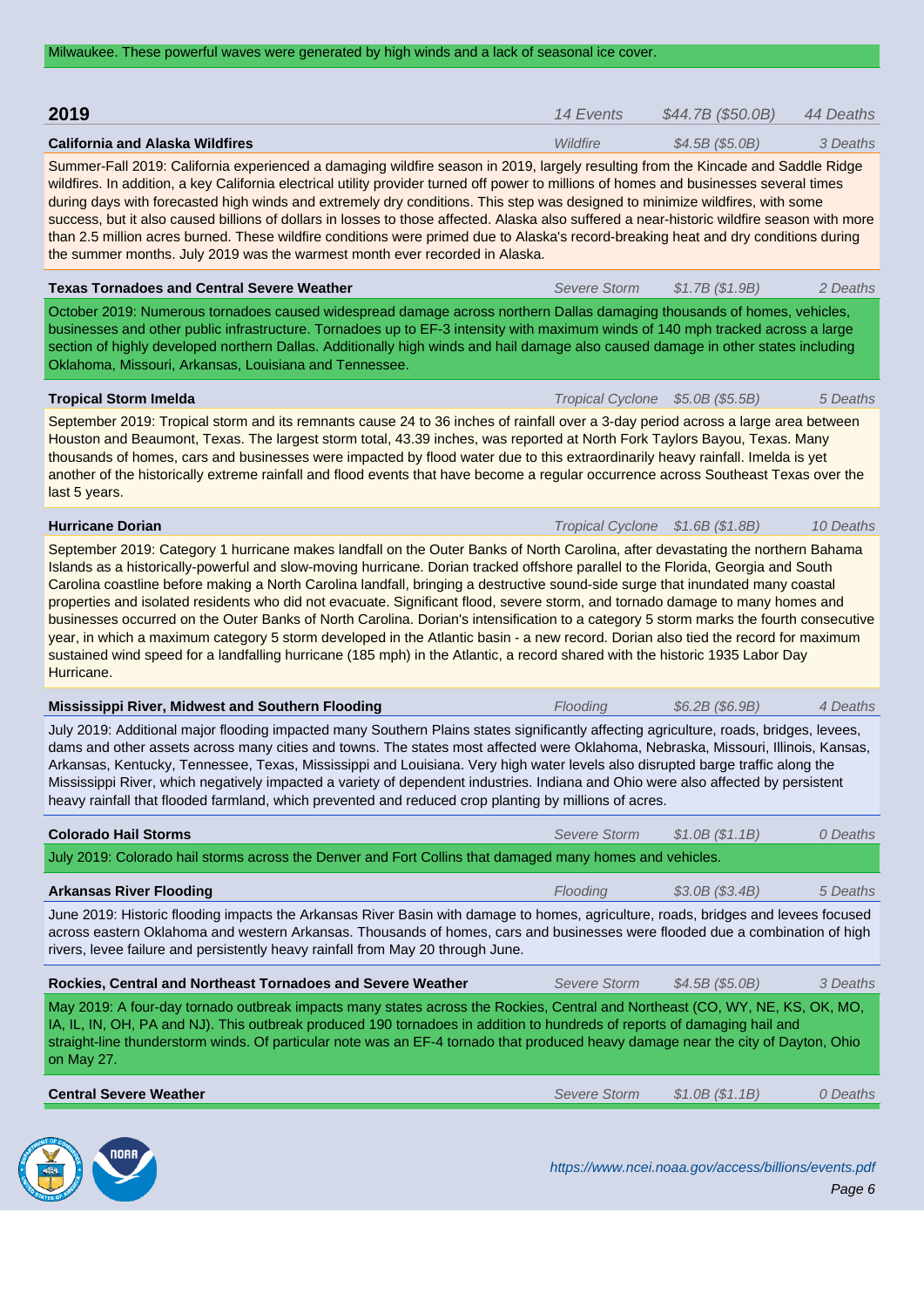|                                                                                                                                                                                                                                                                                                                                                                                                                                                                                                                                                                                                                                                                                                                                                                                                                                                                                                                                                                                                                                                  | <b>Severe Storm</b> | \$1.5B (\$1.7B)                    | 0 Deaths   |
|--------------------------------------------------------------------------------------------------------------------------------------------------------------------------------------------------------------------------------------------------------------------------------------------------------------------------------------------------------------------------------------------------------------------------------------------------------------------------------------------------------------------------------------------------------------------------------------------------------------------------------------------------------------------------------------------------------------------------------------------------------------------------------------------------------------------------------------------------------------------------------------------------------------------------------------------------------------------------------------------------------------------------------------------------|---------------------|------------------------------------|------------|
| May 2019: Persistent severe storms impacted numerous states from Texas to North Carolina (TX, OK, KS, AR, LA, MS, AL, NC).<br>Tornadoes and damaging hail particularly affected Texas, Louisiana and North Carolina focused across the Raleigh metro region.                                                                                                                                                                                                                                                                                                                                                                                                                                                                                                                                                                                                                                                                                                                                                                                     |                     |                                    |            |
| Southern and Eastern Tornadoes and Severe Weather                                                                                                                                                                                                                                                                                                                                                                                                                                                                                                                                                                                                                                                                                                                                                                                                                                                                                                                                                                                                | <b>Severe Storm</b> | \$1.3B (\$1.4B)                    | 7 Deaths   |
| April 2019: Tornado outbreak and severe storms impacted many states (TX, LA, MS, AL, GA, NC, OH and PA). More than 50<br>tornadoes occurred across central Mississippi and Alabama causing damage to vehicles, homes and businesses. More than 25<br>additional tornadoes also caused damage across several eastern states from Georgia to Pennsylvania. These severe storms also<br>delivered damaging hail and high wind damage that was widespread across many Southern and and Eastern states.                                                                                                                                                                                                                                                                                                                                                                                                                                                                                                                                               |                     |                                    |            |
| <b>Missouri River and North Central Flooding</b>                                                                                                                                                                                                                                                                                                                                                                                                                                                                                                                                                                                                                                                                                                                                                                                                                                                                                                                                                                                                 | Flooding            | \$10.7B (\$12.1B)                  | 3 Deaths   |
| March 2019: Historic Midwest flooding inundated millions of acres of agriculture, numerous cities and towns, and caused widespread<br>damage to roads, bridges, levees, and dams. The states most affected were Nebraska, Iowa, Missouri, South Dakota, Minnesota,<br>North Dakota, Wisconsin and Michigan. This flood was triggered by a powerful storm with heavy precipitation that intensified snow<br>melt and flooding. Of note, the Offutt Air Force Base in Nebraska was also severely flooded - the third U.S. military base to be<br>damaged by a billion-dollar disaster event over a 6-month period (Sept 2018-Feb 2019). This historic flooding was one of the costliest<br>U.S. inland flooding events on record.                                                                                                                                                                                                                                                                                                                  |                     |                                    |            |
| <b>Texas Hail Storm</b>                                                                                                                                                                                                                                                                                                                                                                                                                                                                                                                                                                                                                                                                                                                                                                                                                                                                                                                                                                                                                          | <b>Severe Storm</b> | \$1.5B (\$1.7B)                    | 0 Deaths   |
| March 2019: Texas hail storm over the Dallas metroplex damaged many homes, businesses and vehicles. Oklahoma also received<br>hail damage resulting from the same severe weather system.                                                                                                                                                                                                                                                                                                                                                                                                                                                                                                                                                                                                                                                                                                                                                                                                                                                         |                     |                                    |            |
| Southeast, Ohio Valley and Northeast Severe Weather                                                                                                                                                                                                                                                                                                                                                                                                                                                                                                                                                                                                                                                                                                                                                                                                                                                                                                                                                                                              | Severe Storm        | \$1.2B (\$1.4B)                    | 2 Deaths   |
| February 2019: Tornadoes, severe weather and flooding in the south (MS, AL, TN) and high-wind damage across many Ohio Valley<br>(IL, IN, OH) and Northeastern states (CT, MD, MA, NJ, NY, PA, VA, WV). This storm system produced heavy rain that caused major<br>flooding along parts of the Ohio, Mississippi and Tennessee rivers.                                                                                                                                                                                                                                                                                                                                                                                                                                                                                                                                                                                                                                                                                                            |                     |                                    |            |
|                                                                                                                                                                                                                                                                                                                                                                                                                                                                                                                                                                                                                                                                                                                                                                                                                                                                                                                                                                                                                                                  |                     |                                    |            |
| 2018                                                                                                                                                                                                                                                                                                                                                                                                                                                                                                                                                                                                                                                                                                                                                                                                                                                                                                                                                                                                                                             | 15 Events           | \$91.9B (\$103.5B) 247 Deaths      |            |
| Western Wildfires, California Firestorm                                                                                                                                                                                                                                                                                                                                                                                                                                                                                                                                                                                                                                                                                                                                                                                                                                                                                                                                                                                                          | Wildfire            | \$24.0B (\$27.1B)                  | 106 Deaths |
| Summer-Fall 2018: In 2018, California has experienced its costliest, deadliest and largest wildfires to date, with records back to 1933.<br>The Camp Fire is the costliest and deadliest wildfire - destroying more than 18,500 buildings. California also endured its largest<br>wildfire on record - the Medincino Complex Fire - burning over 450,000 acres. Additionally, California was impacted by other<br>destructive wildfires: the Carr Fire in Northern California and the Woolsey Fire in Southern California. The total 2018 wildfire costs in<br>California (with minor costs in other Western states) approach \$24.0 (\$27.1) billion - a new U.S. record. In total, over 8.7 million acres<br>has burned across the U.S. during 2018, which is well above the 10-year average (2009-2018) of 6.8 million acres. The last 2 years of<br>U.S. wildfire damage has been unprecedented in damage, with losses exceeding \$40.0 (\$45.2) billion.                                                                                    |                     |                                    |            |
|                                                                                                                                                                                                                                                                                                                                                                                                                                                                                                                                                                                                                                                                                                                                                                                                                                                                                                                                                                                                                                                  |                     |                                    |            |
| Southwest/Southern Plains Drought<br>Summer-Fall 2018: Drought conditions were present across numerous Southwestern and Plains states (TX, OK, KS, MO, CO, NM,<br>AZ, UT). The most extreme drought conditions continue to persist across the Four Corners region of the Southwest. The agriculture<br>sector has been impacted across the affected states including damage to field crops from lack of rainfall. Ranchers have also be<br>forced to sell-off livestock early in some regions due to high feeding costs.                                                                                                                                                                                                                                                                                                                                                                                                                                                                                                                         | Drought             | \$3.0B (\$3.4B)                    | 0 Deaths   |
| <b>Hurricane Michael</b>                                                                                                                                                                                                                                                                                                                                                                                                                                                                                                                                                                                                                                                                                                                                                                                                                                                                                                                                                                                                                         |                     | Tropical Cyclone \$25.0B (\$28.0B) | 49 Deaths  |
| October 2018: Powerful category 5 hurricane made landfall at Mexico Beach, Florida with devastating winds of 160 mph and storm<br>surge in excess of 15 feet. Mexico Beach was nearly destroyed, while Panama City suffered extensive damage. Florida's Tyndall Air<br>Force Base also suffered a direct strike from Michael's most intense eye wall winds causing billions in damage costs. Michael's<br>intense winds also reached well inland causing billions in damage costs to agriculture and forestry, as high winds hit during harvest<br>season for numerous crops across several states. Michael is the third category 4 or higher storm to make landfall in the U.S. since<br>2017. Michael is the first category 5 to strike the U.S. mainland since Hurricane Andrew in 1992 and is only the fourth on record. The<br>others are the Labor Day Hurricane (1935) and Hurricane Camille (1969). Michael was initially rated as a category 4 with 155 winds<br>but upgraded to a category 5 with 160 mph winds upon further analysis. |                     |                                    |            |
| <b>Hurricane Florence</b>                                                                                                                                                                                                                                                                                                                                                                                                                                                                                                                                                                                                                                                                                                                                                                                                                                                                                                                                                                                                                        |                     | Tropical Cyclone \$24.0B (\$26.9B) | 53 Deaths  |

ROOM NO. **C** 

https://www.ncei.noaa.gov/access/billions/events.pdf Page 7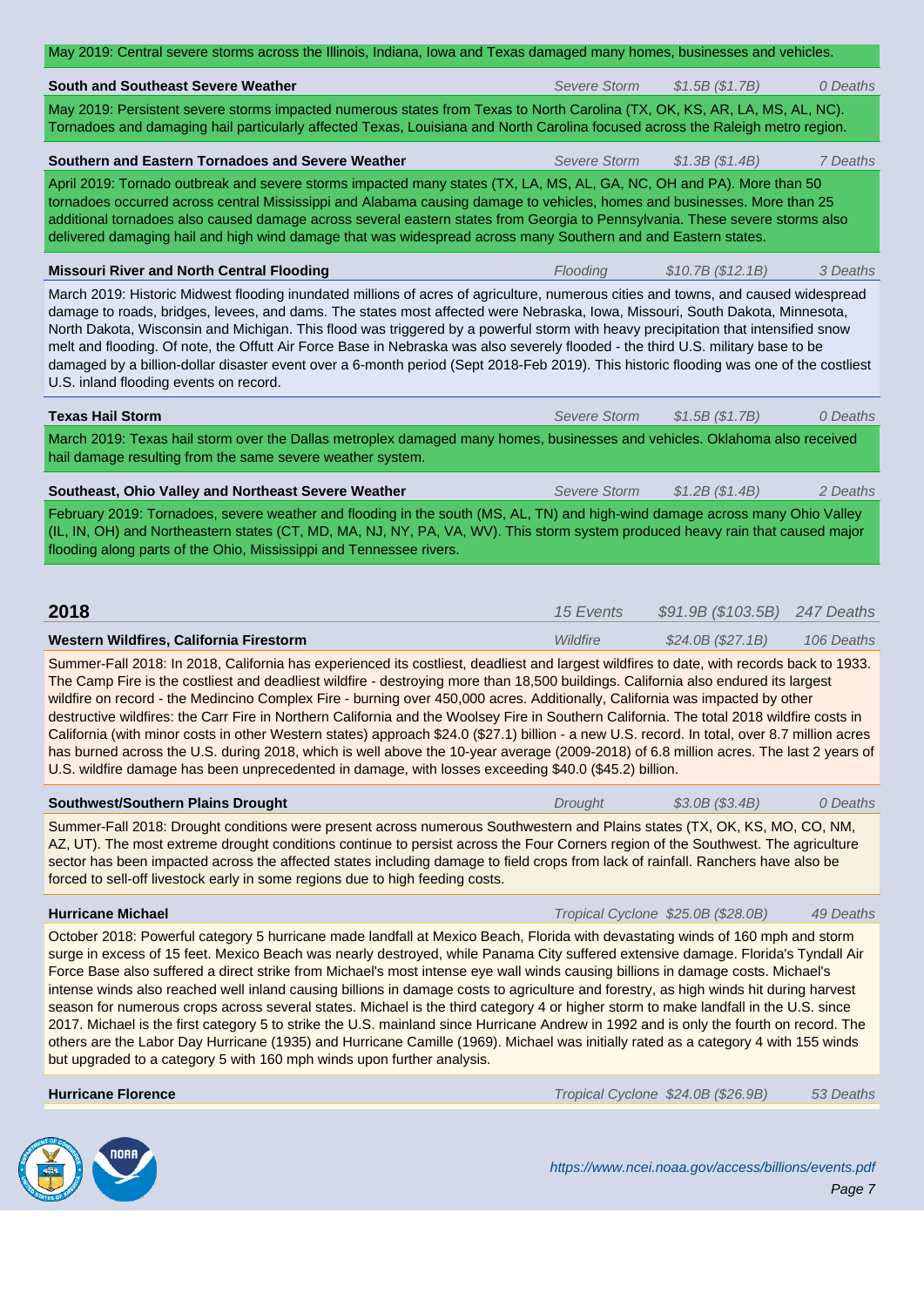| Florence made landfall as a category 1, at Wrightsville Beach, NC with damaging storm surge up to 10 feet and wind gusts reported<br>over 100 mph. However, the majority of the damage caused by Florence was due to the rainfall inland, which caused many rivers to<br>surpass previous record flood heights. U.S. Marine base Camp Lejeune in North Carolina suffered extensive damage that will cost<br>billions to repair. The total damage from Florence in North Carolina is more than the cost experienced during Hurricane Matthew<br>(2016) and Hurricane Floyd (1999) combined. |                     |                                 |           |
|--------------------------------------------------------------------------------------------------------------------------------------------------------------------------------------------------------------------------------------------------------------------------------------------------------------------------------------------------------------------------------------------------------------------------------------------------------------------------------------------------------------------------------------------------------------------------------------------|---------------------|---------------------------------|-----------|
| <b>Rockies and Plains Hail Storms</b>                                                                                                                                                                                                                                                                                                                                                                                                                                                                                                                                                      | Severe Storm        | \$1.0B (\$1.2B)                 | 0 Deaths  |
| August 2018: Severe hail impacts from baseball to softball size impacted several states including Colorado, Nebraska and Wyoming.<br>The most costly impacts occurred in numerous locations of eastern Colorado.                                                                                                                                                                                                                                                                                                                                                                           |                     |                                 |           |
| <b>Central and Eastern Tornadoes and Severe Weather</b>                                                                                                                                                                                                                                                                                                                                                                                                                                                                                                                                    | <b>Severe Storm</b> | \$1.6B (\$1.8B)                 | 0 Deaths  |
| July 2018: At least 41 tornadoes and high wind damage from thunderstorms impact numerous Central and Eastern states (MO, IA, IL,<br>IN, KS, KY, AL, AR, GA, TN, NC, SC, VA, MD, PA) over a multi-day event. The tornado damage was most severe across lowa.                                                                                                                                                                                                                                                                                                                                |                     |                                 |           |
| <b>Colorado Hail Storm</b>                                                                                                                                                                                                                                                                                                                                                                                                                                                                                                                                                                 | Severe Storm        | \$2.2B (\$2.5B)                 | 0 Deaths  |
| June 2018: Severe hail storms cause golf ball to baseball-sized hail and widespread damage in many areas from northern Denver to<br>Boulder and Fort Collins. Many homes, businesses and vehicles were impacted. Utah also experienced moderate hail damage.                                                                                                                                                                                                                                                                                                                               |                     |                                 |           |
| <b>Colorado Hail Storm</b>                                                                                                                                                                                                                                                                                                                                                                                                                                                                                                                                                                 | Severe Storm        | \$1.0B (\$1.1B)                 | 0 Deaths  |
| June 2018: Hailstorms in Colorado Springs and Pueblo, Colorado cause severe damage to many homes, businesses and vehicles.                                                                                                                                                                                                                                                                                                                                                                                                                                                                 |                     |                                 |           |
| <b>Texas Hail Storm</b>                                                                                                                                                                                                                                                                                                                                                                                                                                                                                                                                                                    | <b>Severe Storm</b> | \$1.3B (\$1.5B)                 | 0 Deaths  |
| June 2018: Large-hail impacts highly-populated area of the Dallas-Ft. Worth metroplex. Golfball to baseball-sized hail damages many<br>homes, vehicles and businesses.                                                                                                                                                                                                                                                                                                                                                                                                                     |                     |                                 |           |
| <b>Central and Eastern Severe Weather</b>                                                                                                                                                                                                                                                                                                                                                                                                                                                                                                                                                  | <b>Severe Storm</b> | \$1.4B (\$1.5B)                 | 5 Deaths  |
| May 2018: Severe storm damage across many Central states including TX, KS, CO, OK, MO, IL, IN, IA and OH. This was followed by<br>a derecho event across the Northeastern states of MD, NJ, NY, PA, VA, WV, MA and CT that caused widespread high wind damage.<br>Also, there were one dozen tornadoes reported across PA, NY and CT causing further damage.                                                                                                                                                                                                                               |                     |                                 |           |
| <b>Central and Northeastern Severe Weather</b>                                                                                                                                                                                                                                                                                                                                                                                                                                                                                                                                             | Severe Storm        | \$1.4B (\$1.6B)                 | 0 Deaths  |
| May 2018: Numerous central states (KS, NE, OK, TX, NM, MO, IA, IL, IN, OH, WI) were impacted by large hail and tornadoes.<br>Several northeastern states including NY, PA and VT were also impacted by high wind damage from severe storms.                                                                                                                                                                                                                                                                                                                                                |                     |                                 |           |
| Southern and Eastern Tornadoes and Severe Weather                                                                                                                                                                                                                                                                                                                                                                                                                                                                                                                                          | Severe Storm        | \$1.3B (\$1.5B)                 | 3 Deaths  |
| April 2018: Tornadoes and severe storms with large hail cause widespread damage across many Southern and Eastern states (AR,<br>FL, GA, LA, MD, MI, MS, MO, NJ, NY, NC, PA, SC, TX, VA) over a multi-day period. There were over 70 confirmed tornadoes largely<br>clustered in Louisiana, Mississippi, North Carolina and Virginia. This same system also caused winter storm impacts of high wind and<br>ice accumulation in northeastern states.                                                                                                                                        |                     |                                 |           |
| <b>Southeastern Tornadoes and Severe Weather</b>                                                                                                                                                                                                                                                                                                                                                                                                                                                                                                                                           | <b>Severe Storm</b> | \$1.5B (\$1.7B)                 | 0 Deaths  |
| March 2018: A potent severe storm system caused over 20 tornadoes across Alabama and also widespread hail damage from Texas<br>to Florida. Most notably this system produced an EF-3 tornado that caused extensive damage in Jacksonville, Alabama and across<br>the campus of Jacksonville State University.                                                                                                                                                                                                                                                                              |                     |                                 |           |
| <b>Northeast Winter Storm</b>                                                                                                                                                                                                                                                                                                                                                                                                                                                                                                                                                              | <b>Winter Storm</b> | \$2.2B (\$2.5B)                 | 9 Deaths  |
| March 2018: Powerful Nor'easter impacted many Northeastern states including MD, MA, NH, NJ, NY, PA, CT, DE, RA and VA.<br>Widespread damage resulted from the combination of high winds, heavy snow and heavy coastal erosion.                                                                                                                                                                                                                                                                                                                                                             |                     |                                 |           |
| <b>Central and Eastern Winter Storm</b>                                                                                                                                                                                                                                                                                                                                                                                                                                                                                                                                                    | <b>Winter Storm</b> | \$1.0B (\$1.2B)                 | 22 Deaths |
| January 2018: A Nor'easter caused damage across many Northeastern states including MA, NJ, NY, CT, ME, NH, PA, MD, RI, SC,<br>TN, VA, NC and GA.                                                                                                                                                                                                                                                                                                                                                                                                                                           |                     |                                 |           |
| 2017                                                                                                                                                                                                                                                                                                                                                                                                                                                                                                                                                                                       | 18 Events           | \$307.2B (\$354.8B)3,280 Deaths |           |

NORR

https://www.ncei.noaa.gov/access/billions/events.pdf Page 8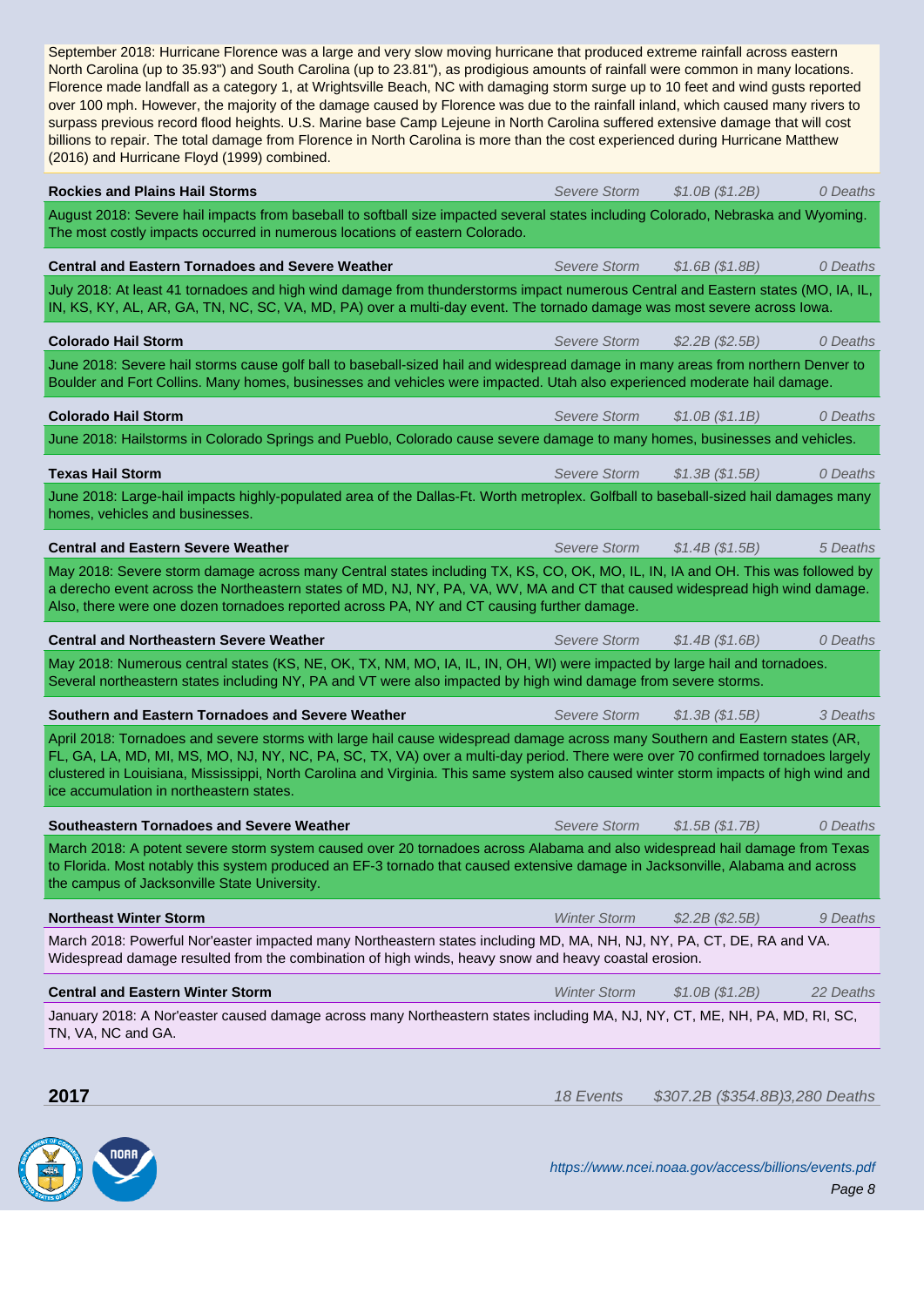October. The combined destruction of the Tubbs, Atlas, Nuns and Redwood Valley wildfires represent the most costly wildfire event on record, also causing 44 deaths. Extreme wildfire conditions in early December also burned hundreds of homes in Los Angeles. Numerous other wildfires across many western and northwestern states burn over 9.8 million acres exceeding the 10-year annual average of 6.5 million acres. Montana in particular was affected by wildfires that burned in excess of 1 million acres. These wildfire conditions were enhanced by the preceding drought conditions in several states.

Summer-Fall 2017: A historic firestorm damages or destroys over 15,000 homes, businesses and other structures across California in

| North Dakota, South Dakota and Montana Drought          |  |  | <b>Drought</b> | \$2.5B (\$2.9B) | 0 Deaths |
|---------------------------------------------------------|--|--|----------------|-----------------|----------|
| $\sim$ $\sim$ $\sim$ $\sim$ $\sim$ $\sim$ $\sim$ $\sim$ |  |  |                |                 |          |

Spring-Fall 2017: Extreme drought causes extensive impacts to agriculture in North Dakota, South Dakota and Montana. Field crops including wheat were severely damaged and the lack of feed for cattle forced ranchers to sell off livestock. This drought has also contributed to the increased potential for severe wildfires.

**Hurricane Maria** Tropical Cyclone \$90.0B (\$103.5B) 2,981 Deaths

September 2017: Category 4 hurricane made landfall in southeast Puerto Rico after striking the U.S. Virgin Island of St. Croix. Maria's high winds caused widespread devastation to Puerto Rico's transportation, agriculture, communication and energy infrastructure. Extreme rainfall up to 37 inches caused widespread flooding and mudslides across the island. The interruption to commerce and standard living conditions will be sustained for a long period, as much of Puerto Rico's infrastructure is rebuilt. Maria tied Hurricane Wilma (2005) for the most rapid intensification, strengthening from tropical depression to a category 5 storm in 54 hours. Maria's landfall at Category 4 strength gives the U.S. a record three Category 4+ landfalls this year (Maria, Harvey, and Irma). Maria was one of the deadliest storms to impact the U.S., with numerous indirect deaths in the wake of the storm's devastation.

# **Hurricane Irma** Tropical Cyclone \$50.0B (\$57.5B) 97 Deaths

September 2017: Category 4 hurricane made landfall at Cudjoe Key, Florida after devastating the U.S. Virgin Islands - St John and St Thomas - as a category 5 storm. The Florida Keys were heavily impacted, as 25% of buildings were destroyed while 65% were significantly damaged. Severe wind and storm surge damage also occurred along the coasts of Florida and South Carolina. Jacksonville, FL and Charleston, SC received near-historic levels of storm surge causing significant coastal flooding. Irma maintained a maximum sustained wind of 185 mph for 37 hours, the longest in the satellite era. Irma also was a category 5 storm for longer than all other Atlantic hurricanes except Ivan in 2004.

**Hurricane Harvey** 89 Deaths and the United States of Tropical Cyclone\$125.0B (\$143.8B) 89 Deaths August 2017: Category 4 hurricane made landfall near Rockport, Texas causing widespread damage. Harvey's devastation was most pronounced due to the large region of extreme rainfall producing historic flooding across Houston and surrounding areas. More than 30 inches of rainfall fell on 6.9 million people, while 1.25 million experienced over 45 inches and 11,000 had over 50 inches, based on 7-day rainfall totals ending August 31. This historic U.S. rainfall caused massive flooding that displaced over 30,000 people and damaged or destroyed over 200,000 homes and businesses.

| <b>Midwest Severe Weather</b>                                                                                                                                                                                                                                                                                                | Severe Storm | \$1.4B (\$1.7B)  | 0 Deaths |
|------------------------------------------------------------------------------------------------------------------------------------------------------------------------------------------------------------------------------------------------------------------------------------------------------------------------------|--------------|------------------|----------|
| June 2017: Severe hail and high wind damage impacting Nebraska, Illinois and lowa. More than one dozen tornadoes touched down<br>across parts of lowa, in addition to other storm damage.                                                                                                                                    |              |                  |          |
| <b>Midwest Severe Weather</b>                                                                                                                                                                                                                                                                                                | Severe Storm | \$1.5B(S1.8B)    | 0 Deaths |
| June 2017: Severe hail, high winds and numerous tornadoes impact many states over several days including WY, TX, NE, KS, MO,<br>IA, IL, PA, VA, NY.                                                                                                                                                                          |              |                  |          |
| <b>Minnesota Hail Storm and Upper Midwest Severe Weather</b>                                                                                                                                                                                                                                                                 | Severe Storm | \$2.4B (\$2.7B)  | 0 Deaths |
| June 2017: Severe hail and high winds cause considerable damage across Minnesota and Wisconsin. The Minneapolis metro area in<br>particular was damaged from large, destructive hail impacting many buildings and vehicles. This damage is comparable to the May<br>15, 1998 Minnesota hail storm that was also very costly. |              |                  |          |
| <b>North Central Severe Weather and Tornadoes</b>                                                                                                                                                                                                                                                                            | Severe Storm | $(S1.1B)^*$      | 1 Death  |
| May 2017: Severe weather and tornadoes cause impacts across numerous north central states. The states most impacted were lowa,<br>Illinois, Minnesota, and Wisconsin.                                                                                                                                                        |              |                  |          |
| <b>Colorado Hail Storm and Central Severe Weather</b>                                                                                                                                                                                                                                                                        | Severe Storm | $$3.4B$ (\$3.9B) | 0 Deaths |
| May 2017: Hail storm and wind damage impacting several states including CO, OK, TX, NM, MO. The most costly impacts were in the<br>Denver metro region where baseball-sized hail caused the most expensive hail storm in Colorado history, with insured losses                                                               |              |                  |          |



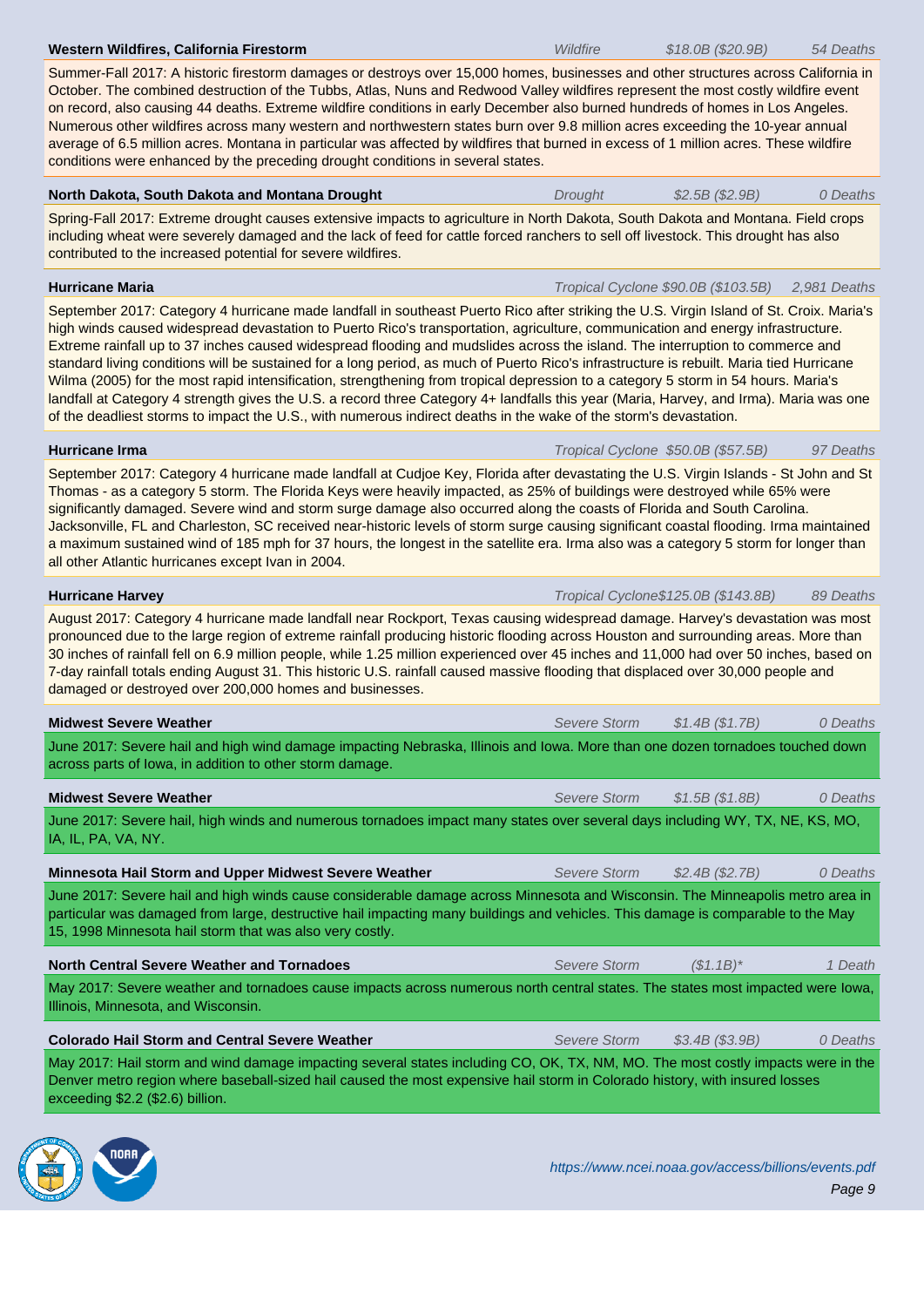May 2017: A period of heavy rainfall up to 15 inches over a multi-state region in the Midwest caused historic levels of flooding along many rivers. The flooding was most severe in Missouri, Arkansas and southern Illinois where levees were breached and towns were flooded. There was widespread damage to homes, businesses, infrastructure and agriculture. Severe storms also caused additional impacts during the flooding event across a number of central and southern states.

| <b>Southeast Severe Weather and Tornadoes</b>                                                                                                                                                                                                                                                                                                                                                                                                                                                                  | Severe Storm | \$1.0B(S1.1B)     | 1 Death    |  |  |  |  |
|----------------------------------------------------------------------------------------------------------------------------------------------------------------------------------------------------------------------------------------------------------------------------------------------------------------------------------------------------------------------------------------------------------------------------------------------------------------------------------------------------------------|--------------|-------------------|------------|--|--|--|--|
| April 2017: Severe weather and tornadoes impact numerous southern and eastern states. The states most impacted include<br>Alabama, Georgia and Kentucky.                                                                                                                                                                                                                                                                                                                                                       |              |                   |            |  |  |  |  |
| South/Southeast Severe Weather                                                                                                                                                                                                                                                                                                                                                                                                                                                                                 | Severe Storm | \$2.7B(S3.1B)     | 0 Deaths   |  |  |  |  |
| March 2017: Large hail and high winds in Texas north of the Dallas metro region caused widespread damage to structures and<br>vehicles. Severe storms also caused damage across several other states (OK, TN, KY, MS, AL) due to the combination of high winds,<br>hail and tornadoes.                                                                                                                                                                                                                         |              |                   |            |  |  |  |  |
| <b>Southeast Freeze</b>                                                                                                                                                                                                                                                                                                                                                                                                                                                                                        | Freeze       | \$1.0B (\$1.2B)   | 0 Deaths   |  |  |  |  |
| March 2017: Severe freeze heavily damaged fruit crops across several southeastern states (SC, GA, NC, TN, AL, MS, FL, KY, VA).<br>Mid-March freezes are not climatologically unusual in the Southeast, however many crops were blooming 3+ weeks early due to<br>unusually warm temperatures during the preceding weeks. Damage was most severe in Georgia and South Carolina. Crops most<br>impacted include peaches, blueberries, strawberries and apples, among others.                                     |              |                   |            |  |  |  |  |
| <b>Midwest Tornado Outbreak</b>                                                                                                                                                                                                                                                                                                                                                                                                                                                                                | Severe Storm | \$2.2B (\$2.5B)   | 2 Deaths   |  |  |  |  |
| March 2017: Tornado outbreak and wind damage across many Midwestern states (AR, IA, IL, KS, MI, MN, MO, NE, NY, OH, WI).<br>Missouri and Illinois were impacted by numerous tornadoes while Michigan and New York were affected by destructive, straight-line<br>winds following the storm system. Nearly one million customers lost power in Michigan alone due to sustained high winds, which<br>affected several states from Illinois to New York.                                                          |              |                   |            |  |  |  |  |
| <b>Central/Southeast Tornado Outbreak</b>                                                                                                                                                                                                                                                                                                                                                                                                                                                                      | Severe Storm | \$1.8B (\$2.1B)   | 6 Deaths   |  |  |  |  |
| March 2017: Over 70 tornadoes developed during a widespread outbreak across many central and southern states causing significant<br>damage. There was also widespread straight-line wind and hail damage. This was the second largest tornado outbreak to occur early<br>in 2017.                                                                                                                                                                                                                              |              |                   |            |  |  |  |  |
| <b>California Flooding</b>                                                                                                                                                                                                                                                                                                                                                                                                                                                                                     | Flooding     | \$1.5B(S1.8B)     | 5 Deaths   |  |  |  |  |
| February 2017: Heavy, persistent rainfall across northern and central California created substantial property and infrastructure<br>damage from flooding, landslides and erosion. Notable impacts include severe damage to the Oroville Dam spillway, which caused a<br>multi-day evacuation of 188,000 residents downstream. Excessive rainfall also caused flood damage in the city of San Jose, as<br>Coyote Creek overflowed its banks and inundated neighborhoods forcing 14,000 residents to evacuate.   |              |                   |            |  |  |  |  |
| Southern Tornado Outbreak and Western Storms                                                                                                                                                                                                                                                                                                                                                                                                                                                                   | Severe Storm | \$1.1B (\$1.3B)   | 24 Deaths  |  |  |  |  |
| January 2017: High wind damage occurred across southern California near San Diego followed by 79 confirmed tornadoes during an<br>outbreak across many southern states including AL, FL, GA, LA, MS, SC and TX. This was the 3rd most tornadoes to occur in a<br>single outbreak of extreme weather during a winter month (Dec.-Feb.) based on records from 1950.                                                                                                                                              |              |                   |            |  |  |  |  |
| 2016                                                                                                                                                                                                                                                                                                                                                                                                                                                                                                           | 15 Events    | \$46.3B (\$55.0B) | 138 Deaths |  |  |  |  |
| <b>Western/Southeast Wildfires</b>                                                                                                                                                                                                                                                                                                                                                                                                                                                                             | Wildfire     | \$2.4B (\$2.8B)   | 21 Deaths  |  |  |  |  |
| Summer-Fall 2016: Western and Southern states experienced an active wildfire season with over 5.0 million acres burned nationally.<br>Most notable was the firestorm that impacted Gatlinburg, Tennessee with hurricane-force wind gusts in extremely dry conditions<br>creating volatile wildfire behavior. These wildfires destroyed nearly 2,500 structures and caused 14 fatalities. The drought conditions<br>in many areas of the Southeast and California worsened the wildfire potential.              |              |                   |            |  |  |  |  |
| <b>West/Northeast/Southeast Drought</b>                                                                                                                                                                                                                                                                                                                                                                                                                                                                        | Drought      | \$3.4B (\$4.1B)   | 0 Deaths   |  |  |  |  |
| 2016: California's 5-year drought persisted during 2016 while new areas of extreme drought developed in states across the Northeast<br>and Southeast. The long-term impacts of the drought in California have damaged forests where 100+ million trees have perished and<br>are a public safety hazard. The agricultural impacts were reduced in California as water prices and crop fallowing declined. However,<br>agricultural impacts developed in Northeast and Southeast due to stressed water supplies. |              |                   |            |  |  |  |  |

NORR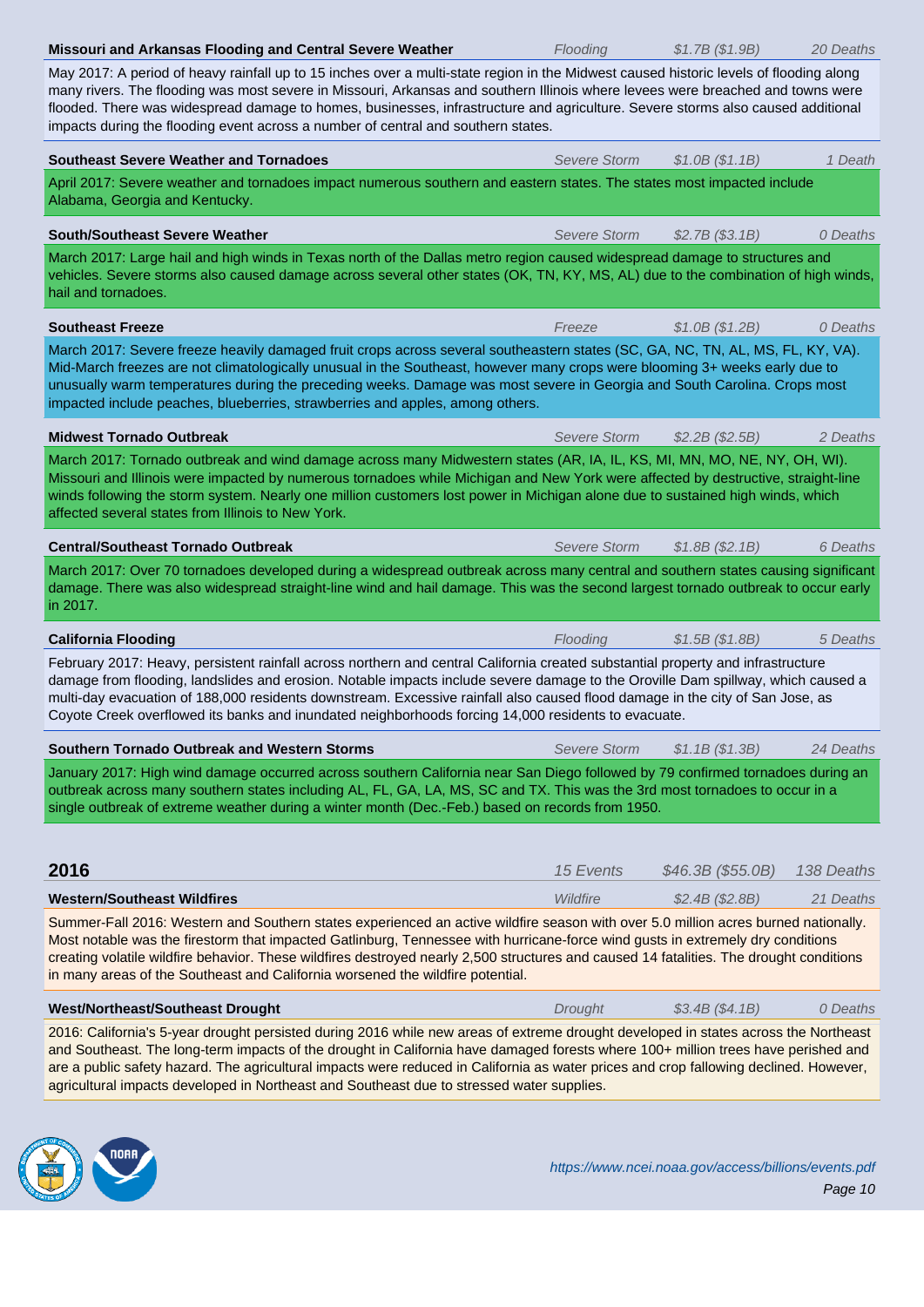the Carolinas causing widespread damage from wind, storm surge and inland flooding. The most costly impacts were due to historic levels of river flooding in eastern North Carolina where 100,000 homes, businesses and other structures were damaged. This inland flooding was comparable to Hurricane Floyd (1999) that also impacted eastern North Carolina. Matthew narrowly missed landall on Florida's east coast as a powerful category 4 storm.

October 2016: Category 1 hurricane made landfall in North Carolina, after it paralleled the Southeast coast along Florida, Georgia and

**Louisiana Flooding** Flooding **Flooding Flooding 510.0B** (\$12.0B) 13 Deaths August 2016: A historic flood devastated a large area of southern Louisiana resulting from 20 to 30 inches of rainfall over several days. Watson, Louisiana received an astounding 31.39 inches of rain from the storm. Two-day rainfall totals in the hardest hit areas have a 0.2% chance of occurring in any given year: a 1 in 500 year event. More than 30,000 people were rescued from the floodwaters that damaged or destroyed over 50,000 homes, 100,000 vehicles and 20,000 businesses. This is the most damaging U.S. flood event since Superstorm Sandy impacted the Northeast in 2012. **Rockies and Northeast Severe Weather** Severe Storm \$1.5B (\$1.7B) 0 Deaths July 2016: Severe storms across the Rockies and Northeastern states (CO, WY, VA, MD, PA, NJ, NY) caused large hail and high wind damage. Storm damage in Colorado was the most costly due to hail. **West Virginia Flooding and Ohio Valley Tornadoes** Flooding Flooding \$1.0B (\$1.2B) 23 Deaths June 2016: Torrential rainfall caused destructive flooding through many West Virginia towns, damaging thousands of homes and businesses and causing considerable loss of life. Over 1,500 roads and bridges were damaged or destroyed making the impact on infrastructure comparable to the historic 2013 Colorado flood. The storm system also produced numerous tornadoes causing damage across several Ohio Valley states. **Rockies/Central Tornadoes and Severe Weather** Severe Storm \$1.1B (\$1.4B) 0 Deaths May 2016: Sustained period of severe thunderstorms and tornadoes affecting several states including Montana, Colorado, Kansas, Missouri and Texas. The most concentrated days for tornado development were on May 22 and 24. Additional damage was created by straight-line high wind and hail damage. **Plains Tornadoes and Central Severe Weather** Severe Storm \$1.7B (\$2.0B) 2 Deaths May 2016: Tornadoes and severe storms cause widespread damage across the Plains and Central states (NE, MO, TX, OK, KS, CO, IL, KY, TN) over a multi-day period. The damage from tornadoes and high wind was most costly in Nebraska and Missouri. **South/Southeast Tornadoes Severe Storm**  $$2.4B ($2.8B)$  6 Deaths April 2016: Large outbreak of tornadoes affects numerous states across the South and Southeast. Additional damage also from large hail and straight-line wind during the multi-day thunderstorm event. **Houston Flooding** 8 Deaths **Flooding** 8 Deaths **Flooding** 52.7B (\$3.2B) 8 Deaths April 2016: A period of extreme rainfall up to 17 inches created widespread urban flooding in Houston and surrounding suburbs. Thousands of homes and businesses were damaged and more than 1,800 high water rescues were conducted. This represents the most widespread flooding event to affect Houston since Tropical Storm Allison in 2001. **North/Central Texas Hail Storm**  $\bullet$  Deaths April 2016: Widespread severe hail damage across north and central Texas including the cities of Plano, Wylie, Frisco, Allen and San Antonio. The damage in San Antonio was particularly severe as the National Weather Service verified reports of hail size reaching 4.5 inches in diameter. This ranks as one of the most costly hail events to affect the United States. **North Texas Hail Storm**  $\qquad 0$  Deaths March 2016: Large hail and strong winds caused considerable damage in heavily populated areas of north Texas. This damage was most notable in the cities of Dallas, Fort Worth and Plano. **Southern Severe Weather** Severe Storm \$1.2B (\$1.4B) 1 Death March 2016: Severe hail impacts the Fort Worth and Arlington metro region in Texas. Additional large hail and high wind damage occurred in other locations of Texas, Louisiana and Mississippi. **Texas and Louisiana Flooding** Flooding **Flooding** Flooding \$2.3B (\$2.8B) 5 Deaths March 2016: Multiple days of heavy rainfall averaging 15 to 20 inches led to widespread flooding along the Sabine River basin on the Texas and Louisiana border. This prompted numerous evacuations, high-water rescues and destruction, as more than 1,000 homes

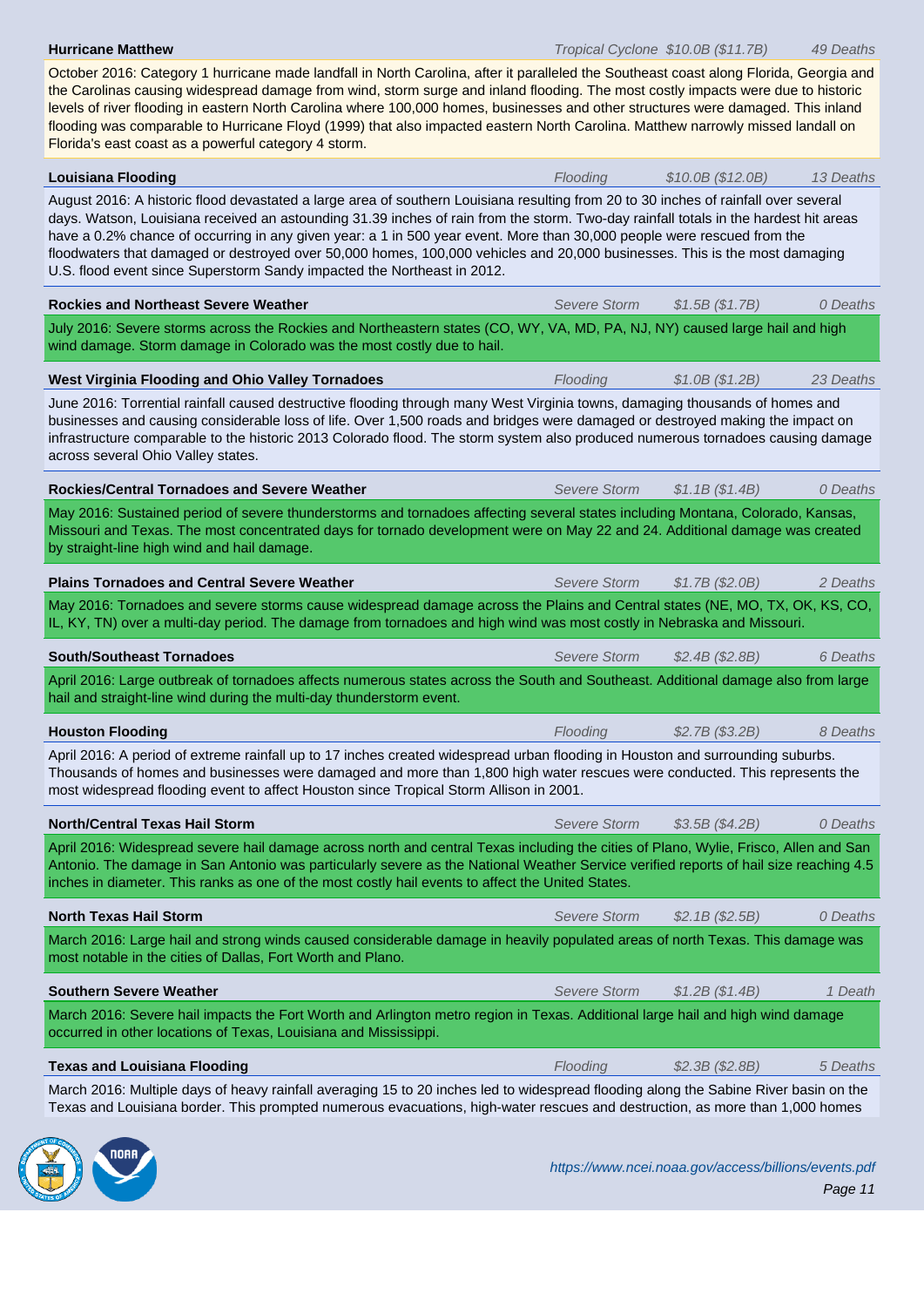| <b>Southeast and Eastern Tornadoes</b>                                                                                                                                                                                                                                                                                                                                                                                                                                                                                                                                                                                                                                                                                                                | Severe Storm        | \$1.0B (\$1.2B)   | 10 Deaths  |  |
|-------------------------------------------------------------------------------------------------------------------------------------------------------------------------------------------------------------------------------------------------------------------------------------------------------------------------------------------------------------------------------------------------------------------------------------------------------------------------------------------------------------------------------------------------------------------------------------------------------------------------------------------------------------------------------------------------------------------------------------------------------|---------------------|-------------------|------------|--|
| February 2016: Early outbreak of tornadoes and severe weather across many southern and eastern states including (AL, CT, FL, GA,<br>LA, MA, MD, MS, NC, NJ, NY, PA, SC, TX, VA). There were at least 50 confirmed tornadoes causing widespread damage.                                                                                                                                                                                                                                                                                                                                                                                                                                                                                                |                     |                   |            |  |
|                                                                                                                                                                                                                                                                                                                                                                                                                                                                                                                                                                                                                                                                                                                                                       |                     |                   |            |  |
| 2015                                                                                                                                                                                                                                                                                                                                                                                                                                                                                                                                                                                                                                                                                                                                                  | 11 Events           | \$22.4B (\$27.8B) | 158 Deaths |  |
| <b>Western Drought</b>                                                                                                                                                                                                                                                                                                                                                                                                                                                                                                                                                                                                                                                                                                                                | Drought             | \$4.5B (\$5.4B)   | 0 Deaths   |  |
| 2015: Drought conditions were present across numerous western states (CA, NV, OR, WA, ID, MT, UT, AZ) with the most severe<br>conditions continuing to plague California for all of 2015. The agriculture sector was again impacted by a lack of rainfall resulting in<br>hundreds of thousands of acres of farmland remaining fallow and requiring excess groundwater pumping to irrigate existing<br>agriculture interests. Wildfire conditions were further enhanced by the ongoing drought. California experienced extensive damage<br>from both drought and wildfire impacts. Drought conditions did improve dramatically across Texas and Oklahoma, in the form of<br>several major flood events.                                               |                     |                   |            |  |
| <b>Texas Tornadoes and Midwest Flooding</b>                                                                                                                                                                                                                                                                                                                                                                                                                                                                                                                                                                                                                                                                                                           | Severe Storm        | \$2.0B (\$2.4B)   | 50 Deaths  |  |
| December 2015: A powerful storm system packing unseasonably strong tornadoes caused widespread destruction in the Dallas<br>metropolitan region, damaging well over 1,000 homes and businesses. This same potent system also produced intense rainfall over<br>several Midwestern states triggering historic flooding that has approached or broken records at river gauges in several states (MO, IL,<br>AR, TN, MS, LA). The flooding has overtopped levees and caused damage in numerous areas. This historic storm also produced high<br>wind, snow and ice impacts from New Mexico through the Midwest and into New England. Overall, the storm caused at least 50<br>deaths from the combined impact of tornadoes, flooding and winter weather. |                     |                   |            |  |
| <b>Western and Alaskan Wildfires</b>                                                                                                                                                                                                                                                                                                                                                                                                                                                                                                                                                                                                                                                                                                                  | Wildfire            | \$3.0B (\$3.6B)   | 12 Deaths  |  |
| Summer-Fall 2015: Wildfires burned over 10.1 million acres across the U.S. in 2015, surpassing 2006 for the highest annual total of<br>U.S. acreage burned since record-keeping began in 1960. The most costly wildfires occurred in California where over 2,500<br>structures were destroyed due to the Valley and Butte wildfires with the insured losses alone exceeding \$1.0 (\$1.2) billion. The most<br>extensive wildfires occurred in Alaska where over 5 million acres burned within the state. There was extensive burnt acreage across<br>other western states, most notably (OR, WA, ID, MT, ND, CO, WY, TX).                                                                                                                            |                     |                   |            |  |
| <b>South Carolina and East Coast Flooding</b>                                                                                                                                                                                                                                                                                                                                                                                                                                                                                                                                                                                                                                                                                                         | Flooding            | \$2.0B (\$2.4B)   | 25 Deaths  |  |
| October 2015: Historic levels of flooding impacted South Carolina causing widespread damage to many homes, businesses, public<br>buildings and infrastructure. This interrupted commerce and closed major transportation corridors (such as I-95) for weeks as rivers<br>slowly receded. Locally extreme rainfall totals exceeding 20-inches were common resulting from the convergence of a powerful low<br>pressure system / frontal boundary and copious moisture from Hurricane Joaquin in the Atlantic.                                                                                                                                                                                                                                          |                     |                   |            |  |
| <b>Central and Northeast Severe Weather</b>                                                                                                                                                                                                                                                                                                                                                                                                                                                                                                                                                                                                                                                                                                           | Severe Storm        | \$1.2B (\$1.4B)   | 1 Death    |  |
| June 2015: Severe storms across numerous Central and Northeast states (CO, CT, IA, IL, MD, MI, NJ, NY, PA, SD, VA, WI) with<br>widespread hail and high wind damage.                                                                                                                                                                                                                                                                                                                                                                                                                                                                                                                                                                                  |                     |                   |            |  |
| <b>Texas and Oklahoma Flooding and Severe Weather</b>                                                                                                                                                                                                                                                                                                                                                                                                                                                                                                                                                                                                                                                                                                 | Flooding            | \$2.5B (\$3.0B)   | 31 Deaths  |  |
| May 2015: A slow-moving system caused tremendous rainfall and subsequent flooding to occur in Texas and Oklahoma. The Blanco<br>river in Texas swelled from 5 feet to a crest of more than 40 feet over several hours causing considerable property damage and loss<br>of life. The city of Houston also experienced flooding which resulted in hundreds of high-water rescues. The damage in Texas alone<br>exceeded \$1.0 (\$1.2) billion. There was also damage in other states (KS, CO, AR, OH, LA, GA, SC) from associated severe storms.                                                                                                                                                                                                        |                     |                   |            |  |
| <b>Southern Plains Tornadoes</b>                                                                                                                                                                                                                                                                                                                                                                                                                                                                                                                                                                                                                                                                                                                      | <b>Severe Storm</b> | \$1.3B (\$1.5B)   | 4 Deaths   |  |
| May 2015: Tornado outbreak across the Southern Plain states (IA, KS, NE, OK, CO, SD, TX) with 122 tornadoes. The most costly<br>damage occurred across Texas and Oklahoma.                                                                                                                                                                                                                                                                                                                                                                                                                                                                                                                                                                            |                     |                   |            |  |
| <b>South and Southeast Severe Weather</b>                                                                                                                                                                                                                                                                                                                                                                                                                                                                                                                                                                                                                                                                                                             | <b>Severe Storm</b> | $($1.1B)^*$       | 3 Deaths   |  |
| April 2015: Severe weather produced tornadoes, large hail and high wind damage across numerous southern and southeastern<br>states including Alabama, Florida, Georgia, Kentucky, Louisiana, Mississippi and Texas. These storms caused widespread impacts to<br>many homes, vehicles and businesses.                                                                                                                                                                                                                                                                                                                                                                                                                                                 |                     |                   |            |  |
| <b>South/Southeast Severe Weather</b>                                                                                                                                                                                                                                                                                                                                                                                                                                                                                                                                                                                                                                                                                                                 | <b>Severe Storm</b> | \$1.3B (\$1.5B)   | 0 Deaths   |  |
|                                                                                                                                                                                                                                                                                                                                                                                                                                                                                                                                                                                                                                                                                                                                                       |                     |                   |            |  |

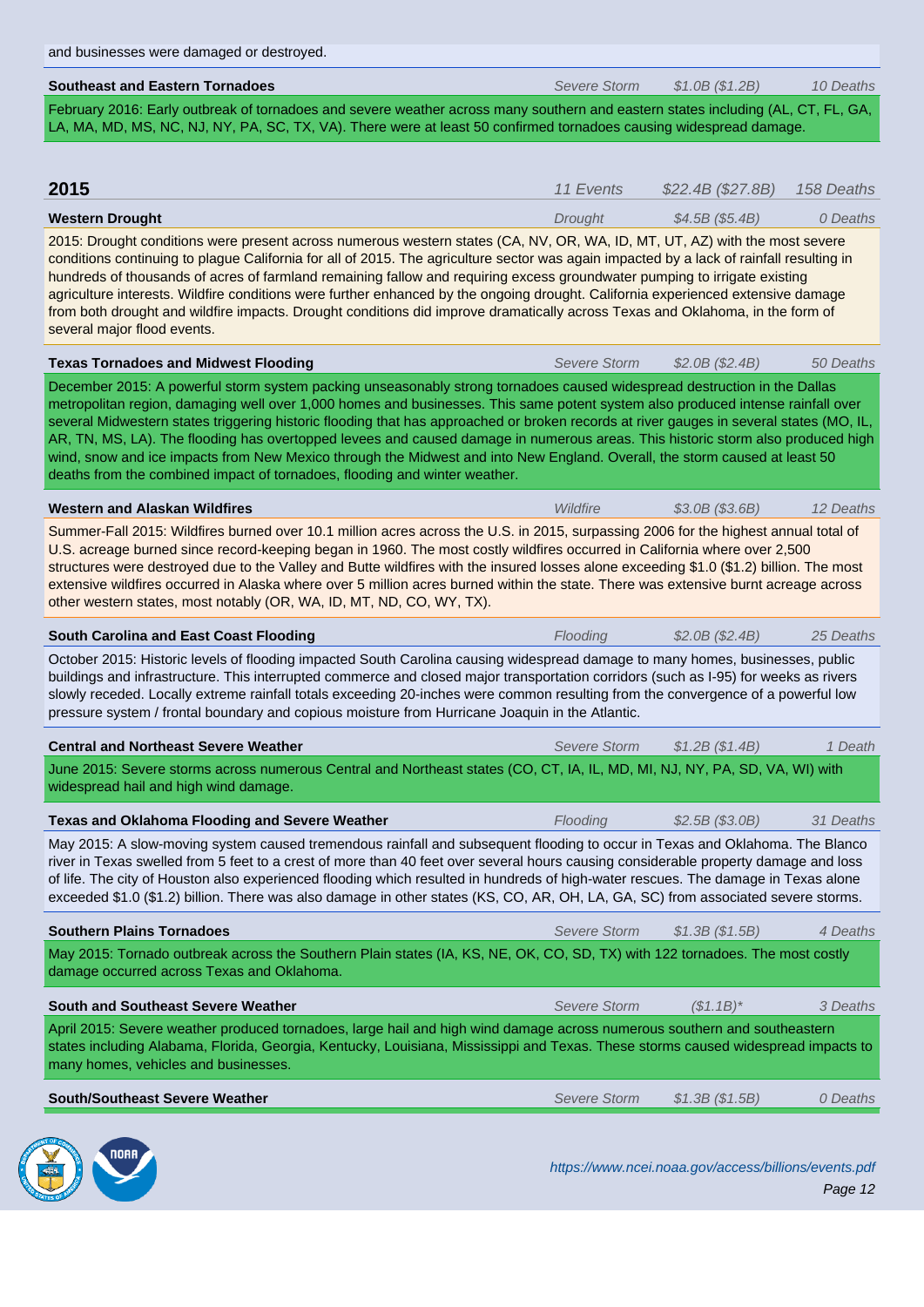| <b>Midwest/Ohio Valley Severe Weather</b>                                                                                                                                                                                                                                                                                                                                                                                                                                                                                                                                                                            | Severe Storm        | \$1.6B (\$1.9B)   | 2 Deaths  |
|----------------------------------------------------------------------------------------------------------------------------------------------------------------------------------------------------------------------------------------------------------------------------------------------------------------------------------------------------------------------------------------------------------------------------------------------------------------------------------------------------------------------------------------------------------------------------------------------------------------------|---------------------|-------------------|-----------|
| April 2015: Severe storms across the Midwest and Ohio Valley including the states (AR, IA, IL, IN, KS, KY, MI, MO, NC, OH, OK, PA,<br>TN, TX, WI, WV). Large hail and high winds created the most damage across Missouri and Illinois.                                                                                                                                                                                                                                                                                                                                                                               |                     |                   |           |
| Central and Eastern Winter storm, Cold Wave                                                                                                                                                                                                                                                                                                                                                                                                                                                                                                                                                                          | <b>Winter Storm</b> | $$3.0B$ (\$3.6B)  | 30 Deaths |
| February 2015: A large winter storm and associated cold wave impacted many central, eastern and northeastern states (CT, DE, GA,<br>IL, KY, MA, MD, ME, MI, NC, NH, NJ, NY, OH, PA, RI, SC, TN, VA). The city of Boston was particularly impacted as feet of snow<br>continued to accumulate causing load-stress on buildings and clogging transportation corridors. Total, direct losses in Massachusetts<br>alone exceed \$1.0 (\$1.2) billion for this event, with considerable damage in many other states.                                                                                                      |                     |                   |           |
|                                                                                                                                                                                                                                                                                                                                                                                                                                                                                                                                                                                                                      |                     |                   |           |
| 2014                                                                                                                                                                                                                                                                                                                                                                                                                                                                                                                                                                                                                 | 9 Events            | \$17.3B (\$21.9B) | 53 Deaths |
| <b>Western Drought</b>                                                                                                                                                                                                                                                                                                                                                                                                                                                                                                                                                                                               | Drought             | \$4.0B (\$4.8B)   | 0 Deaths  |
| 2014: Historic drought conditions affected the majority of California for all of 2014 making it the worst drought on record for the state.<br>Surrounding states and parts of Texas, Oklahoma and Kansas also experienced continued severe drought conditions. This is a<br>continuation of drought conditions that have persisted for several years.                                                                                                                                                                                                                                                                |                     |                   |           |
| <b>Rockies/Plains Severe Weather</b>                                                                                                                                                                                                                                                                                                                                                                                                                                                                                                                                                                                 | Severe Storm        | \$1.4B (\$1.7B)   | 0 Deaths  |
| September 2014: Severe storms across the Rockies and Plains states (CO, KS, TX). Large hail and high winds created significant<br>damage across eastern Colorado and Texas, particularly in the Dallas metro area.                                                                                                                                                                                                                                                                                                                                                                                                   |                     |                   |           |
| <b>Michigan and Northeast Flooding</b>                                                                                                                                                                                                                                                                                                                                                                                                                                                                                                                                                                               | Flooding            | \$1.0B (\$1.2B)   | 2 Deaths  |
| August 2014: Heavy rainfall in excess of 5 inches caused significant flooding in cities across Michigan damaging thousands of cars,<br>business, homes and other infrastructure. Flooding also occurred across Maryland and New York's Long Island, as the slow-moving<br>storm system delivered 24-hour rainfall exceeding 6 and 12 inches, respectively, creating more flood damage. Islip, NY received<br>13.57 inches of rain over a 24-hour period on Aug 12-13 setting a new 24-hour precipitation record for New York.                                                                                        |                     |                   |           |
| <b>Rockies/Central Plains Severe Weather</b>                                                                                                                                                                                                                                                                                                                                                                                                                                                                                                                                                                         | Severe Storm        | \$1.9B (\$2.3B)   | 2 Deaths  |
| June 2014: Severe storms across the Rockies and Central Plains states (NE, KS, WY, IA, AR). Wind gusts exceeding 90 mph and<br>baseball to softball sized hail caused severe damage to structures and vehicles in central and eastern Nebraska.                                                                                                                                                                                                                                                                                                                                                                      |                     |                   |           |
| Rockies/Midwest/Eastern Severe Weather                                                                                                                                                                                                                                                                                                                                                                                                                                                                                                                                                                               | Severe Storm        | \$3.7B (\$4.4B)   | 0 Deaths  |
| May 2014: Severe storms across the Rockies, Midwest and Eastern states (CO, MT, IA, IL, IN, OH, SC, VA, PA, DE, NY) with the<br>most costly damage in Colorado, Illinois and Pennsylvania.                                                                                                                                                                                                                                                                                                                                                                                                                           |                     |                   |           |
| Midwest/Southeast/Northeast Tornadoes and Flooding                                                                                                                                                                                                                                                                                                                                                                                                                                                                                                                                                                   | <b>Severe Storm</b> | \$1.7B (\$2.1B)   | 33 Deaths |
| April 2014: Tornado outbreak across the Midwest, Southeast and Northeast states (AL, AR, DE, FL, GA, KS, MD, MO, MS, NC, NJ,<br>NY, PA, TN, VA) with 83 confirmed tornadoes. Mississippi had its 3rd greatest number of tornadoes reported for any day since 1950.<br>Torrential rainfall in the Florida panhandle also caused major flooding, as Pensacola set new 1-day and 2-day precipitation records of<br>15.55 and 20.47 inches, respectively. Flooding rains were also reported in coastal Alabama, as Mobile received 11.24 inches of rain,<br>the third greatest calendar day rainfall total for the city. |                     |                   |           |
| <b>Central Severe Weather</b>                                                                                                                                                                                                                                                                                                                                                                                                                                                                                                                                                                                        | <b>Severe Storm</b> | $($1.1B)^*$       | 0 Deaths  |
| April 2014: Severe weather produced hail and high wind damage across several central states including Illinois, Iowa, Michigan,<br>Wisconsin and Texas. The damage was most focused in Illinois and Michigan, as storms caused impacts to many homes, vehicles<br>and businesses.                                                                                                                                                                                                                                                                                                                                    |                     |                   |           |
| <b>Plains Severe Weather</b>                                                                                                                                                                                                                                                                                                                                                                                                                                                                                                                                                                                         | Severe Storm        | \$1.4B (\$1.7B)   | 0 Deaths  |
| April 2014: Severe storms across the Plains states (IL, KS, MO, TX) causing considerable hail and wind damage in Texas.                                                                                                                                                                                                                                                                                                                                                                                                                                                                                              |                     |                   |           |
| Midwest/Southeast/Northeast Winter Storm                                                                                                                                                                                                                                                                                                                                                                                                                                                                                                                                                                             | <b>Winter Storm</b> | \$2.2B (\$2.6B)   | 16 Deaths |
| January 2014: Winter storm caused widespread damage across numerous Midwest, Southeast and Northeastern states (AL, GA, IL,<br>IN, KY, MD, MI, MO, MS, NC, NJ, NY, OH, PA, SC, TN, VA).                                                                                                                                                                                                                                                                                                                                                                                                                              |                     |                   |           |

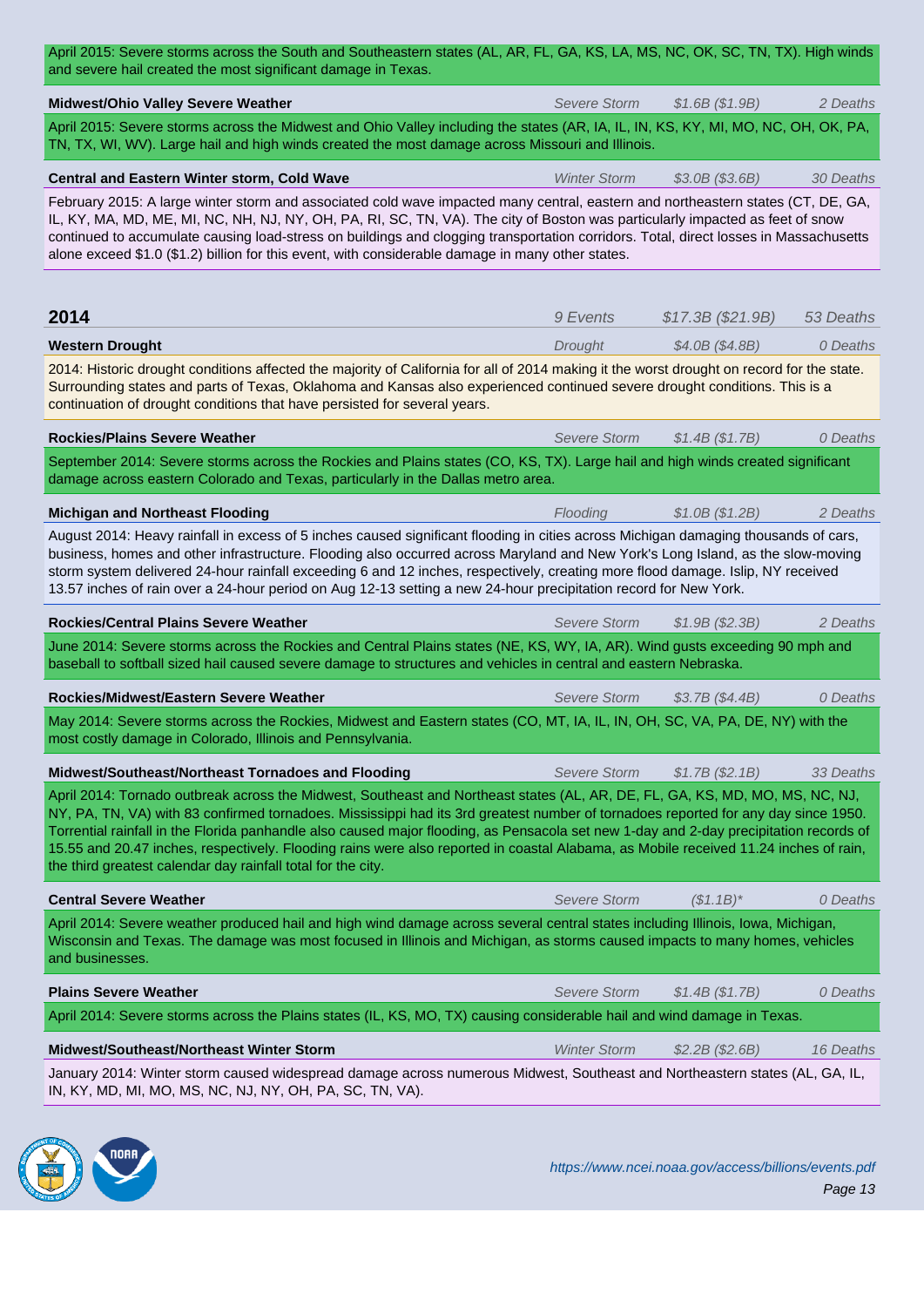| <b>Western/Plains Drought/Heat Wave</b>                                                                                                                                                                                                                                                                                                                                                                                                                                                    | Drought             | \$10.4B (\$12.8B)   | 53 Deaths  |  |
|--------------------------------------------------------------------------------------------------------------------------------------------------------------------------------------------------------------------------------------------------------------------------------------------------------------------------------------------------------------------------------------------------------------------------------------------------------------------------------------------|---------------------|---------------------|------------|--|
| Spring-Fall 2013: The 2013 drought slowly dissipated from the historic levels of the 2012 drought, as conditions improved across<br>many Midwestern and Plains states. However, moderate to extreme drought did remain or expand into western states (AZ, CA, CO,<br>IA, ID, IL, KS, MI, MN, MO, ND, NE, NM, NV, OK, OR, SD, TX, UT, WA, WI, WY). In comparison to 2011 and 2012 drought<br>conditions the US experienced only moderate crop losses across the central agriculture states. |                     |                     |            |  |
| <b>Ohio Valley Tornadoes</b>                                                                                                                                                                                                                                                                                                                                                                                                                                                               | <b>Severe Storm</b> | \$1.1B (\$1.3B)     | 8 Deaths   |  |
| November 2013: Late-season outbreak of tornadoes and severe weather over the Ohio Valley (IL, IN, KY, MI, MO, OH) with 70<br>confirmed tornadoes. Most severe impacts occurred across Illinois and Indiana.                                                                                                                                                                                                                                                                                |                     |                     |            |  |
| <b>Colorado Flooding</b>                                                                                                                                                                                                                                                                                                                                                                                                                                                                   | Flooding            | \$1.5B (\$1.8B)     | 9 Deaths   |  |
| September 2013: A stalled frontal boundary over Colorado led to record rainfall, as some areas received > 15 inches over several<br>days. This resulted in historic flooding across numerous cities and towns. Destruction of residences, businesses and transportation<br>infrastructure was widespread.                                                                                                                                                                                  |                     |                     |            |  |
| <b>Midwest Severe Weather</b>                                                                                                                                                                                                                                                                                                                                                                                                                                                              | <b>Severe Storm</b> | \$1.0B (\$1.3B)     | 0 Deaths   |  |
| August 2013: Severe weather and large hail causes considerable damage across Minnesota and Wisconsin.                                                                                                                                                                                                                                                                                                                                                                                      |                     |                     |            |  |
| <b>Midwest/Plains/Northeast Tornadoes</b>                                                                                                                                                                                                                                                                                                                                                                                                                                                  | <b>Severe Storm</b> | \$1.8B(S2.2B)       | 10 Deaths  |  |
| May 2013: Outbreak of tornadoes and severe weather over the Midwest, Plains and Northeast (IL, IN, KS, MO, NY, OK, TX) with 92<br>confirmed tornadoes including the deadly tornado that struck El Reno, OK. There was also significant damage resulting from hail and<br>straight-line wind.                                                                                                                                                                                               |                     |                     |            |  |
| <b>Midwest/Plains/East Tornadoes</b>                                                                                                                                                                                                                                                                                                                                                                                                                                                       | <b>Severe Storm</b> | \$2.4B (\$2.9B)     | 27 Deaths  |  |
| May 2013: Outbreak of tornadoes and severe weather over the Midwest, Plains and Eastern states (GA, IA, IL, KS, MO, NY, OK, TX)<br>with 59 confirmed tornadoes including the deadly tornado that impacted Moore, OK. Many destructive tornadoes remained on the<br>ground for an extended time.                                                                                                                                                                                            |                     |                     |            |  |
| <b>Illinois Flooding and Severe Weather</b>                                                                                                                                                                                                                                                                                                                                                                                                                                                | Flooding            | \$1.1B (\$1.3B)     | 4 Deaths   |  |
| April 2013: A slow-moving storm system created rainfall totals of 5 to 10 inches across northern and central Illinois including the<br>Chicago metro. This resulted in damage to many homes and businesses. There was also severe weather damage from wind and hail<br>across Indiana and Missouri.                                                                                                                                                                                        |                     |                     |            |  |
| <b>Midwest/Plains Severe Weather</b>                                                                                                                                                                                                                                                                                                                                                                                                                                                       | <b>Severe Storm</b> | \$1.4B (\$1.8B)     | 1 Death    |  |
| April 2013: Severe weather across the Midwest and Plains states (IN, KS, MO, NE) with a total of 26 confirmed tornadoes.<br>Considerable damage resulting from hail and straight-line wind.                                                                                                                                                                                                                                                                                                |                     |                     |            |  |
| <b>Southeast Severe Weather</b>                                                                                                                                                                                                                                                                                                                                                                                                                                                            | Severe Storm        | \$2.0B (\$2.5B)     | 1 Death    |  |
| March 2013: Severe weather over the Southeast (MS, AL, GA, TN) with 10 confirmed tornadoes. Considerable damage resulting from<br>large hail and straight-line wind.                                                                                                                                                                                                                                                                                                                       |                     |                     |            |  |
| <b>Southern Severe Weather</b>                                                                                                                                                                                                                                                                                                                                                                                                                                                             | <b>Severe Storm</b> | $($1.1B)^*$         | 1 Death    |  |
| February 2013: Severe weather produced severe hail and wind damage across several southern states including Louisiana,<br>Oklahoma and Texas. The damage was most focused in Louisiana near New Orleans, as severe hail caused significant damage<br>costs to many homes, vehicles and businesses.                                                                                                                                                                                         |                     |                     |            |  |
| 2012                                                                                                                                                                                                                                                                                                                                                                                                                                                                                       | 11 Events           | \$115.8B (\$143.2B) | 377 Deaths |  |
| <b>U.S. Drought/Heat Wave</b>                                                                                                                                                                                                                                                                                                                                                                                                                                                              | Drought             | \$30.0B (\$37.5B)   | 123 Deaths |  |

2012: The 2012 drought is the most extensive drought to affect the U.S. since the 1930s. Moderate to extreme drought conditions affected more than half the country for a majority of 2012. The following states were affected: CA, NV, ID, MT, WY, UT, CO, AZ, NM, TX, ND, SD, NE, KS, OK, AR, MO, IA, MN, IL, IN, GA. Costly drought impacts occurred across the central agriculture states resulting in widespread harvest failure for corn, sorghum and soybean crops, among others. The associated summer heat wave also caused 123 direct deaths, but an estimate of the excess mortality due to heat stress is still unknown.

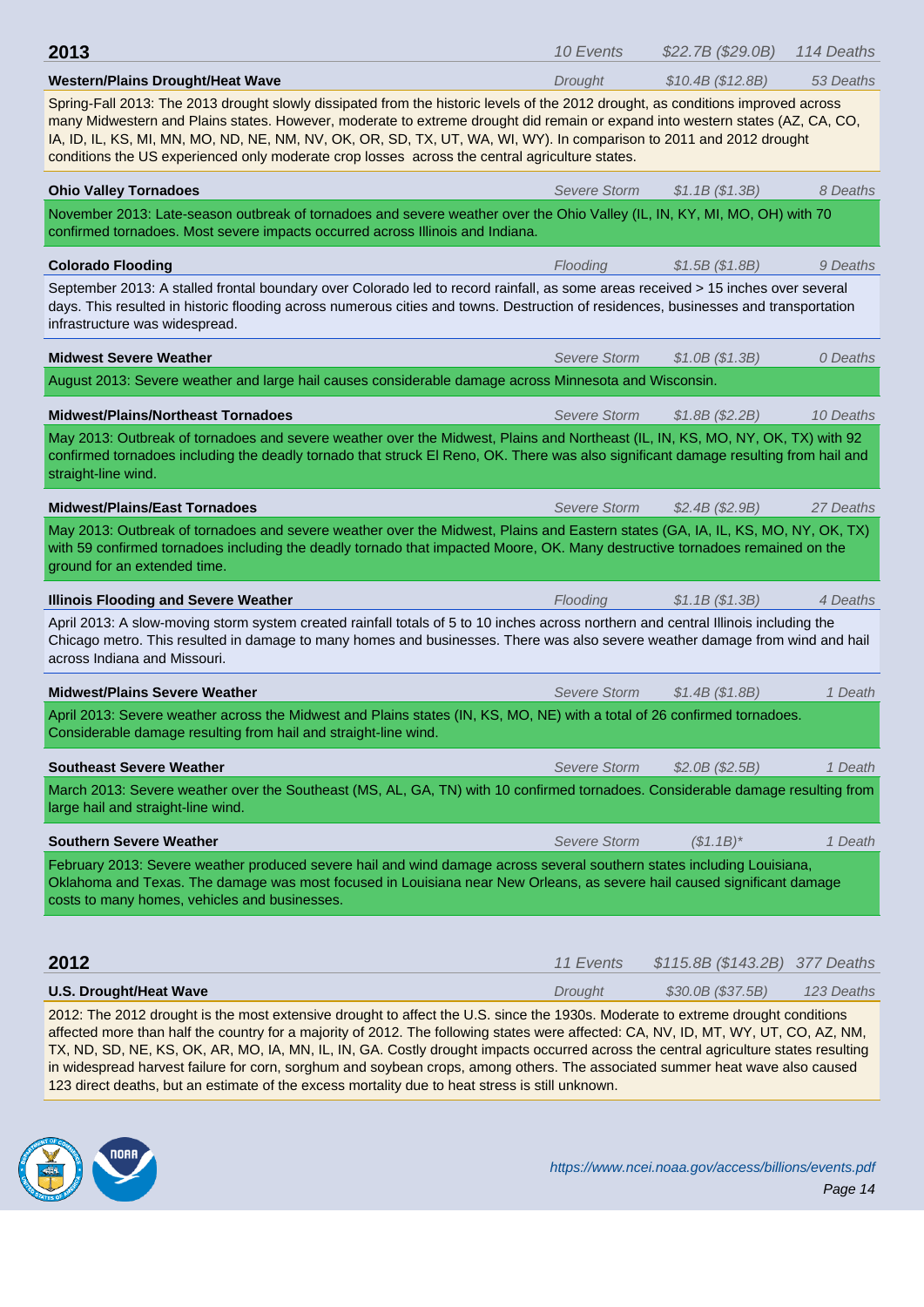Summer-Fall 2012: Wildfires burned over 9.2 million acres across the U.S. in 2012. This is the 3rd highest annual total since the year 2000. The most damaging wildfires occurred in the western states (CO, ID, WY, MT, CA, NV, OR, WA). Colorado experienced the most costly wildfires (e.g., Waldo Canyon fire) where several hundred residences were destroyed.

**Hurricane Sandy Hurricane Sandy** 159 Deaths **Transfer Community Community Cyclone 365.0B (\$80.0B) 159 Deaths** October 2012: Extensive damage across several northeastern states (MD, DE, NJ, NY, CT, MA, RI) due to high wind and coastal storm surge, particularly NY and NJ. Damage from wind, rain and heavy snow also extended more broadly to other states (NC, VA, WV, OH, PA, NH), as Sandy merged with a developing Nor'easter. Sandy's impact on major population centers caused widespread interruption to critical water / electrical services and also caused 159 deaths (72 direct, 87 indirect). Sandy also caused the New York Stock Exchange to close for two consecutive business days, which last happened in 1888 due to a major winter storm. **Hurricane Isaac** 9 Deaths **All and Transfer Cyclone 32.8B (\$3.4B)** 9 Deaths August 2012: Category 1 hurricane made landfall over Louisiana. Isaac's slow motion and large size led to a large storm surge and flooding rains. This created damage across several southeastern states (LA, MS, AL, FL) including 9 deaths (5 direct, 4 indirect). **Plains/East/Northeast Derecho** Severe Storm \$2.9B (\$3.6B) 28 Deaths June-July 2012: Sustained outbreak of thunderstorms / high winds from a strong derecho event over the central, eastern, and northeastern states (IL, IN, KY, OH, WV, SC, NC, VA, MD, DC, NJ). **Rockies/Southwest Severe Weather** Network Severe Storm \$2.6B (\$3.2B) 0 Deaths June 2012: Severe storms and damaging hail over several states (CO, NM, TX) with 25 confirmed tornadoes. Colorado experienced over \$1.0 (\$1.2) billion in damage due to hail. **Southern Plains/Midwest/Northeast Severe Weather** Severe Storm \$2.3B (\$2.8B) 1 Death May 2012: Severe storms over the southern plains, midwest and northeast (TX, OK, KS, MN, PA, NY) with 27 confirmed tornadoes. Significant damage also from severe hail and straight-line winds. **Midwest/Ohio Valley Severe Weather** Severe Storm \$3.3B (\$4.0B) 1 Death April-May 2012: Severe weather over the midwest and Ohio Valley (TX, OK, KS, MO, IL, IN, KY) with 38 confirmed tornadoes. Considerable damage resulting from hail. **Midwest Tornadoes** 6 Deaths 3 2014 1 2014 1 2014 1 2014 1 2014 1 2014 1 2014 1 2014 1 2014 1 2014 1 2014 1 2014 1 2014 1 2014 1 2014 1 2014 1 2014 1 2014 1 2014 1 2014 1 2014 1 2014 1 2014 1 2014 1 2014 1 2014 1 2014 1 20 April 2012: Outbreak of tornadoes and severe weather over the midwest (OK, KS, NE, IA) with 98 confirmed tornadoes including many tornadoes that remained on the ground for an extended time - traveling tens of miles. **Texas Tornadoes** and Severe Storm  $$1.0B ($1.2B)$  0 Deaths April 2012: Outbreak of tornadoes across the greater Dallas-Ft. Worth metropolitan area. Several moderate strength tornadoes (EF-2 and EF-3) affected towns in this area with a total of 22 confirmed tornadoes. **Southeast/Ohio Valley Tornadoes**  $Severe Storm$  \$3.1B (\$3.9B) 42 Deaths March 2012: Outbreak of tornadoes and severe weather over the southeast and Ohio Valley (AL, GA, IN, OH, KY, TN) with 75 confirmed tornadoes. **2011 2011 18 Events** \$67.9B (\$88.2B) 765 Deaths **Texas, New Mexico, Arizona Wildfires** Microsoft Mildfire *Wildfire* \$1.8B (\$2.3B) 5 Deaths Summer-Fall 2011: Continued drought conditions and periods of extreme heat provided conditions favorable for a series of historic wildfires across Texas, New Mexico and Arizona. The Bastrop Fire in Texas was the most destructive fire in Texas history destroying over 1,500 homes. The Wallow Fire consumed over 500,000 acres in Arizona making it the largest on record in Arizona. The Las Conchas Fire in New Mexico was also the state's largest wildfire on record scorching over 150,000 acres while threatening the Los Alamos National Laboratory. Over 3 million acres have burned across Texas this wildfire season. **Northeastern Winter Storm <b>Northeastern Winter Storm** (\$1.2B)\* 1 Death

October 2011: Winter storm impacts northeastern states including Connecticut, Massachusetts, New Hamsphire, New York, New Jersey and Pennsylvania.

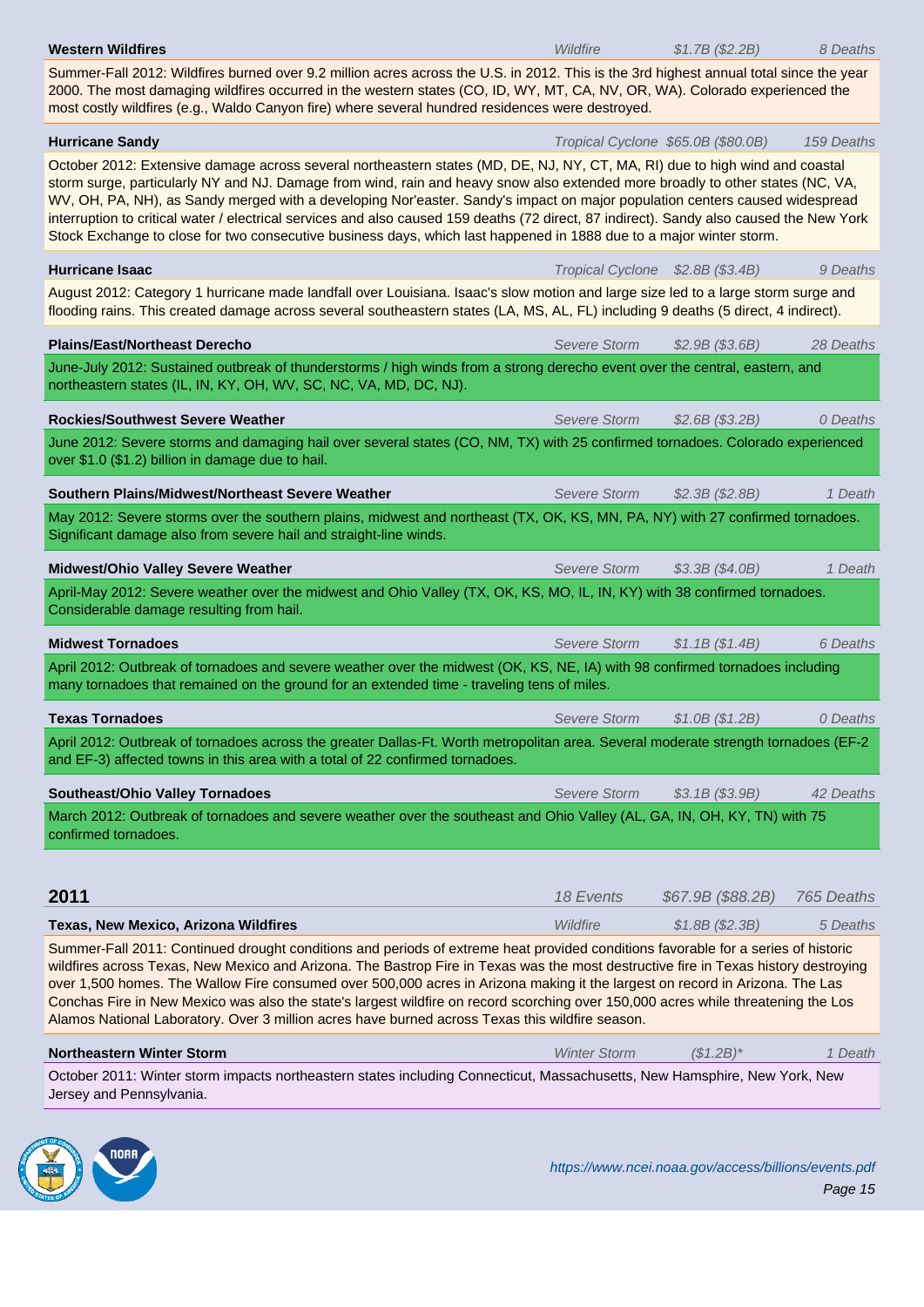September 2011: Wind and flood damage across the southeast (LA, MS, AL, GA, TN) but considerably more damage from record flooding across the northeast (PA, NY, NJ, CT, VA, MD). Pennsylvania and New York were most affected.

| Southern Plains/Southwest Drought and Heat Wave                                                                                                                                                                                                                                                                                                                                                                                                                                                                                                                                                                                        | Drought             | \$12.0B (\$15.4B)                  | 95 Deaths  |
|----------------------------------------------------------------------------------------------------------------------------------------------------------------------------------------------------------------------------------------------------------------------------------------------------------------------------------------------------------------------------------------------------------------------------------------------------------------------------------------------------------------------------------------------------------------------------------------------------------------------------------------|---------------------|------------------------------------|------------|
| Spring-Summer 2011: Drought and heat wave conditions created major impacts across Texas, Oklahoma, New Mexico, Arizona,<br>southern Kansas, and western Louisiana. In Texas and Oklahoma, a majority of range and pastures were classified in "very poor"<br>condition for much of the 2011 crop growing season.                                                                                                                                                                                                                                                                                                                       |                     |                                    |            |
| <b>Hurricane Irene</b>                                                                                                                                                                                                                                                                                                                                                                                                                                                                                                                                                                                                                 |                     | Tropical Cyclone \$13.5B (\$16.9B) | 45 Deaths  |
| August 2011: Category 1 hurricane made landfall over coastal NC and moved northward along the Mid-Atlantic Coast (NC, VA, MD,<br>NJ, NY, CT, RI, MA, VT) causing torrential rainfall and flooding across the Northeast. Wind damage in coastal NC, VA, and MD was<br>moderate with considerable damage resulting from falling trees and power lines, while flooding caused extensive flood damage<br>across NJ, NY, and VT. Over seven million homes and businesses lost power during the storm. Numerous tornadoes were also<br>reported in several states further adding to the damage.                                              |                     |                                    |            |
| <b>Midwest/Southeast Severe Weather</b>                                                                                                                                                                                                                                                                                                                                                                                                                                                                                                                                                                                                | <b>Severe Storm</b> | \$1.2B (\$1.4B)                    | 0 Deaths   |
| August 2011: Severe weather impacts the states IA, KS, MO, NE, SD across the Midwest and Southeast.                                                                                                                                                                                                                                                                                                                                                                                                                                                                                                                                    |                     |                                    |            |
| <b>Rockies and Midwest Derecho</b>                                                                                                                                                                                                                                                                                                                                                                                                                                                                                                                                                                                                     | Severe Storm        | \$1.2B (\$1.6B)                    | 2 Deaths   |
| July 2011: A derecho produced a wide swatch of high wind damage beginning east of the Rockies and across the central plains (CO,<br>IA, IL, MI, MN, OH).                                                                                                                                                                                                                                                                                                                                                                                                                                                                               |                     |                                    |            |
| <b>North Central Severe Weather</b>                                                                                                                                                                                                                                                                                                                                                                                                                                                                                                                                                                                                    | Severe Storm        | $(S1.1B)^*$                        | 0 Deaths   |
| July 2011: Severe weather causes damage across several north central states. The regions most impacted were southern Minnesota,<br>western Wisconsin and northern Illinois.                                                                                                                                                                                                                                                                                                                                                                                                                                                            |                     |                                    |            |
| <b>Missouri River flooding</b>                                                                                                                                                                                                                                                                                                                                                                                                                                                                                                                                                                                                         | Flooding            | \$2.0B (\$2.6B)                    | 5 Deaths   |
| precipitation caused the Missouri and Souris Rivers to swell beyond their banks across the Upper Midwest (MT, ND, SD, NE, IA, KS,<br>MO). An estimated 11,000 people were forced to evacuate Minot, North Dakota due to the record high water level of the Souris River,<br>where 4,000 homes were flooded. Numerous levees were breached along the Missouri River, flooding thousands of acres of<br>farmland.                                                                                                                                                                                                                        |                     |                                    |            |
| <b>Midwest/Southeast Tornadoes and Severe Weather</b>                                                                                                                                                                                                                                                                                                                                                                                                                                                                                                                                                                                  | Severe Storm        | \$1.5B (\$1.9B)                    | 3 Deaths   |
| June 2011: Outbreak of tornadoes over central states (OK, TX, KS, NE, MO, IA, IL) with an estimated 81 tornadoes. Additional wind<br>and hail damage across the Southeast (TN, GA, NC, SC).                                                                                                                                                                                                                                                                                                                                                                                                                                            |                     |                                    |            |
| <b>Mississippi River flooding</b>                                                                                                                                                                                                                                                                                                                                                                                                                                                                                                                                                                                                      | Flooding            | \$3.0B (\$3.9B)                    | 7 Deaths   |
| April-May 2011: Persistent rainfall (nearly 300 percent normal precipitation amounts in the Ohio Valley) combined with melting<br>snowpack caused historical flooding along the Mississippi River and its tributaries. Examples of economic damage include: \$500<br>(\$645.0) million to agriculture in Arkansas; \$320 (\$412.8) million in damage to Memphis, Tennessee; \$800 million (\$1.0 billion) to<br>agriculture in Mississippi; \$317 (\$408.9) million to agriculture and property in Missouri's Birds Point-New Madrid Spillway; \$80<br>(\$103.2) million for the first 30 days of flood fighting efforts in Louisiana. |                     |                                    |            |
| <b>Midwest/Southeast Tornadoes</b>                                                                                                                                                                                                                                                                                                                                                                                                                                                                                                                                                                                                     | Severe Storm        | \$9.1B (\$11.5B)                   | 177 Deaths |
| May 2011: Outbreak of tornadoes over central and southern states (MO, TX, OK, KS, AR, GA, TN, VA, KY, IN, IL, OH, WI, MN, PA)<br>with an estimated 180 tornadoes. Notably, an EF-5 tornado struck Joplin, MO resulting in at least 160 deaths, making it the deadliest<br>single tornado to strike the U.S. since modern tornado record keeping began in 1950.                                                                                                                                                                                                                                                                         |                     |                                    |            |
| Southeast/Ohio Valley/Midwest Tornadoes                                                                                                                                                                                                                                                                                                                                                                                                                                                                                                                                                                                                | <b>Severe Storm</b> | \$10.2B (\$12.9B)                  | 321 Deaths |
| April 2011: Outbreak of tornadoes over central and southern states (AL, AR, LA, MS, GA, TN, VA, KY, IL, MO, OH, TX, OK) with an<br>estimated 343 tornadoes. The deadliest tornado of the outbreak, an EF-5, hit northern Alabama, killing 78 people. Several major<br>metropolitan areas were directly impacted by strong tornadoes including Tuscaloosa, Birmingham, and Huntsville in Alabama and<br>Chattanooga, Tennessee, causing the estimated damage costs to soar.                                                                                                                                                             |                     |                                    |            |
| <b>Ohio Valley Derecho and Southern Tornadoes</b>                                                                                                                                                                                                                                                                                                                                                                                                                                                                                                                                                                                      | <b>Severe Storm</b> | \$1.0B (\$1.3B)                    | 0 Deaths   |
| April 2011: Dozens of tornadoes and a derecho affect numerous states (AR, IL, IN, KY, MO, OH, TN, TX) across the Ohio Valley and                                                                                                                                                                                                                                                                                                                                                                                                                                                                                                       |                     |                                    |            |

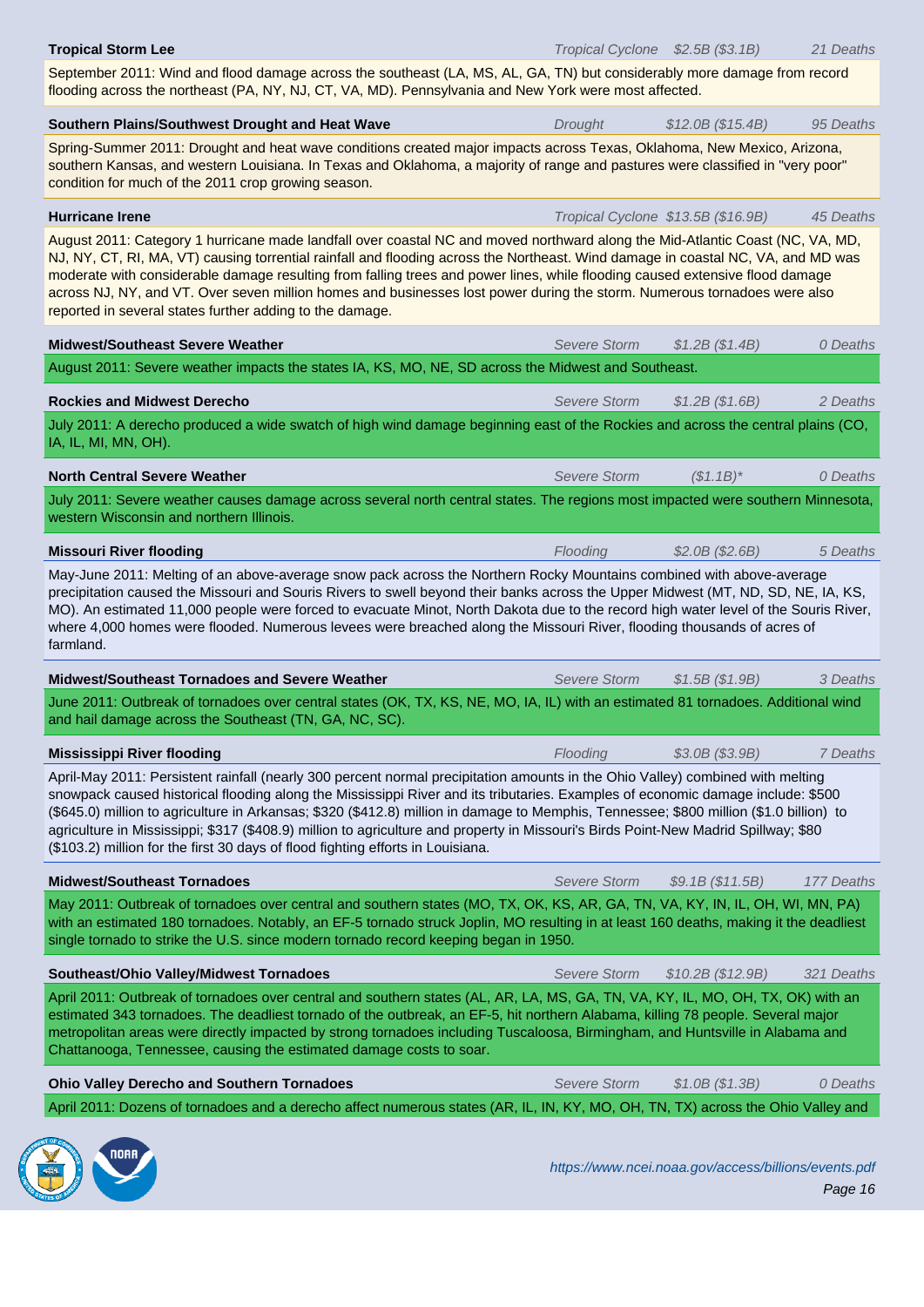| <b>Midwest/Southeast Tornadoes</b>                                                                                                                                                                                                                                                                                                                                                         | <b>Severe Storm</b> | \$2.1B (\$2.6B)   | 38 Deaths |
|--------------------------------------------------------------------------------------------------------------------------------------------------------------------------------------------------------------------------------------------------------------------------------------------------------------------------------------------------------------------------------------------|---------------------|-------------------|-----------|
| April 2011: Outbreak of tornadoes over central and southern states (OK, TX, AR, MS, AL, GA, NC, SC, VA, PA) with an estimated<br>177 tornadoes.                                                                                                                                                                                                                                            |                     |                   |           |
| <b>Southeast/Midwest Tornadoes</b>                                                                                                                                                                                                                                                                                                                                                         | Severe Storm        | \$2.2B (\$2.7B)   | 0 Deaths  |
| April 2011: Outbreak of tornadoes over central and southern states (NC, SC, TN, AL, TX, OK, KS, IA, WI) with an estimated 59<br>tornadoes.                                                                                                                                                                                                                                                 |                     |                   |           |
| <b>Midwest/Southeast Tornadoes and Derecho</b>                                                                                                                                                                                                                                                                                                                                             | Severe Storm        | \$2.8B (\$3.5B)   | 9 Deaths  |
| April 2011: Outbreak of tornadoes and derecho over central and southern states (KS, MO, IA, IL, WI, KY, GA, TN, NC, SC) with an<br>estimated 46 tornadoes.                                                                                                                                                                                                                                 |                     |                   |           |
| <b>Groundhog Day Blizzard</b>                                                                                                                                                                                                                                                                                                                                                              | <b>Winter Storm</b> | \$1.8B (\$2.3B)   | 36 Deaths |
| February 2011: A large winter storm impacted many central, eastern and northeastern states. The city of Chicago was brought to a<br>virtual standstill as between 1 and 2 feet of snow fell over the area.                                                                                                                                                                                 |                     |                   |           |
| 2010                                                                                                                                                                                                                                                                                                                                                                                       | 7 Events            | \$11.2B (\$18.1B) | 51 Deaths |
| <b>Arizona Severe Weather</b>                                                                                                                                                                                                                                                                                                                                                              | <b>Severe Storm</b> | \$3.8B (\$4.9B)   | 0 Deaths  |
| October 2010: An unusual series of severe thunderstorms across Arizona produced numerous tornadoes and widespread, severe hail<br>damage. Over one-hundred buildings were damaged or destroyed by tornadoes while thousands of automobiles and buildings were<br>damaged by large hail across Phoenix and surrounding cities.                                                              |                     |                   |           |
| Midwest/Northeast Severe Storms and Flooding                                                                                                                                                                                                                                                                                                                                               | <b>Severe Storm</b> | $($1.2B)^*$       | 0 Deaths  |
| July 2010: Severe storms and flooding affect the states IA, IL, MD, NY, PA, WI across the Midwest and Northeast.                                                                                                                                                                                                                                                                           |                     |                   |           |
| <b>Rockies/Central/East Severe Weather</b>                                                                                                                                                                                                                                                                                                                                                 | Severe Storm        | $($1.2B)^*$       | 2 Deaths  |
| June 2010: Severe storms cause high wind and hail damage across numerous states including CO, NM, KS, OK, IL, IN, GA, SC and<br>NC.                                                                                                                                                                                                                                                        |                     |                   |           |
| Oklahoma, Kansas, and Texas Tornadoes and Severe Weather                                                                                                                                                                                                                                                                                                                                   | <b>Severe Storm</b> | \$3.3B (\$4.3B)   | 3 Deaths  |
| May 2010: An outbreak of tornadoes, hail, and severe thunderstorms occurred across Oklahoma, Kansas, and Texas in mid-May.<br>Oklahoma was hardest hit with $> $1.5$ (\$2.0) billion in damages.                                                                                                                                                                                           |                     |                   |           |
| <b>East/South Flooding and Severe Weather</b>                                                                                                                                                                                                                                                                                                                                              | Flooding            | $$2.3B$ (\$3.0B)  | 32 Deaths |
| May 2010: Flooding, hail, tornadoes, and severe thunderstorms occurred across many Southern states (TN, AR, KY, GA) on April<br>30-May 2. Flooding in the Nashville, TN area alone contributed > \$1.0 (\$1.3) billion in damages. Western and Middle Tennessee were<br>hardest hit with local rainfall amounts of 18-20 inches to the south and west of Greater Nashville.                |                     |                   |           |
| <b>Northeast Flooding</b>                                                                                                                                                                                                                                                                                                                                                                  | Flooding            | \$1.8B (\$2.4B)   | 11 Deaths |
| March 2010: Heavy rainfall over portions of the Northeast in late March caused extensive flooding across several states (RI, CT, MA,<br>NJ, NY, PA). The event caused the worst flooding in Rhode Island's history.                                                                                                                                                                        |                     |                   |           |
| <b>Northeast Winter Storm</b>                                                                                                                                                                                                                                                                                                                                                              | <b>Winter Storm</b> | $($1.1B)^*$       | 3 Deaths  |
| February 2010: Winter storm produced 10-20 inches of snow and high wind impacts across numerous northeastern and eastern<br>states including Pennsylvania, Maryland, Delaware, New Jersey, West Virginia, Virginia and North Carolina. These impacts were<br>most focused in Pennsylvania and Maryland, as this winter storm closely followed a previous winter storm from the week prior. |                     |                   |           |
| 2009                                                                                                                                                                                                                                                                                                                                                                                       | 9 Events            | \$11.5B (\$17.8B) | 43 Deaths |
| <b>Southwest/Great Plains Drought</b>                                                                                                                                                                                                                                                                                                                                                      | Drought             | \$3.5B (\$4.7B)   | 0 Deaths  |
| 2009: Drought conditions occurred during much of the year across parts of the Southwest, Great Plains, and southern Texas causing<br>agricultural losses in numerous states (TX, OK, KS, CA, NM, AZ). The largest agriculture losses occurred in TX and CA.                                                                                                                                |                     |                   |           |
|                                                                                                                                                                                                                                                                                                                                                                                            |                     |                   |           |

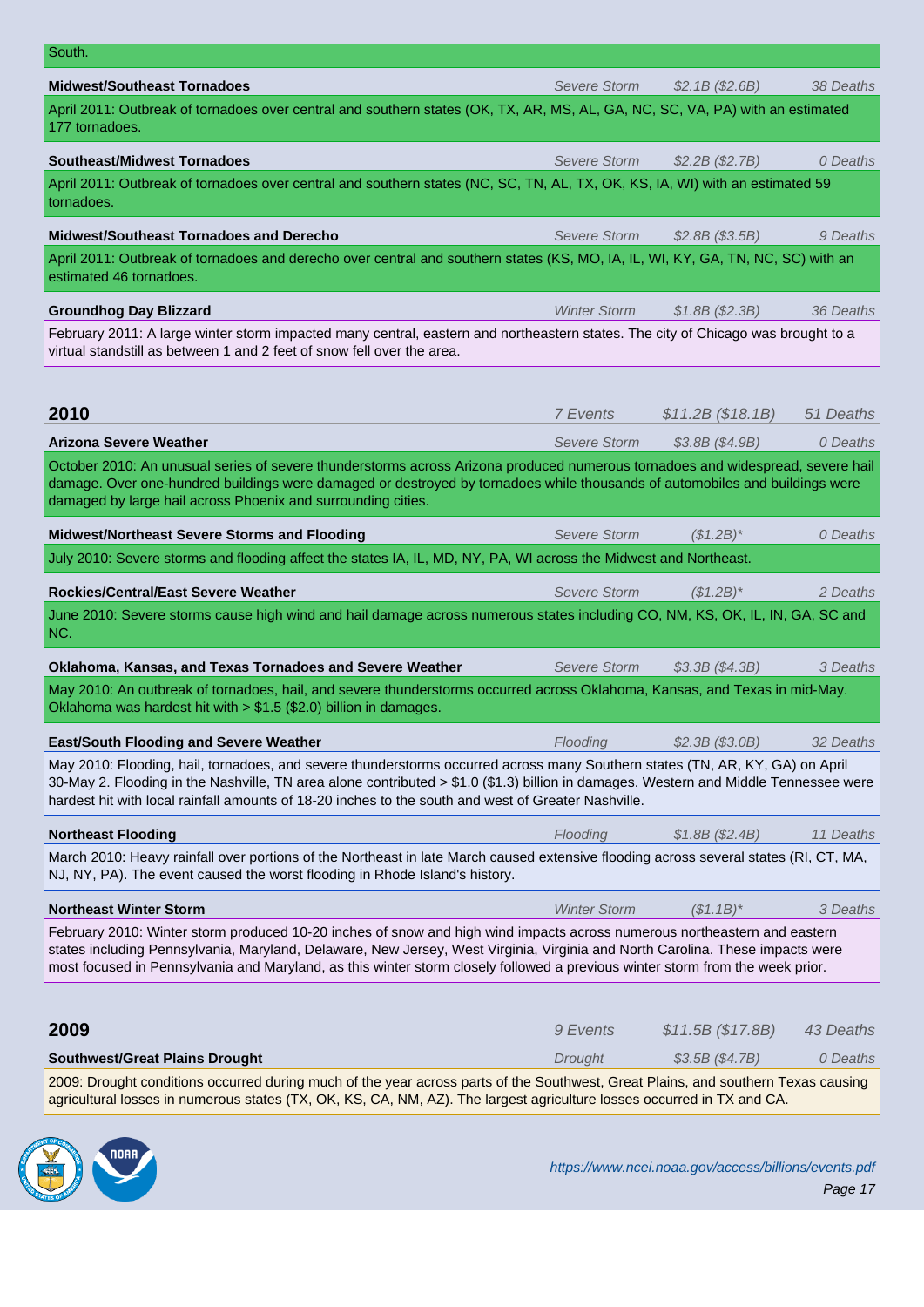Summer-Fall 2009: Residual and sustained drought conditions across western and south-central states resulted in thousands of wildfires. Most affected states include CA, AZ, NM, TX, OK, and UT. National wildfire acreage burned exceeds 5.9 million acres. Over 200 homes and structures destroyed in the California "Station" fire alone.

| <b>Georgia Flooding</b>                                                                                                                                                                                                                                                                                                                                                                                                                                                                                | Flooding            | $($1.2B)^*$                                          | 10 Deaths  |  |
|--------------------------------------------------------------------------------------------------------------------------------------------------------------------------------------------------------------------------------------------------------------------------------------------------------------------------------------------------------------------------------------------------------------------------------------------------------------------------------------------------------|---------------------|------------------------------------------------------|------------|--|
| September 2009: Severe multi-day flooding across numerous Georgia counties including all of the Atlanta metro. The maximum<br>24-hour rainfall total for September 20-21, 2009 was 21.03 inches in Douglas County. This extreme rainfall caused widespread<br>flooding and damage to thousands of homes, businesses and vehicles. There was significant infrastructure damage across the region<br>from this major flooding event including 20 river gages that went underwater and stopped reporting. |                     |                                                      |            |  |
| <b>Colorado Hail Storm</b>                                                                                                                                                                                                                                                                                                                                                                                                                                                                             | <b>Severe Storm</b> | \$1.0B (\$1.3B)                                      | 0 Deaths   |  |
| July 2009: Severe hail impacts Colorado. Jefferson County was most affected with hail at least 8 inches deep. The hail damage from<br>this storm was comparable to the July 11, 1990 Colorado hail storm.                                                                                                                                                                                                                                                                                              |                     |                                                      |            |  |
| Midwest, South and East Severe Weather                                                                                                                                                                                                                                                                                                                                                                                                                                                                 | <b>Severe Storm</b> | \$1.3B (\$1.8B)                                      | 0 Deaths   |  |
| June 2009: Sustained outbreak of thunderstorms and high winds from a strong derecho event over the central, southern, and eastern<br>states (TX, OK, MO, NE, KS, AR, AL, MS, TN, NC, SC, KY, PA).                                                                                                                                                                                                                                                                                                      |                     |                                                      |            |  |
| <b>Central Derecho and Tornadoes</b>                                                                                                                                                                                                                                                                                                                                                                                                                                                                   | <b>Severe Storm</b> | $($1.1B)^*$                                          | 7 Deaths   |  |
| May 2009: More than 50 tornadoes and large hail from severe storms caused damage across many southeastern states (IL, KS, KY,<br>MO, TN, TX).                                                                                                                                                                                                                                                                                                                                                          |                     |                                                      |            |  |
| South/Southeast Severe Weather and Tornadoes                                                                                                                                                                                                                                                                                                                                                                                                                                                           | Severe Storm        | \$1.4B (\$1.9B)                                      | 6 Deaths   |  |
| April 2009: Outbreak of tornadoes, hail and severe thunderstorms over the south and southeastern states (AL, AR, GA, KY, MO, SC,<br>TN) with 85 confirmed tornadoes.                                                                                                                                                                                                                                                                                                                                   |                     |                                                      |            |  |
| <b>Midwest/Southeast Tornadoes</b>                                                                                                                                                                                                                                                                                                                                                                                                                                                                     | <b>Severe Storm</b> | \$1.6B (\$2.2B)                                      | 0 Deaths   |  |
| March 2009: Outbreak of tornadoes over central and southern states (NE, KS, OK, IA, TX, LA, MS, AL, GA, TN, KY) with 56<br>tornadoes confirmed.                                                                                                                                                                                                                                                                                                                                                        |                     |                                                      |            |  |
| Southeast/Ohio Valley Severe Weather                                                                                                                                                                                                                                                                                                                                                                                                                                                                   | <b>Severe Storm</b> | \$1.7B (\$2.3B)                                      | 10 Deaths  |  |
| February 2009: Complex of severe thunderstorms and high winds across the region (TN, KY, OK, OH, VA, WV, PA).                                                                                                                                                                                                                                                                                                                                                                                          |                     |                                                      |            |  |
|                                                                                                                                                                                                                                                                                                                                                                                                                                                                                                        |                     |                                                      |            |  |
| 2008                                                                                                                                                                                                                                                                                                                                                                                                                                                                                                   | 12 Events           | \$64.4B (\$84.5B)                                    | 315 Deaths |  |
| <b>U.S. Drought</b>                                                                                                                                                                                                                                                                                                                                                                                                                                                                                    | Drought             | \$7.0B (\$9.4B)                                      | 0 Deaths   |  |
| 2008: Severe drought and heat caused agricultural losses across a large portion of the U.S. Record low lake levels also occurred in<br>areas of the southeast. The states impacted include AL, AR, CA, CO, GA, ID, IN, KS, KY, MD, MN, MS, MT, NC, ND, NJ, NM, OH,<br>OK, OR, SC, TN, TX, UT, VA, WA and WI.                                                                                                                                                                                           |                     |                                                      |            |  |
| <b>U.S. Wildfires</b>                                                                                                                                                                                                                                                                                                                                                                                                                                                                                  | Wildfire            | \$1.2B (\$1.6B)                                      | 16 Deaths  |  |
| Fall 2008: Drought conditions across numerous western, central and southeastern states (AK, AZ, CA, NM, ID, UT, MT, NV, OR, WA,<br>CO, TX, OK, NC, FL) resulted in thousands of wildfires; national acreage burned exceeding 5.2 million acres (mainly in the west) and<br>over 1,000 homes and structures destroyed in California fires alone.                                                                                                                                                        |                     |                                                      |            |  |
| <b>Hurricane Ike</b>                                                                                                                                                                                                                                                                                                                                                                                                                                                                                   |                     | Tropical Cyclone \$30.0B (\$39.0B)                   | 112 Deaths |  |
| September 2008: Category 2 hurricane makes landfall in Texas, as the largest (in size) Atlantic hurricane on record, causing<br>considerable storm surge in coastal TX and significant wind and flooding damage in TX, LA, AR, TN, IL, IN, KY, MO, OH, MI and PA.<br>Severe gasoline shortages occurred in the southeast U.S. due to damaged oil platforms, storage tanks, pipelines and off-line<br>refineries.                                                                                       |                     |                                                      |            |  |
| <b>Hurricane Gustav</b>                                                                                                                                                                                                                                                                                                                                                                                                                                                                                |                     | Tropical Cyclone \$6.0B (\$7.7B)                     | 53 Deaths  |  |
| September 2008: Category 2 hurricane makes landfall in Louisiana causing significant wind, storm surge, and flooding damage in AL,<br>AR, LA, and MS.                                                                                                                                                                                                                                                                                                                                                  |                     |                                                      |            |  |
| <b>Hurricane Dolly</b>                                                                                                                                                                                                                                                                                                                                                                                                                                                                                 |                     | Tropical Cyclone \$1.3B (\$1.6B)                     | 3 Deaths   |  |
|                                                                                                                                                                                                                                                                                                                                                                                                                                                                                                        |                     | https://www.ncei.noaa.gov/access/billions/events.pdf | Page 18    |  |

**CALL OF BUSIC**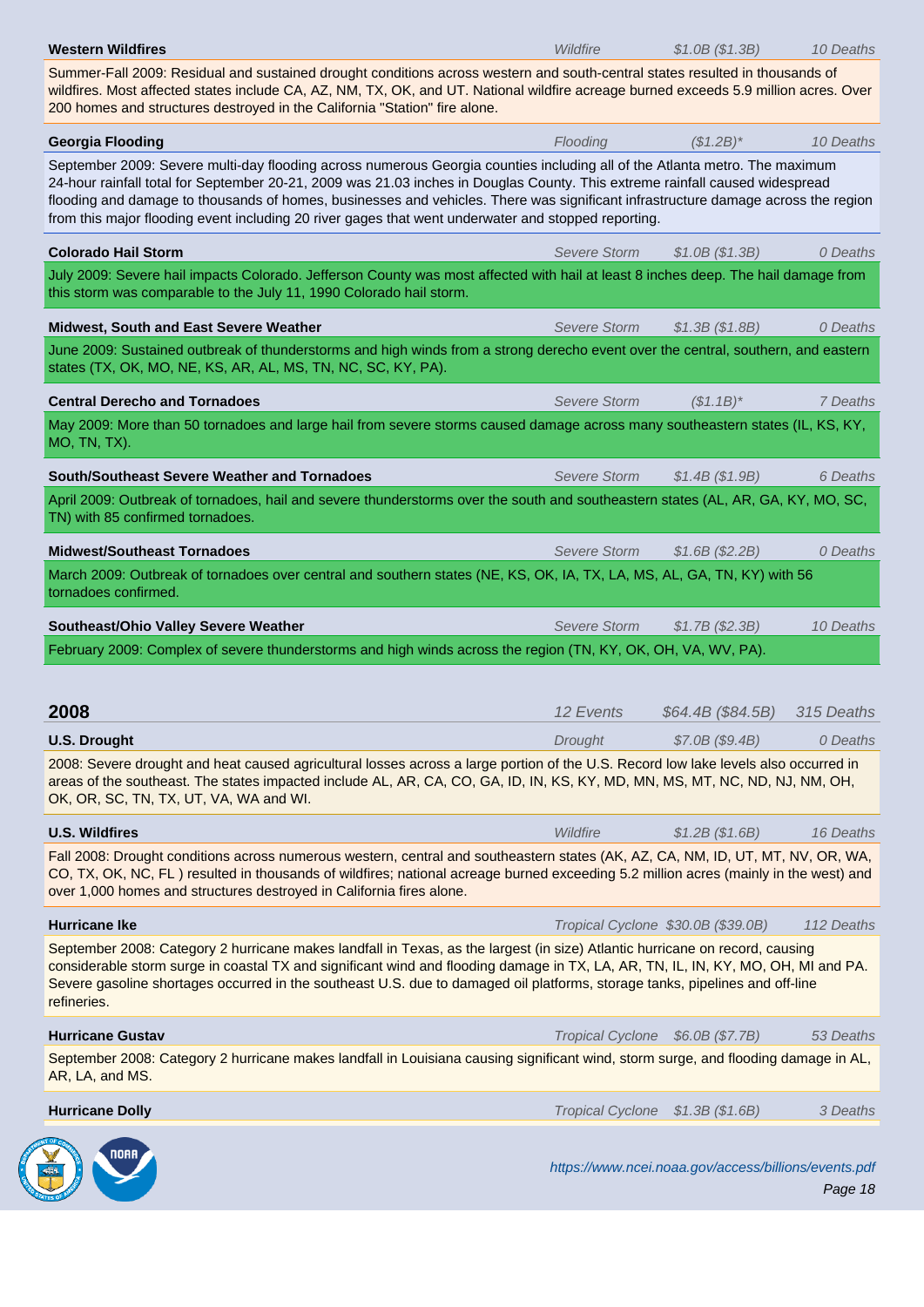| <b>Midwest Flooding</b>                                                                                                                                                                                                                                                                                                                                                                                                                     | Flooding            | \$10.0B (\$13.3B) | 24 Deaths |  |
|---------------------------------------------------------------------------------------------------------------------------------------------------------------------------------------------------------------------------------------------------------------------------------------------------------------------------------------------------------------------------------------------------------------------------------------------|---------------------|-------------------|-----------|--|
| Summer 2008: Heavy rain and flooding caused significant agricultural loss and property damage in IA, IL, IN, MO, MN, NE, and WI<br>with IA being hardest hit with widespread rainfall totals ranging from 4 to over 16 inches.                                                                                                                                                                                                              |                     |                   |           |  |
| Midwest/Mid-Atlantic Severe Weather                                                                                                                                                                                                                                                                                                                                                                                                         | <b>Severe Storm</b> | \$1.6B(S2.1B)     | 18 Deaths |  |
| June 2008: An outbreak of tornadoes and thunderstorms over the Midwest/Mid-Atlantic states (IA, IL, IN, KS, NE, MI, MN, MO, OK,<br>WI, MD, VA, WV).                                                                                                                                                                                                                                                                                         |                     |                   |           |  |
| <b>Midwest Tornadoes and Severe Weather</b>                                                                                                                                                                                                                                                                                                                                                                                                 | <b>Severe Storm</b> | \$3.0B (\$4.0B)   | 13 Deaths |  |
| May 2008: Outbreak of tornadoes over the Midwest/Ohio Valley regions (IL, IN, IA, KS, MN, NE, OK, WY, CO) with 235 tornadoes<br>confirmed.                                                                                                                                                                                                                                                                                                  |                     |                   |           |  |
| <b>Southern Severe Weather</b>                                                                                                                                                                                                                                                                                                                                                                                                              | <b>Severe Storm</b> | \$1.0B (\$1.4B)   | 2 Deaths  |  |
| April 2008: Severe storms affect Arkansas, Oklahoma and Texas across the South.                                                                                                                                                                                                                                                                                                                                                             |                     |                   |           |  |
| <b>Southeast Tornadoes</b>                                                                                                                                                                                                                                                                                                                                                                                                                  | <b>Severe Storm</b> | \$1.1B (\$1.5B)   | 5 Deaths  |  |
| March 2008: Tornadoes and severe weather across Georgia and South Carolina. This includes an EF-2 tornado causing damage to<br>numerous buildings in downtown Atlanta.                                                                                                                                                                                                                                                                      |                     |                   |           |  |
| <b>Southeast Tornadoes and Severe Weather</b>                                                                                                                                                                                                                                                                                                                                                                                               | Severe Storm        | \$1.2B (\$1.6B)   | 57 Deaths |  |
| February 2008: Series of tornadoes and severe thunderstorms across the Southeast and Midwest states (AL, AR, IN, KY, MS, OH,<br>TN, TX) with 87 tornadoes confirmed.                                                                                                                                                                                                                                                                        |                     |                   |           |  |
| Western, Central and Northeast Severe Weather                                                                                                                                                                                                                                                                                                                                                                                               | <b>Severe Storm</b> | \$1.0B (\$1.3B)   | 12 Deaths |  |
| January 2008: Strong storm produces severe weather including hail, high winds and heavy precipitation from California to New York.<br>Flash floods and landslides cause damage in California. In addition, more than 70 tornadoes were reported from Arkansas to                                                                                                                                                                            |                     |                   |           |  |
| Wisconsin, with the highest concentration of tornadoes in Missouri.                                                                                                                                                                                                                                                                                                                                                                         |                     |                   |           |  |
| 2007                                                                                                                                                                                                                                                                                                                                                                                                                                        | 5 Events            |                   | 37 Deaths |  |
|                                                                                                                                                                                                                                                                                                                                                                                                                                             |                     | \$12.1B (\$17.0B) | 15 Deaths |  |
| Western/Eastern Drought/Heat Wave<br>Summer-Fall 2007: Severe drought with periods of extreme heat over most of the southeast and portions of the Great Plains, Ohio<br>Valley, and Great Lakes area, resulting in major reductions in crop yields, along with very low stream-flows and lake levels. Includes<br>states of ND, SD, NE, KS, OK, TX, MN, WI, IA, MO, AR, LA, MS, AL, GA, NC, SC, FL, TN, VA, WV, KY, IN, IL, OH, MI, PA, NY. | Drought             | \$3.5B (\$5.0B)   |           |  |
| <b>Western Wildfires</b>                                                                                                                                                                                                                                                                                                                                                                                                                    | Wildfire            | \$2.7B (\$3.7B)   | 12 Deaths |  |
| Summer 2007: Continued drought conditions and high winds over much of the western U.S. (AK, AZ, CA, ID, UT, MT, NV, OR, WA)<br>resulting in numerous wildfires; with national acreage burned exceeding 8.9 million acres (mainly in the west) and over 3,000 homes<br>and structures destroyed in southern California alone.                                                                                                                |                     |                   |           |  |
| <b>East/South Severe Weather and Flooding</b>                                                                                                                                                                                                                                                                                                                                                                                               | <b>Severe Storm</b> | \$2.5B (\$3.4B)   | 9 Deaths  |  |
| April 2007: Flooding, hail, tornadoes, and severe thunderstorms across numerous states (CT, DE, GA, LA, ME, MD, MA, MS, NH, NJ,<br>NY, NC, PA, RI, SC, TX, VT, VA) in mid-April, including 3 "killer" tornadoes.                                                                                                                                                                                                                            |                     |                   |           |  |
| <b>Spring Freeze</b>                                                                                                                                                                                                                                                                                                                                                                                                                        | Freeze              | \$2.0B (\$2.9B)   | 0 Deaths  |  |
| April 2007: Widespread severe freeze over much of the east and midwest (AL, AR, GA, IA, IL, IN, KS, KY, MO, MS, NC, NE, OH, OK,<br>SC, TN, VA, WV), causing significant losses in fruit crops, field crops (especially wheat), and the ornamental industry. Temperatures<br>in the teens/20s accompanied by rather high winds nullified typical crop-protection systems.                                                                    |                     |                   |           |  |
| <b>California Freeze</b>                                                                                                                                                                                                                                                                                                                                                                                                                    | Freeze              | \$1.4B (\$2.0B)   | 1 Death   |  |

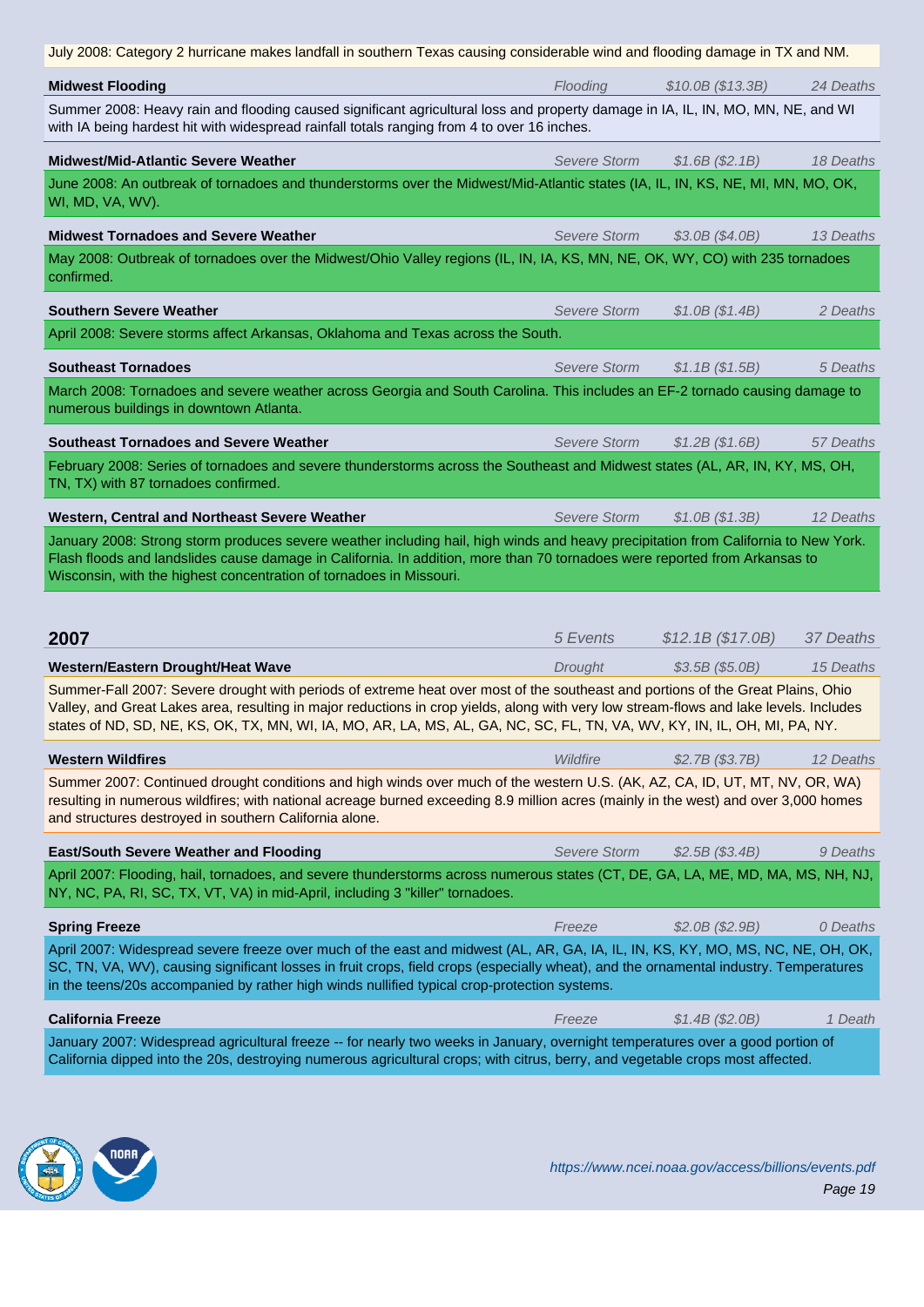| <b>Numerous Wildfires</b>                                                                                                                                                                                                                                                                                                                                                                                                                                                     | Wildtire                | $$1.5B$ ( $$2.1B$ )                 | 28 Deaths                                                                     |
|-------------------------------------------------------------------------------------------------------------------------------------------------------------------------------------------------------------------------------------------------------------------------------------------------------------------------------------------------------------------------------------------------------------------------------------------------------------------------------|-------------------------|-------------------------------------|-------------------------------------------------------------------------------|
| 2006: Numerous wildfires driven by dry weather and high winds burned over 9.8 million acres, across the western half of the country<br>including Alaska. This is the second highest annual total behind the 10.1 million acres burned in 2015 since record-keeping began in<br>1960. The most affected states were AK, AZ, CA, CO, FL, ID, MT, NM, NV, OK, OR, TX, WA, WY                                                                                                     |                         |                                     |                                                                               |
| <b>Central Severe Weather</b>                                                                                                                                                                                                                                                                                                                                                                                                                                                 | <b>Severe Storm</b>     | $(S1.2B)^*$                         | 1 Death                                                                       |
| October 2006: Severe storms cause high wind and hail damage across numerous states including OH, IL, IN, MI, MN and WI.                                                                                                                                                                                                                                                                                                                                                       |                         |                                     |                                                                               |
| <b>Midwest/Plains/Southeast Drought</b>                                                                                                                                                                                                                                                                                                                                                                                                                                       | Drought                 | $$6.0B$ (\$8.6B)                    | 0 Deaths                                                                      |
| Spring-Summer 2006: Rather severe drought affected crops especially during the spring-summer, centered over the Great Plains<br>region with other areas affected across portions of the south -- including states of ND, SD, NE, KS, OK, TX, MN, IA, MO, AR, LA, MS,<br>AL, GA, FL, MT, WY, CO, NM.                                                                                                                                                                           |                         |                                     |                                                                               |
| <b>North Central Severe Weather and Tornadoes</b>                                                                                                                                                                                                                                                                                                                                                                                                                             | Severe Storm            | $(S1.1B)^*$                         | 1 Death                                                                       |
| August 2006: Severe weather and tornadoes cause impacts across several north central states including Minnesota, Wisconsin,<br>Indiana and Illinois.                                                                                                                                                                                                                                                                                                                          |                         |                                     |                                                                               |
| <b>Northeast Flooding</b>                                                                                                                                                                                                                                                                                                                                                                                                                                                     | Flooding                | \$1.5B(S2.1B)                       | 20 Deaths                                                                     |
| June 2006: Severe flooding over portions of the northeast due to several weeks of heavy rainfall, affecting the states of NY, PA, DE,<br>MD, NJ, and VA.                                                                                                                                                                                                                                                                                                                      |                         |                                     |                                                                               |
| <b>Midwest Tornadoes</b>                                                                                                                                                                                                                                                                                                                                                                                                                                                      | Severe Storm            | \$2.4B (\$3.4B)                     | 27 Deaths                                                                     |
| April 2006: Tornadoes and severe weather cause significant damage in the states of IA, IL, IN, and WI. The state of Indiana was most<br>affected with over one billion dollars in damage.                                                                                                                                                                                                                                                                                     |                         |                                     |                                                                               |
| <b>Midwest/Southeast Tornadoes</b>                                                                                                                                                                                                                                                                                                                                                                                                                                            | Severe Storm            | \$1.6B(S2.3B)                       | 10 Deaths                                                                     |
|                                                                                                                                                                                                                                                                                                                                                                                                                                                                               |                         |                                     |                                                                               |
| April 6-8, 2006: Severe weather and numerous tornadoes affecting the states of OK, KS, MO, NE, KY, OH, TN, IN, MS, GA, and AL<br>on April 6-8 with 3 "killer" tornadoes in TN.                                                                                                                                                                                                                                                                                                |                         |                                     |                                                                               |
| <b>Severe Storms and Tornadoes</b>                                                                                                                                                                                                                                                                                                                                                                                                                                            | Severe Storm            | \$1.3B (\$1.9B)                     |                                                                               |
| March 2006: Outbreak of tornadoes over portions of the midwest and south during a week-long period-affecting the states of AL, AR,<br>KY, MS, TN, TX, IN, KS, MO, and OK.                                                                                                                                                                                                                                                                                                     |                         |                                     |                                                                               |
| 2005                                                                                                                                                                                                                                                                                                                                                                                                                                                                          | 6 Events                | \$166.5B (\$240.6B)2,002 Deaths     |                                                                               |
| <b>Hurricane Wilma</b><br>October 2005: Category 3 hurricane hits SW Florida resulting in strong damaging winds and major flooding across southeastern<br>Florida. Prior to landfall, Wilma as a Category 5 recorded the lowest pressure (882 mb) ever recorded in the Atlantic basin.                                                                                                                                                                                        |                         | Tropical Cyclone \$19.0B (\$27.0B)  |                                                                               |
| <b>Hurricane Rita</b>                                                                                                                                                                                                                                                                                                                                                                                                                                                         |                         | Tropical Cyclone \$18.5B (\$26.5B)  |                                                                               |
| September 2005: Category 3 hurricane hits Texas-Louisiana border coastal region, creating significant storm surge and wind damage<br>along the coast, and some inland flooding in the FL panhandle, AL, MS, LA, AR, and TX. Prior to landfall, Rita reached the third<br>lowest pressure (897 mb) ever recorded in the Atlantic basin.                                                                                                                                        |                         |                                     |                                                                               |
| <b>Midwest Drought</b>                                                                                                                                                                                                                                                                                                                                                                                                                                                        | Drought                 | \$1.5B (\$2.2B)                     |                                                                               |
| Spring-Summer 2005: Rather severe localized drought causes significant crop losses (especially for corn and soybeans) in the states<br>of AR, IL, IA, IN, MO, OH, and WI.                                                                                                                                                                                                                                                                                                     |                         |                                     |                                                                               |
| <b>Hurricane Katrina</b>                                                                                                                                                                                                                                                                                                                                                                                                                                                      |                         | Tropical Cyclone\$125.0B (\$180.0B) |                                                                               |
| August 2005: Category 3 hurricane initially impacts the U.S. as a Category 1 near Miami, FL, then as a strong Category 3 along the<br>eastern LA-western MS coastlines, resulting in severe storm surge damage (maximum surge probably exceeded 30 feet) along the<br>LA-MS-AL coasts, wind damage, and the failure of parts of the levee system in New Orleans. Inland effects included high winds and<br>some flooding in the states of AL, MS, FL, TN, KY, IN, OH, and GA. |                         |                                     |                                                                               |
| <b>Hurricane Dennis</b>                                                                                                                                                                                                                                                                                                                                                                                                                                                       | <b>Tropical Cyclone</b> | \$2.5B (\$3.6B)                     | 10 Deaths<br>35 Deaths<br>119 Deaths<br>0 Deaths<br>1,833 Deaths<br>15 Deaths |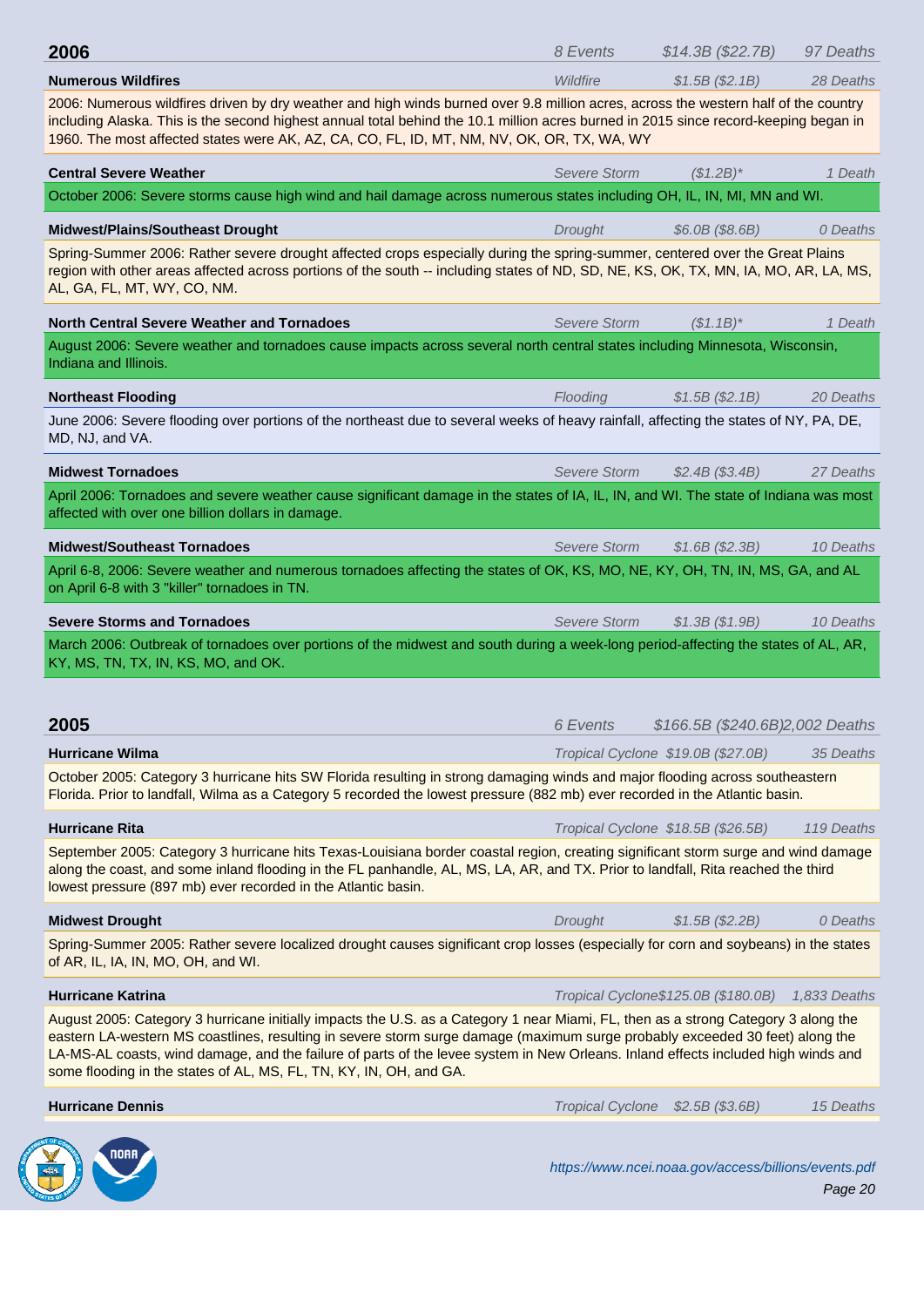| <b>Southeast Severe Weather</b>                                                                                                                                                                                                                                                           | Severe Storm            | $($1.3B)^*$                                          | 0 Deaths   |
|-------------------------------------------------------------------------------------------------------------------------------------------------------------------------------------------------------------------------------------------------------------------------------------------|-------------------------|------------------------------------------------------|------------|
| March 2005: Severe storms cause widespread hail damage across numerous states including TX, AL, MS, GA, FL, NC and VA.                                                                                                                                                                    |                         |                                                      |            |
|                                                                                                                                                                                                                                                                                           |                         |                                                      |            |
| 2004                                                                                                                                                                                                                                                                                      | 6 Events                | \$54.8B (\$82.8B)                                    | 172 Deaths |
| <b>Hurricane Jeanne</b>                                                                                                                                                                                                                                                                   |                         | Tropical Cyclone \$7.5B (\$11.2B)                    | 28 Deaths  |
| September 2004: Category 3 hurricane makes landfall in east-central Florida, causing considerable wind, storm surge, and flooding<br>damage in FL, with some flood damage also in the states of GA, SC, NC, VA, MD, DE, NJ, PA, and NY. Puerto Rico also affected.                        |                         |                                                      |            |
| <b>Hurricane Ivan</b>                                                                                                                                                                                                                                                                     |                         | Tropical Cyclone \$20.5B (\$30.5B)                   | 57 Deaths  |
| September 2004: Category 3 hurricane makes landfall on Gulf coast of Alabama, with significant wind, storm surge, and flooding<br>damage in coastal AL and FL panhandle, along with wind/flood damage in the states of GA, MS, LA, SC, NC, VA, WV, MD, TN, KY,<br>OH, DE, NJ, PA, and NY. |                         |                                                      |            |
| <b>Hurricane Frances</b>                                                                                                                                                                                                                                                                  |                         | Tropical Cyclone \$9.8B (\$14.6B)                    | 48 Deaths  |
| September 2004: Category 2 hurricane makes landfall in east-central Florida, causing significant wind, storm surge, and flooding<br>damage in FL, along with considerable flood damage in the states of GA, SC, NC, and NY due to 5-15 inch rains.                                        |                         |                                                      |            |
| <b>Hurricane Charley</b>                                                                                                                                                                                                                                                                  |                         | Tropical Cyclone \$16.0B (\$24.0B)                   | 35 Deaths  |
| August 2004: Category 4 hurricane makes landfall in southwest Florida, resulting in major wind and some storm surge damage in FL,<br>along with some damage in the states of SC and NC.                                                                                                   |                         |                                                      |            |
| <b>Colorado Hail Storms</b>                                                                                                                                                                                                                                                               | Severe Storm            | $($1.0B)^*$                                          | 0 Deaths   |
| June 2004: Several hailstorms across central and eastern Colorado cause widespread damage to many homes, businesses and<br>vehicles.                                                                                                                                                      |                         |                                                      |            |
| Severe Storms, Hail, Tornadoes                                                                                                                                                                                                                                                            | Severe Storm            | \$1.0B (\$1.5B)                                      | 4 Deaths   |
| May 2004: Severe storms including tornadoes and hail cause damage across the Midwest, South, Southeast and Northeast regions.<br>The states impacted include IA, IL, IN, KY, MI, MO, NC, NE, NY, OK, OH and WI.                                                                           |                         |                                                      |            |
|                                                                                                                                                                                                                                                                                           |                         |                                                      |            |
| 2003                                                                                                                                                                                                                                                                                      | 7 Events                | \$21.5B (\$34.6B)                                    | 180 Deaths |
| <b>California Wildfires</b>                                                                                                                                                                                                                                                               | Wildfire                | $$3.9B$ (\$6.0B)                                     | 22 Deaths  |
| Fall 2003: Dry weather, high winds, and resulting wildfires in Southern California burned over 3,700 homes. Nearly 4.0 million acres<br>burned across numerous western states including Alaska.                                                                                           |                         |                                                      |            |
| <b>Western/Central Drought/Heat Wave</b>                                                                                                                                                                                                                                                  | Drought                 | \$5.0B (\$7.8B)                                      | 35 Deaths  |
| Spring-Fall 2003: 2003 drought across western and central portions of the U.S. with losses to agriculture. The states most impacted<br>include AZ, CO, IA, ID, IL, KS, MI, MN, MO, MT, ND, NE, NM, OR, SD, WA and WI.                                                                     |                         |                                                      |            |
| <b>Hurricane Isabel</b>                                                                                                                                                                                                                                                                   | <b>Tropical Cyclone</b> | \$5.5B (\$8.4B)                                      | 55 Deaths  |
| September 2003: Category 2 hurricane makes landfall in eastern North Carolina, causing considerable storm surge damage along the<br>coasts of NC, VA, and MD, with wind damage and some flooding due to 4-12 inch rains in NC, VA, MD, DE, WV, NJ, NY, and PA.                            |                         |                                                      |            |
| Southern Derecho and Eastern Severe Weather                                                                                                                                                                                                                                               | <b>Severe Storm</b>     | \$1.0B (\$1.6B)                                      | 7 Deaths   |
| July 2003: Derecho across several southern states with the most focused damage across the Memphis, Tennessee metro area.<br>Severe storms impact states across the South, Southeast, Midwest and Northeast regions including AR, AL, MS, GA, FL, SC, TN,<br>KY, MI, NY, OH, PA and VT.    |                         |                                                      |            |
| <b>Midwest/Plains Severe Weather</b>                                                                                                                                                                                                                                                      | <b>Severe Storm</b>     | $($1.3B)^*$                                          | 7 Deaths   |
| July 2003: Severe storms affect the states IA, IL, IN, MI, MN, OH, VA, WV across the Midwest and Plains.                                                                                                                                                                                  |                         |                                                      |            |
| <b>Severe Storms/Tornadoes</b>                                                                                                                                                                                                                                                            | <b>Severe Storm</b>     | \$4.1B (\$6.4B)                                      | 51 Deaths  |
|                                                                                                                                                                                                                                                                                           |                         | https://www.ncei.noaa.gov/access/billions/events.pdf | Page 21    |

**CONTROLLED BY**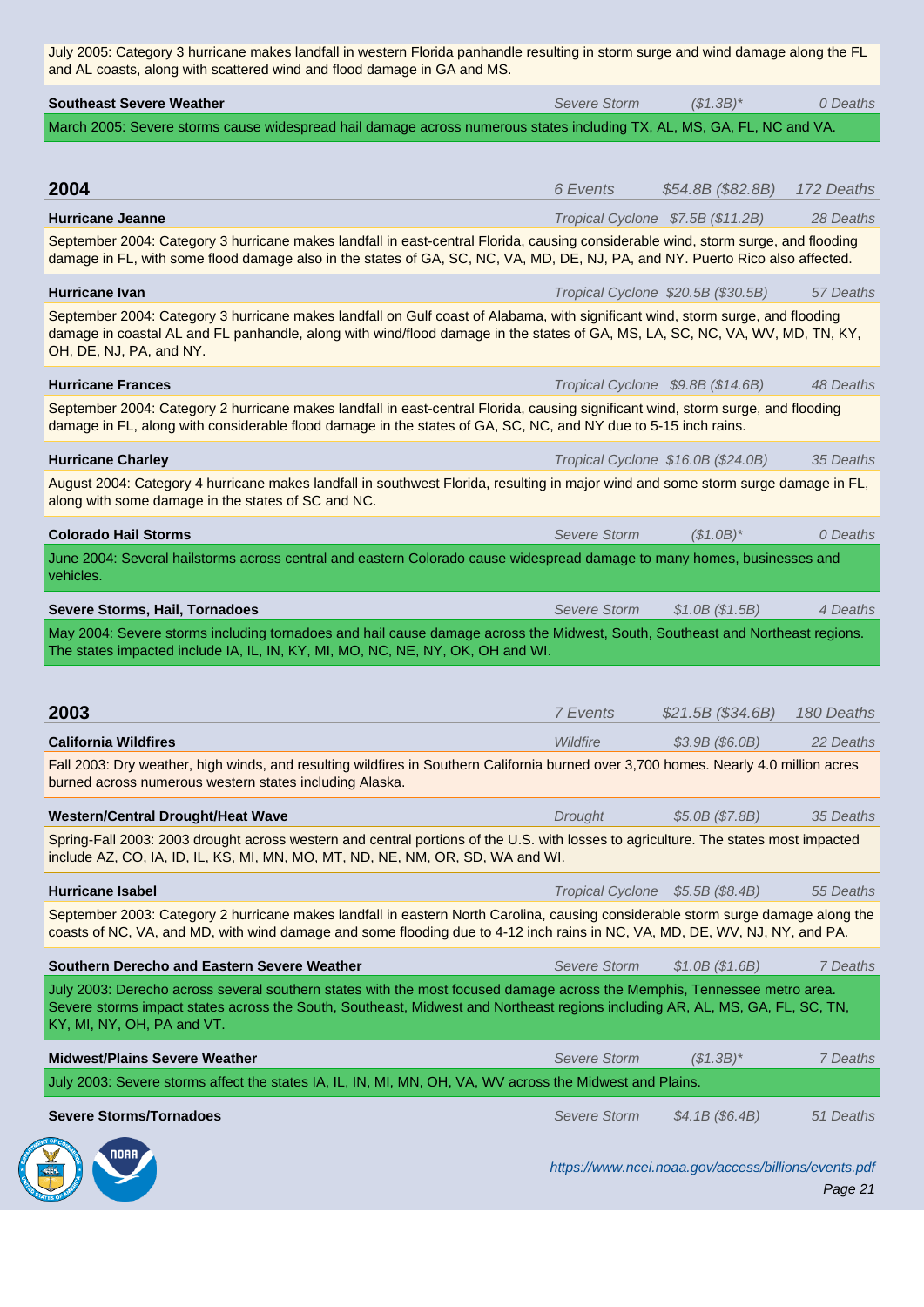| ווטטול נטנערטו מאוויוט טיד איט נטווועטטעט וטאטונט                                                                                                                                                                                                                                                                         |                                  |                                   |            |
|---------------------------------------------------------------------------------------------------------------------------------------------------------------------------------------------------------------------------------------------------------------------------------------------------------------------------|----------------------------------|-----------------------------------|------------|
| <b>Severe Storms/Hail</b>                                                                                                                                                                                                                                                                                                 | <b>Severe Storm</b>              | \$2.0B (\$3.1B)                   | 3 Deaths   |
| April 2003: Severe storms and large hail over the southern plains and lower MS valley, with Texas hardest hit, and much of the<br>monetary losses due to hail.                                                                                                                                                            |                                  |                                   |            |
|                                                                                                                                                                                                                                                                                                                           |                                  |                                   |            |
|                                                                                                                                                                                                                                                                                                                           |                                  |                                   |            |
| 2002                                                                                                                                                                                                                                                                                                                      | 6 Events                         | \$14.7B (\$24.4B)                 | 63 Deaths  |
| <b>Western Fire Season</b>                                                                                                                                                                                                                                                                                                | Wildfire                         | \$1.3B (\$2.1B)                   | 21 Deaths  |
| Fall 2002: Major wildfires over 11 western states from the Rockies to the west coast due to drought and periodic high winds, with over<br>7.1 million acres burned.                                                                                                                                                       |                                  |                                   |            |
| <b>U.S. Drought</b>                                                                                                                                                                                                                                                                                                       | Drought                          | \$9.0B (\$14.4B)                  | 0 Deaths   |
| Spring-Fall 2002: Moderate to extreme drought over large portions of more than 30 states, including the western states, the Great<br>Plains, and much of the eastern U.S.                                                                                                                                                 |                                  |                                   |            |
| <b>Eastern Tornadoes and Severe Storms</b>                                                                                                                                                                                                                                                                                | <b>Severe Storm</b>              | $(S1.1B)^*$                       | 28 Deaths  |
| November 2002: Tornado outbreak of over 100 tornadoes across many eastern states causes widespread damage (AL, MS, GA, TN,<br>KY, OH, PA). Tennessee and Ohio had the highest count of tornadoes.                                                                                                                         |                                  |                                   |            |
| <b>Tropical Storm Isidore</b>                                                                                                                                                                                                                                                                                             | Tropical Cyclone \$1.2B (\$1.8B) |                                   | 5 Deaths   |
| September 2002: Tropical Storm Isidore caused heavy rain, flooding, tornadoes and coastal storm surge that impacted Louisiana,<br>Mississippi, Alabama and Tennessee. Rainfall exceeded 15 inches across southern Louisiana with storm surge over 8 feet.                                                                 |                                  |                                   |            |
| <b>Hurricane Lili</b>                                                                                                                                                                                                                                                                                                     | Tropical Cyclone \$1.1B (\$1.7B) |                                   | 2 Deaths   |
| October 2002: Category 1 hurricane makes landfall in Louisiana after causing damage across Saint Lucia, Jamaica, Haiti and Cuba.                                                                                                                                                                                          |                                  |                                   |            |
| <b>Severe Storms and Tornadoes</b>                                                                                                                                                                                                                                                                                        | <b>Severe Storm</b>              | \$2.1B (\$3.3B)                   | 7 Deaths   |
| April 2002: Numerous tornadoes and widespread hail damage over the Central and Eastern states including NC, GA, VA, TX, AR,<br>MO, MS, TN, IL, IN, KY, PA, MD, NY, OH, WV, and KS.                                                                                                                                        |                                  |                                   |            |
|                                                                                                                                                                                                                                                                                                                           |                                  |                                   |            |
| 2001                                                                                                                                                                                                                                                                                                                      | 3 Events                         | \$11.6B (\$19.6B)                 | 46 Deaths  |
| <b>Tropical Storm Allison</b>                                                                                                                                                                                                                                                                                             |                                  | Tropical Cyclone \$8.5B (\$13.5B) | 43 Deaths  |
| June 2001: The persistent remnants of Tropical Storm Allison produce rainfall amounts of 30-40 inches in portions of coastal Texas<br>and Louisiana, causing severe flooding especially in the Houston area, then moves slowly northeastward; fatalities and significant<br>damage reported in TX, LA, MS, FL, VA, and PA |                                  |                                   |            |
| <b>North Central Severe Weather</b>                                                                                                                                                                                                                                                                                       | <b>Severe Storm</b>              | $($1.1B)^*$                       | 0 Deaths   |
| May 2001: Severe weather produced impacts across several north central states including Minnesota, Wisconsin, Iowa and<br>Nebraska.                                                                                                                                                                                       |                                  |                                   |            |
| <b>Midwest/Ohio Valley Hail and Tornadoes</b>                                                                                                                                                                                                                                                                             | <b>Severe Storm</b>              | \$3.1B (\$5.0B)                   | 3 Deaths   |
| April 2001: Storms, tornadoes, and hail in the states of TX, OK, KS, NE, IA, MO, IL, IN, WI, MI, OH, KY, WV, and PA, over a 6-day<br>period.                                                                                                                                                                              |                                  |                                   |            |
|                                                                                                                                                                                                                                                                                                                           |                                  |                                   |            |
| 2000                                                                                                                                                                                                                                                                                                                      | 5 Events                         | \$6.1B (\$14.0B)                  | 147 Deaths |
| Western/Central/Southeast Drought/Heat Wave                                                                                                                                                                                                                                                                               | Drought                          | \$5.0B (\$8.4B)                   | 140 Deaths |
| Spring-Fall 2000: Western/Central/Southeast Drought/Heat Wave. The states impacted include AZ, AL, AR, CA, CO, FL, GA, IA, KS,<br>LA, MS, MT, NE, NM, OK, OR, SC, TN, and TX.                                                                                                                                             |                                  |                                   |            |
| <b>South Florida Flooding</b>                                                                                                                                                                                                                                                                                             | Flooding                         | $($1.5B)^*$                       | 3 Deaths   |
|                                                                                                                                                                                                                                                                                                                           |                                  |                                   |            |

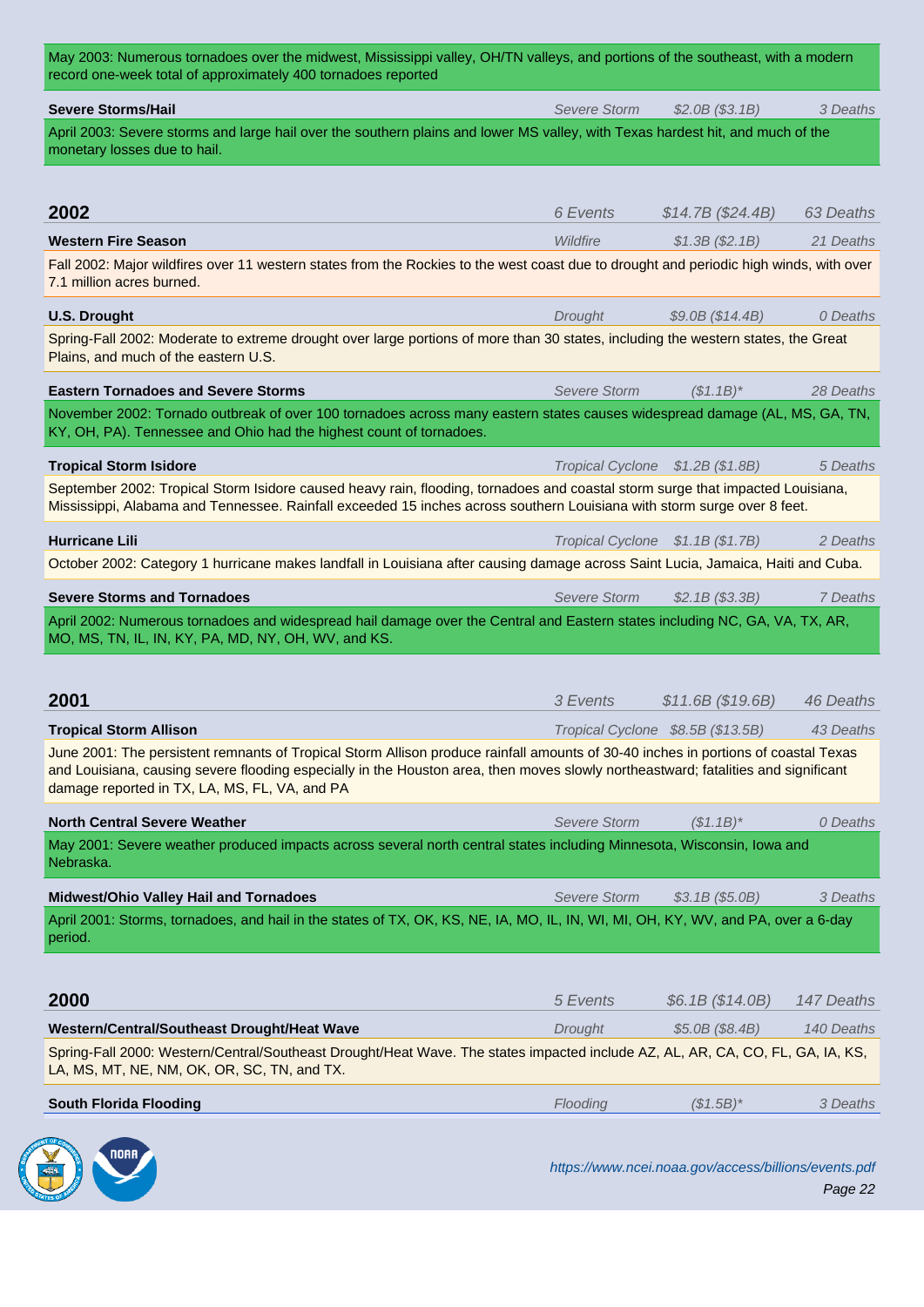| <b>Western Fire Season</b>                                                                                                                                                                                                                   | Wildfire            | \$1.1B (\$1.8B)                   | 0 Deaths   |
|----------------------------------------------------------------------------------------------------------------------------------------------------------------------------------------------------------------------------------------------|---------------------|-----------------------------------|------------|
| Spring-Summer 2000: Severe wildfire season in the western states due to drought and frequent winds, with nearly 7 million acres<br>burned.                                                                                                   |                     |                                   |            |
| <b>Southern Severe Weather</b>                                                                                                                                                                                                               | Severe Storm        | $(S1.1B)^*$                       | 0 Deaths   |
| March 2000: Severe weather produced tornadoes, hail and high wind damage across Louisiana and Texas. The damage was most<br>focused in northeastern Texas. These storms caused impacts to many homes, vehicles and businesses.               |                     |                                   |            |
| <b>Southeast Winter Storm</b>                                                                                                                                                                                                                | <b>Winter Storm</b> | $($1.2B)^*$                       | 4 Deaths   |
| January 2000: Strong winter storm causes disruption and damage over numerous southeastern states (AL, GA, NC, SC, TN, LA, VA).<br>Record amounts of snowfall occured across central North Carolina, with snow totals in excess of 20 inches. |                     |                                   |            |
|                                                                                                                                                                                                                                              |                     |                                   |            |
| 1999                                                                                                                                                                                                                                         | 5 Events            | \$12.0B (\$22.0B)                 | 659 Deaths |
| <b>Hurricane Floyd</b>                                                                                                                                                                                                                       |                     | Tropical Cyclone \$6.5B (\$11.0B) | 77 Deaths  |
| September 1999: Large, category 2 hurricane makes landfall in eastern NC, causing 10-20 inch rains in 2 days, with severe flooding<br>in NC and some flooding in SC, VA, MD, PA, NY, NJ, DE, RI, CT, MA, NH, and VT.                         |                     |                                   |            |
| <b>Eastern Drought/Heat Wave</b>                                                                                                                                                                                                             | Drought             | \$2.5B (\$4.3B)                   | 502 Deaths |
| Summer 1999: Very dry summer and high temperatures, mainly in eastern U.S., with extensive agricultural losses. The states<br>impacted include AL, AR, FL, GA, KY, LA, MD, MS, NC, NJ, OH, SC, TN, VA, WV and PA.                            |                     |                                   |            |
| <b>Oklahoma and Kansas Tornadoes</b>                                                                                                                                                                                                         | Severe Storm        | \$2.0B (\$3.4B)                   | 55 Deaths  |
| May 1999: Outbreak of F4-F5 tornadoes hit the states of Oklahoma and Kansas, along with Texas and Tennessee, Oklahoma City<br>area hardest hit.                                                                                              |                     |                                   |            |
| <b>Central and Eastern Winter Storm</b>                                                                                                                                                                                                      | <b>Winter Storm</b> | $($1.5B)^*$                       | 0 Deaths   |
| Mid-January 1999: Winter storm affecting the Central and Eastern states including IL, IN, OH, MI, WV, VA, MD, PA, NJ, NY, MA, CT,<br>VT, NH and ME.                                                                                          |                     |                                   |            |
| <b>Central and Eastern Winter Storm</b>                                                                                                                                                                                                      | <b>Winter Storm</b> | \$1.0B (\$1.8B)                   | 25 Deaths  |
| January 1999: South, Southeast, Midwest, Northeast affected by damaging winter storm                                                                                                                                                         |                     |                                   |            |
|                                                                                                                                                                                                                                              |                     |                                   |            |
| 1998                                                                                                                                                                                                                                         | 10 Events           | \$18.1B (\$34.6B)                 | 421 Deaths |
| <b>California Freeze</b>                                                                                                                                                                                                                     | Freeze              | \$2.5B (\$4.4B)                   | 0 Deaths   |
| December 1998: A severe freeze damaged fruit and vegetable crops in the Central and Southern San Joaquin Valley. Extended<br>intervals of sub 27° F temperatures occurred over an 8-day period.                                              |                     |                                   |            |
| <b>Texas Flooding</b>                                                                                                                                                                                                                        | Flooding            | $($1.6B)^*$                       | 31 Deaths  |
| October 1998: Severe flooding in southeast Texas from 2 heavy rain events, with 10-20 inch rainfall totals                                                                                                                                   |                     |                                   |            |
| <b>Hurricane Georges</b>                                                                                                                                                                                                                     |                     | Tropical Cyclone \$6.0B (\$10.4B) | 16 Deaths  |
| September 1998: Category 2 hurricane strikes Puerto Rico, Virgin Islands, Florida Keys, and Gulf coasts of Louisiana, Mississippi,<br>Alabama, and Florida panhandle, 15-30 inch 2-day rain totals in parts of Alabama and Florida           |                     |                                   |            |
| <b>Southern Drought and Heat Wave</b>                                                                                                                                                                                                        | Drought             | \$3.5B (\$6.2B)                   | 200 Deaths |
| Summer 1998: Severe drought and heat wave from Texas/Oklahoma eastward to the Carolinas. The states impacted include AL, AR,<br>FL, GA, LA, MS, NC, OK, SC, TN, TX, and VA.                                                                  |                     |                                   |            |
| <b>Hurricane Bonnie</b>                                                                                                                                                                                                                      |                     | Tropical Cyclone \$1.0B (\$1.7B)  | 3 Deaths   |
| August 1998: Category 3 hurricane strikes eastern North Carolina and Virginia, extensive agricultural damage due to winds and                                                                                                                |                     |                                   |            |
|                                                                                                                                                                                                                                              |                     |                                   |            |

ED VIDAR **CONTROL**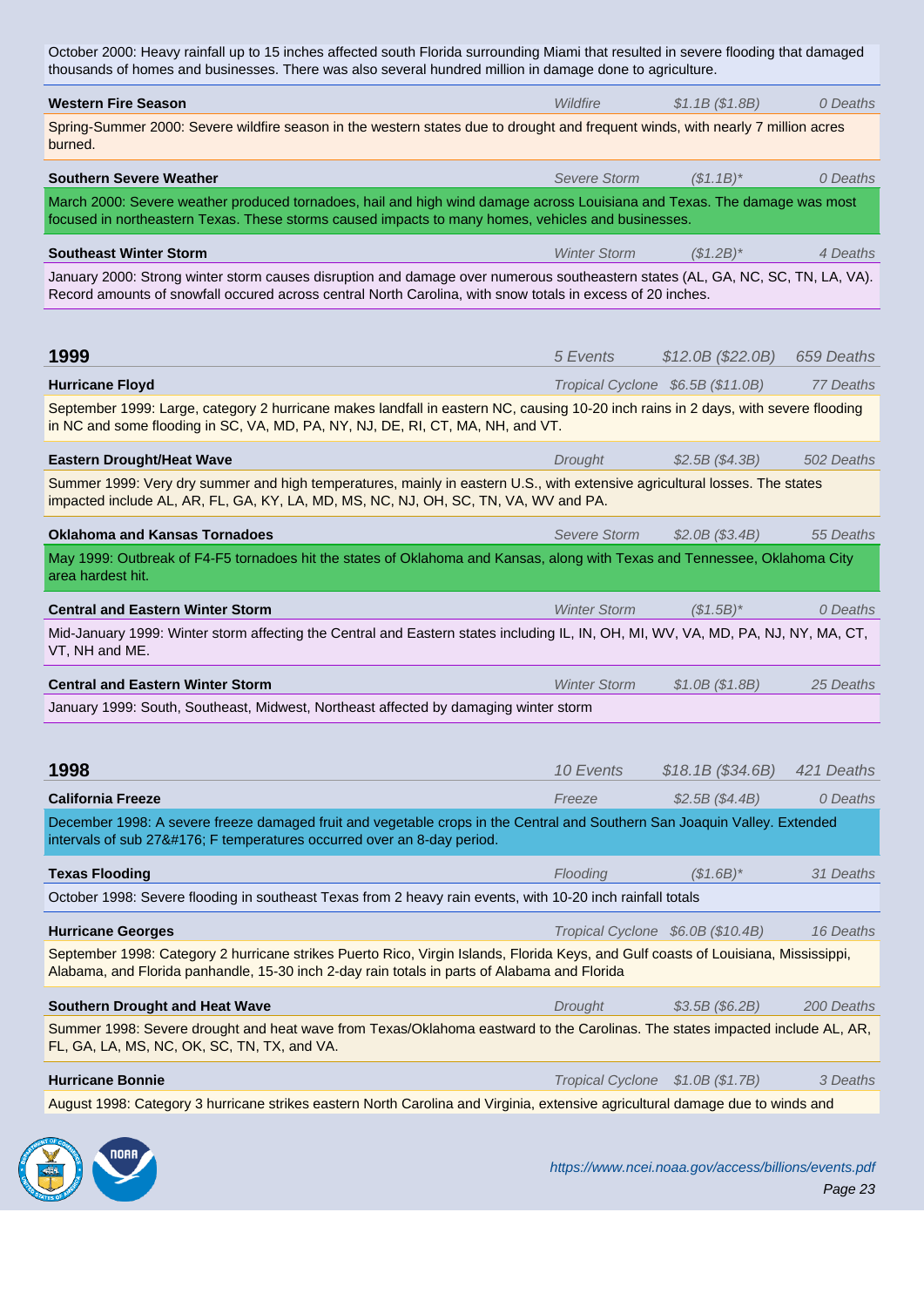| <b>Tropical Storm Frances</b>                                                                                                                                                                           | <b>Tropical Cyclone</b> | $($1.2B)^*$                      | 2 Deaths   |
|---------------------------------------------------------------------------------------------------------------------------------------------------------------------------------------------------------|-------------------------|----------------------------------|------------|
| September 1998: Tropical Storm Frances caused extensive flooding in Texas and Louisiana. The rainfall totals from Frances were 10<br>to 20 inches across eastern Texas into southern Louisiana.         |                         |                                  |            |
| Northern Plains and Great Lakes Derecho, Tornadoes                                                                                                                                                      | <b>Severe Storm</b>     | \$1.1B (\$2.0B)                  | 20 Deaths  |
| June 1998: Severe storms in late May through early June hit the Midwest, North, Northeast, and Southeast                                                                                                |                         |                                  |            |
| <b>Minnesota Severe Storms/Hail</b>                                                                                                                                                                     | <b>Severe Storm</b>     | \$1.6B (\$2.8B)                  | 1 Death    |
| May 1998: Very damaging severe thunderstorms with large hail over wide areas of Minnesota                                                                                                               |                         |                                  |            |
| <b>Western/Eastern Severe Weather and Flooding</b>                                                                                                                                                      | Severe Storm            | \$1.0B (\$1.8B)                  | 132 Deaths |
| Winter-Spring 1998: Tornadoes and flooding cause damage across the West and Southeast. The states impacted include CA, TX, FL,<br>AL, GA, LA, MS, NC and SC.                                            |                         |                                  |            |
| <b>Northeast Ice Storm</b>                                                                                                                                                                              | <b>Winter Storm</b>     | \$1.4B(S2.5B)                    | 16 Deaths  |
| January 1998: Intense ice storm hits Maine, New Hampshire, Vermont, and New York, with extensive forestry losses                                                                                        |                         |                                  |            |
| 1997                                                                                                                                                                                                    | 3 Events                | \$7.7B (\$13.6B)                 | 114 Deaths |
| <b>Northern Plains Flooding</b>                                                                                                                                                                         | Flooding                | \$3.7B (\$6.5B)                  | 11 Deaths  |
| Spring 1997: Severe flooding in North Dakota, South Dakota and Minnesota due to heavy spring snow melt. This flooding caused<br>widespread damage to agriculture, infrastructure, homes and businesses. |                         |                                  |            |
| Mississippi and Ohio Valley Severe Weather and Flooding                                                                                                                                                 | <b>Severe Storm</b>     | \$1.0B (\$1.7B)                  | 67 Deaths  |
| March 1997: Tornadoes and severe flooding hit the states of AR, MO, MS, TN, IL, IN, KY, OH, and WV, with over 10 inches of rain in<br>24 hours in Louisville.                                           |                         |                                  |            |
| <b>West Coast Flooding</b>                                                                                                                                                                              | Flooding                | $$3.0B$ (\$5.4B)                 | 36 Deaths  |
| December 1996-January 1997: Torrential rains (10-40 inches in 2 weeks) and snowmelt produce severe flooding over portions of CA,<br>WA, OR, ID, NV, and MT.                                             |                         |                                  |            |
| 1996                                                                                                                                                                                                    | 4 Events                | \$10.8B (\$19.7B)                | 233 Deaths |
| <b>Hurricane Fran</b>                                                                                                                                                                                   |                         | Tropical Cyclone \$5.0B (\$9.0B) | 37 Deaths  |
| September 1996: Category 3 hurricane strikes North Carolina and Virginia, over 10-inch 24-hour rains in some locations and<br>extensive agricultural and other losses.                                  |                         |                                  |            |
| <b>Southern Plains Drought</b>                                                                                                                                                                          | Drought                 | \$1.8B (\$3.3B)                  | 0 Deaths   |
| Spring-Summer 1996: Severe drought in agricultural regions of southern plains--Texas and Oklahoma most severely affected                                                                                |                         |                                  |            |
| <b>Pacific Northwest Severe Flooding</b>                                                                                                                                                                | Flooding                | \$1.0B (\$1.9B)                  | 9 Deaths   |
| February 1996: Very heavy, persistent rains (10-30 inches) and melting snow over OR, WA, ID, and western MT.                                                                                            |                         |                                  |            |
| <b>Blizzard/Floods</b>                                                                                                                                                                                  | <b>Winter Storm</b>     | $$3.0B$ (\$5.5B)                 | 187 Deaths |
| January 1996: Very heavy snowstorm (1-4 feet) over Appalachians, Mid-Atlantic, and Northeast; followed by severe flooding in parts<br>of same area due to rain and snowmelt.                            |                         |                                  |            |
|                                                                                                                                                                                                         |                         |                                  |            |
| 1995                                                                                                                                                                                                    | <b>7</b> Events         | \$15.8B (\$32.0B)                | 977 Deaths |
| <b>Hurricane Opal</b>                                                                                                                                                                                   |                         | Tropical Cyclone \$4.7B (\$8.7B) | 27 Deaths  |
| October 1995: Category 3 hurricane strikes Florida panhandle, Alabama, western Georgia, eastern Tennessee, and the western<br>Carolinas, causing storm surge, wind, and flooding damage.                |                         |                                  |            |
|                                                                                                                                                                                                         |                         |                                  |            |

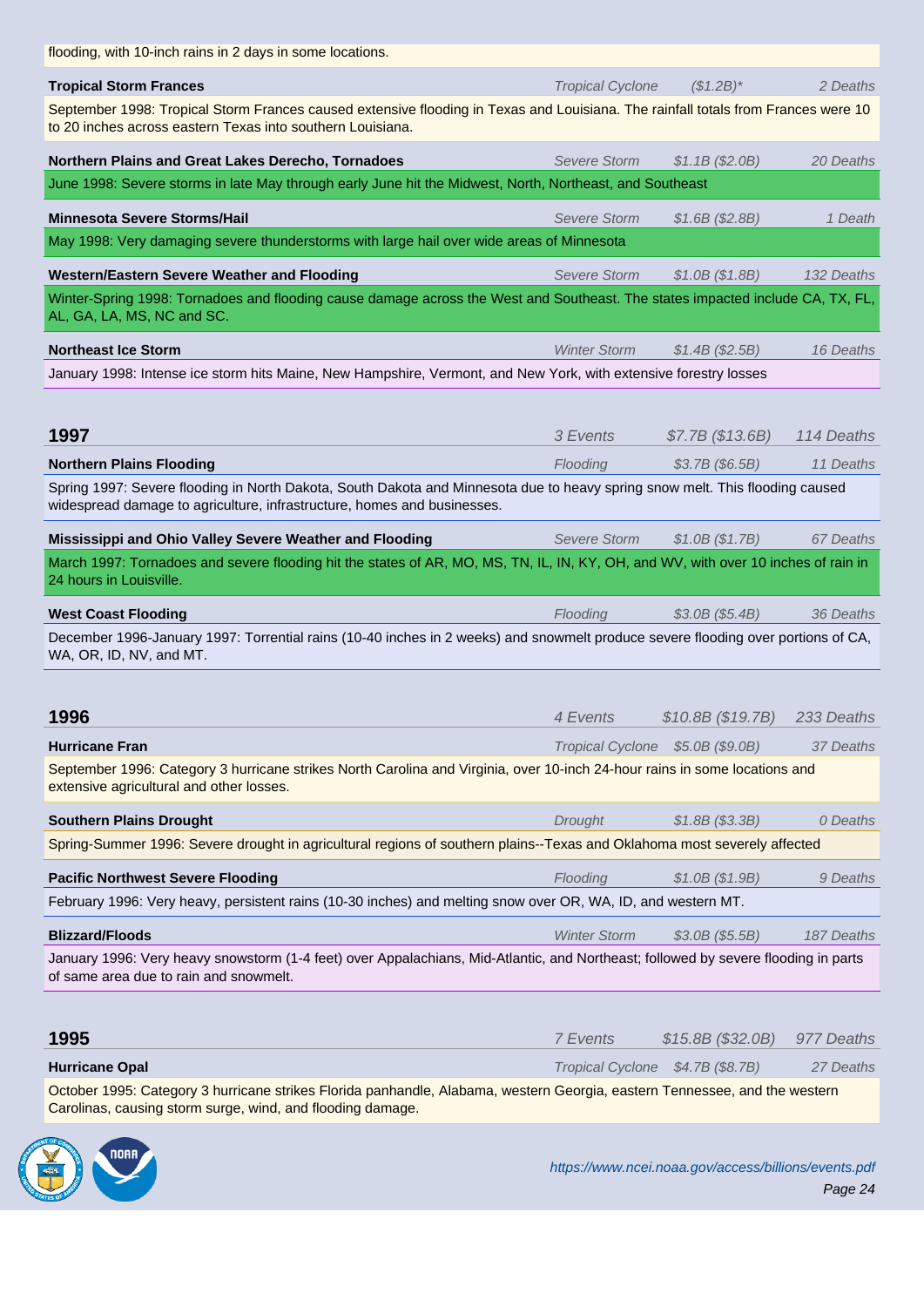| cities including Chicago, Milwaukee, and Philadelphia. Following the heat wave was hot, dry weather in July and August 1995 that<br>affected crops in numerous states, as crops had not rooted well due to late planting from previous wet soils. This left crops vulnerable<br>to a flash drought during a key portion of the growing season. |                                  |                   |            |
|------------------------------------------------------------------------------------------------------------------------------------------------------------------------------------------------------------------------------------------------------------------------------------------------------------------------------------------------|----------------------------------|-------------------|------------|
| <b>Hurricane Marilyn</b>                                                                                                                                                                                                                                                                                                                       | Tropical Cyclone \$2.1B (\$3.9B) |                   | 13 Deaths  |
| September 1995: Category 2 hurricane impacts the U.S. Virgin Islands and Puerto Rico with maximum sustained winds of 110 mph.                                                                                                                                                                                                                  |                                  |                   |            |
| <b>Hurricane Erin</b>                                                                                                                                                                                                                                                                                                                          | <b>Tropical Cyclone</b>          | $($1.6B)^*$       | 6 Deaths   |
| August 1995: Hurricane Erin impacted Florida as a category 1 hurricane. Most of the damage resulted from heavy rainfall and flooding<br>in Florida, Alabama and Mississippi.                                                                                                                                                                   |                                  |                   |            |
| <b>South Plains Severe Weather</b>                                                                                                                                                                                                                                                                                                             | Severe Storm                     | \$5.5B (\$10.2B)  | 32 Deaths  |
| May 1995: Torrential rains, hail, and tornadoes across Texas-Oklahoma and southeast Louisiana-southern Mississippi, with Dallas<br>and New Orleans areas (10-25 inch rains in 5 days) hardest hit.                                                                                                                                             |                                  |                   |            |
| <b>Texas Hail Storm</b>                                                                                                                                                                                                                                                                                                                        | Severe Storm                     | $($1.1B)^*$       | 0 Deaths   |
| April 1995: Texas hail storms cause considerable impacts to many homes, vehicles and crops. These hail impacts were focused from<br>Waco to Fort Worth.                                                                                                                                                                                        |                                  |                   |            |
| <b>California Flooding</b>                                                                                                                                                                                                                                                                                                                     | Flooding                         | \$2.5B (\$4.7B)   | 27 Deaths  |
| January-March 1995: Frequent winter storms cause 20-70 inch rainfall and periodic flooding across much of California                                                                                                                                                                                                                           |                                  |                   |            |
|                                                                                                                                                                                                                                                                                                                                                |                                  |                   |            |
| 1994                                                                                                                                                                                                                                                                                                                                           | 6 Events                         | \$7.0B (\$14.9B)  | 133 Deaths |
| <b>Western Fire Season</b>                                                                                                                                                                                                                                                                                                                     | Wildfire                         | $($1.4B)^*$       | 0 Deaths   |
| Summer-Fall 1994: Severe wildfire season in the western states due to dry weather conditions. The states most impacted include CA,<br>AZ, OR, WA, CO, UT, NV, NM and TX.                                                                                                                                                                       |                                  |                   |            |
| <b>Texas Flooding</b>                                                                                                                                                                                                                                                                                                                          | Flooding                         | \$1.0B (\$1.9B)   | 19 Deaths  |
| October 1994: Torrential rain (10-25 inches in 5 days) and thunderstorms cause flooding across much of southeast Texas                                                                                                                                                                                                                         |                                  |                   |            |
| <b>Tropical Storm Alberto</b>                                                                                                                                                                                                                                                                                                                  | Tropical Cyclone \$1.0B (\$1.9B) |                   | 32 Deaths  |
| July 1994: Remnants of slow-moving Alberto bring torrential 10-25 inch rains in 3 days, widespread flooding and agricultural damage<br>in parts of Georgia, Alabama, and panhandle of Florida.                                                                                                                                                 |                                  |                   |            |
| <b>Midwest/Plains Tornadoes</b>                                                                                                                                                                                                                                                                                                                | Severe Storm                     | \$1.0B (\$1.9B)   | 3 Deaths   |
| April 1994: Tornadoes and severe storms cause damage in states across the South, Southeast and Midwest. The states impacted<br>include TX, OK, AR, CO, KS, NE, IA, SD, IL, IN, MN and MO.                                                                                                                                                      |                                  |                   |            |
| <b>Southeast Ice Storm</b>                                                                                                                                                                                                                                                                                                                     | <b>Winter Storm</b>              | \$3.0B (\$5.8B)   | 9 Deaths   |
| February 1994: Intense ice storm with extensive damage in portions of TX, OK, AR, LA, MS, AL, TN, GA, SC, NC, and VA.                                                                                                                                                                                                                          |                                  |                   |            |
| <b>Winter Storm, Cold Wave</b>                                                                                                                                                                                                                                                                                                                 | <b>Winter Storm</b>              | \$1.0B (\$2.0B)   | 70 Deaths  |
| January 1994: Winter storm affects the Southeast and Northeast regions. The states impacted include CT, DE, IL, IN, KY, MA, MD,<br>ME, NC, NH, NJ, NY, OH, PA, RI, SC, TN, VA, VT and WV.                                                                                                                                                      |                                  |                   |            |
| 1993                                                                                                                                                                                                                                                                                                                                           | 5 Events                         | \$29.2B (\$59.1B) | 339 Deaths |
| <b>California Wildfires</b>                                                                                                                                                                                                                                                                                                                    | Wildfire                         | \$1.4B (\$2.7B)   | 4 Deaths   |
| Fall 1993: Dry weather, high winds and wildfires in Southern California                                                                                                                                                                                                                                                                        |                                  |                   |            |
| <b>Southeast Drought and Heat Wave</b>                                                                                                                                                                                                                                                                                                         | Drought                          | \$1.3B (\$2.5B)   | 16 Deaths  |

Summer 1993: Drought and heat wave across Southeastern U.S. The states most impacted include AL, FL, GA, MD, NC, SC, TN,

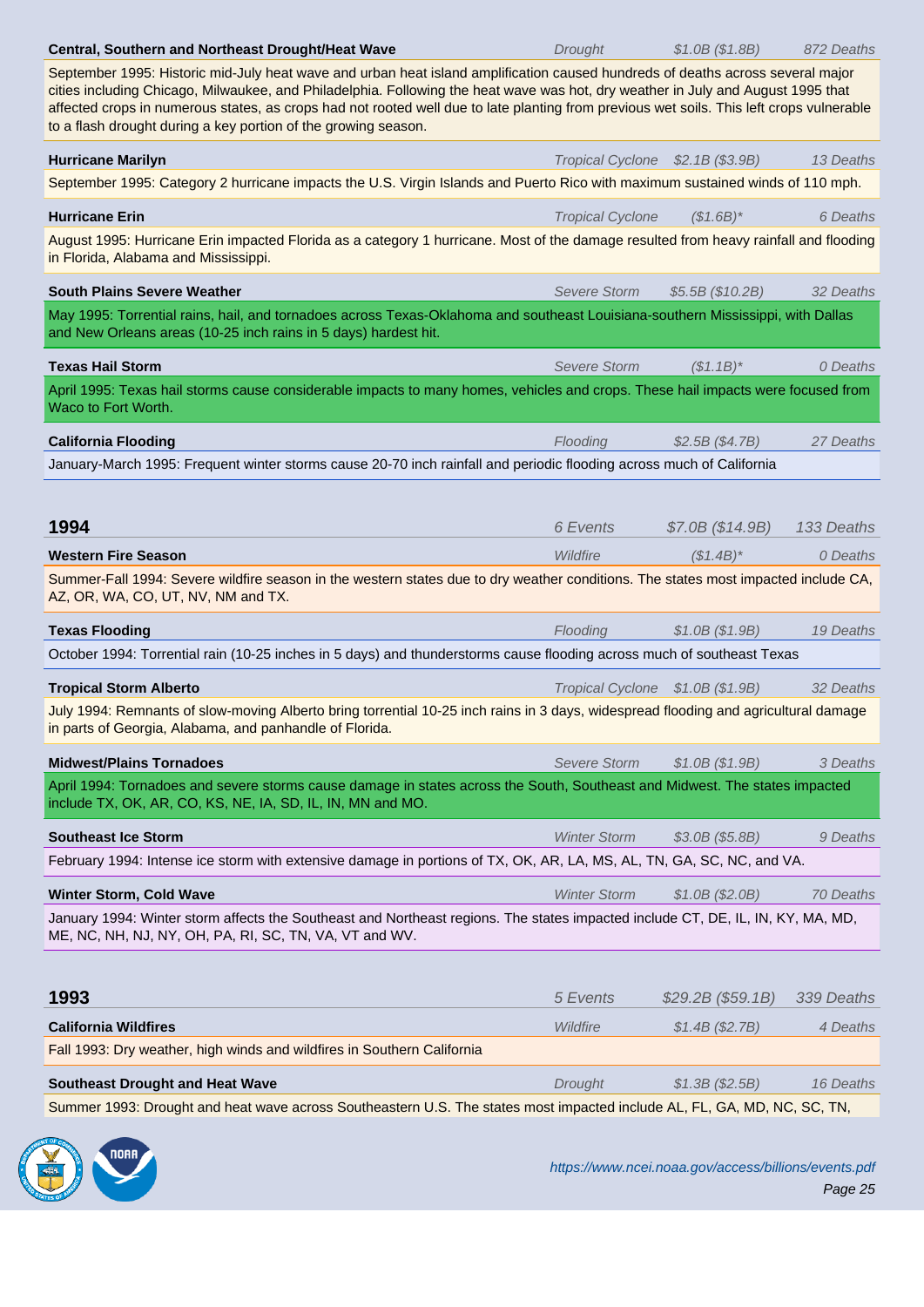| <b>Midwest Flooding</b>                                                                                                                                                                                                                                                                                                                                                                                                                                                                                                                                                                                                                                                                         | Flooding            | \$21.0B (\$41.7B)                  | 48 Deaths  |  |
|-------------------------------------------------------------------------------------------------------------------------------------------------------------------------------------------------------------------------------------------------------------------------------------------------------------------------------------------------------------------------------------------------------------------------------------------------------------------------------------------------------------------------------------------------------------------------------------------------------------------------------------------------------------------------------------------------|---------------------|------------------------------------|------------|--|
| Summer 1993: Severe, widespread flooding in central U.S. due to persistent heavy rains and thunderstorms. There was extensive<br>damage to agriculture, infrastructure, homes and businesses in many areas across several states. Many river stations also<br>established new records for historical flood heights. This is the most costly non-tropical, inland flood event to affect the United States<br>on record.                                                                                                                                                                                                                                                                          |                     |                                    |            |  |
| Northern Plains and Ohio Valley Severe Weather                                                                                                                                                                                                                                                                                                                                                                                                                                                                                                                                                                                                                                                  | <b>Severe Storm</b> | $($1.3B)^*$                        | 1 Death    |  |
| July 1993: Severe storms caused high wind, hail and tornado damage across many Northern/Central Plains (NE, KS, MO, IA, MN,<br>ND) and Ohio Valley states (IL, IN).                                                                                                                                                                                                                                                                                                                                                                                                                                                                                                                             |                     |                                    |            |  |
| <b>East Coast Blizzard and Severe Weather</b>                                                                                                                                                                                                                                                                                                                                                                                                                                                                                                                                                                                                                                                   | <b>Winter Storm</b> | \$5.5B (\$10.9B)                   | 270 Deaths |  |
| March 1993: The "Storm of the Century" impacts the entire Eastern seaboard from Florida to Maine. This historic storm dumped 2-4<br>feet of snow and caused hurricane force winds across many Eastern and Northeastern states. This caused power outages to over 10<br>million households. Additional impacts included numerous tornadoes across Florida causing substantial damage. This was the most<br>destructive and costly winter storm to affect the United States (since 1980), until it was surpassed by the February 2021 winter storm<br>and cold wave.                                                                                                                              |                     |                                    |            |  |
| 1992                                                                                                                                                                                                                                                                                                                                                                                                                                                                                                                                                                                                                                                                                            | 7 Events            | \$33.6B (\$71.8B)                  | 113 Deaths |  |
| Northeast Winter Storm                                                                                                                                                                                                                                                                                                                                                                                                                                                                                                                                                                                                                                                                          | <b>Winter Storm</b> | \$2.5B (\$5.0B)                    | 19 Deaths  |  |
| December 1992: Slow-moving winter storm batters northeast U.S. coast, with the New England region hardest hit. The states<br>impacted include VA, MD, DE, PA, NJ, NY, CT, RI, MA and WV.                                                                                                                                                                                                                                                                                                                                                                                                                                                                                                        |                     |                                    |            |  |
| <b>Southeast Severe Weather</b>                                                                                                                                                                                                                                                                                                                                                                                                                                                                                                                                                                                                                                                                 | <b>Severe Storm</b> | $($1.3B)^*$                        | 26 Deaths  |  |
| November 1992: Three-day tornado outbreak strikes many Central and Eastern states including TX, LA, AL, MS, GA, AR, IN, OH, KY,<br>TN, and NC. Major damage was reported across many areas, as more than 100 tornadoes were reported. This event remains one of<br>the most prolific Fall season tornado outbreaks on record.                                                                                                                                                                                                                                                                                                                                                                   |                     |                                    |            |  |
| <b>Hurricane Iniki</b>                                                                                                                                                                                                                                                                                                                                                                                                                                                                                                                                                                                                                                                                          |                     | Tropical Cyclone \$3.1B (\$6.2B)   | 7 Deaths   |  |
| September 1992: Category 4 hurricane causes severe damage to the Hawaiian island of Kauai. Hurricane Iniki is the costliest and<br>deadliest hurricane to affect Hawaii since 1900.                                                                                                                                                                                                                                                                                                                                                                                                                                                                                                             |                     |                                    |            |  |
| <b>Hurricane Andrew</b>                                                                                                                                                                                                                                                                                                                                                                                                                                                                                                                                                                                                                                                                         |                     | Tropical Cyclone \$27.0B (\$54.3B) | 61 Deaths  |  |
| August 1992: Category 5 hurricane hits Florida and later impacts Louisiana as a category 3. High winds damage or destroy over<br>125,000 homes and leave at least 160,000 people homeless in Dade County, Florida alone. Initially rated as a category 4, Andrew<br>was later upgraded to a category 5 upon further analysis. Andrew joins Hurricane Camille (1969) and the Labor Day Hurricane (1935),<br>as the only land falling category 5 hurricanes on record to affect the U.S. mainland. Adjusted to present-day dollars, Andrew is the 6th<br>most costly hurricane to impact the U.S. since 1980, after Katrina (2005), Harvey (2017), Maria (2017), Sandy (2012) and Irma<br>(2017). |                     |                                    |            |  |
| <b>Severe Storms, Hail</b>                                                                                                                                                                                                                                                                                                                                                                                                                                                                                                                                                                                                                                                                      | Severe Storm        | $($1.5B)^*$                        | 0 Deaths   |  |
| June 1992: Severe storms with hail hit Kansas and Oklahoma                                                                                                                                                                                                                                                                                                                                                                                                                                                                                                                                                                                                                                      |                     |                                    |            |  |
| Hail, Tornadoes                                                                                                                                                                                                                                                                                                                                                                                                                                                                                                                                                                                                                                                                                 | Severe Storm        | \$1.0B (\$1.9B)                    | 0 Deaths   |  |
| April 1992: Severe Storms hit Oklahoma and Texas with tornadoes and hail                                                                                                                                                                                                                                                                                                                                                                                                                                                                                                                                                                                                                        |                     |                                    |            |  |
| <b>Severe Storms</b>                                                                                                                                                                                                                                                                                                                                                                                                                                                                                                                                                                                                                                                                            | Severe Storm        | $($1.6B)^*$                        | 0 Deaths   |  |
| March 1992: Severe storms affect the South, Southeast. The states most impacted include Texas, Louisiana and Florida.                                                                                                                                                                                                                                                                                                                                                                                                                                                                                                                                                                           |                     |                                    |            |  |
|                                                                                                                                                                                                                                                                                                                                                                                                                                                                                                                                                                                                                                                                                                 |                     |                                    |            |  |
| 1991                                                                                                                                                                                                                                                                                                                                                                                                                                                                                                                                                                                                                                                                                            | 4 Events            | \$7.8B (\$17.6B)                   | 43 Deaths  |  |
| <b>Oakland Firestorm</b>                                                                                                                                                                                                                                                                                                                                                                                                                                                                                                                                                                                                                                                                        | Wildfire            | $$3.3B$ (\$6.8B)                   | 25 Deaths  |  |
| October 1991: Oakland, California firestorm due to low humidity and high winds burned over 3,000 homes. This was the costliest<br>urban wildfire to affect the United States since 1980 when it occurred.                                                                                                                                                                                                                                                                                                                                                                                                                                                                                       |                     |                                    |            |  |
|                                                                                                                                                                                                                                                                                                                                                                                                                                                                                                                                                                                                                                                                                                 |                     |                                    |            |  |

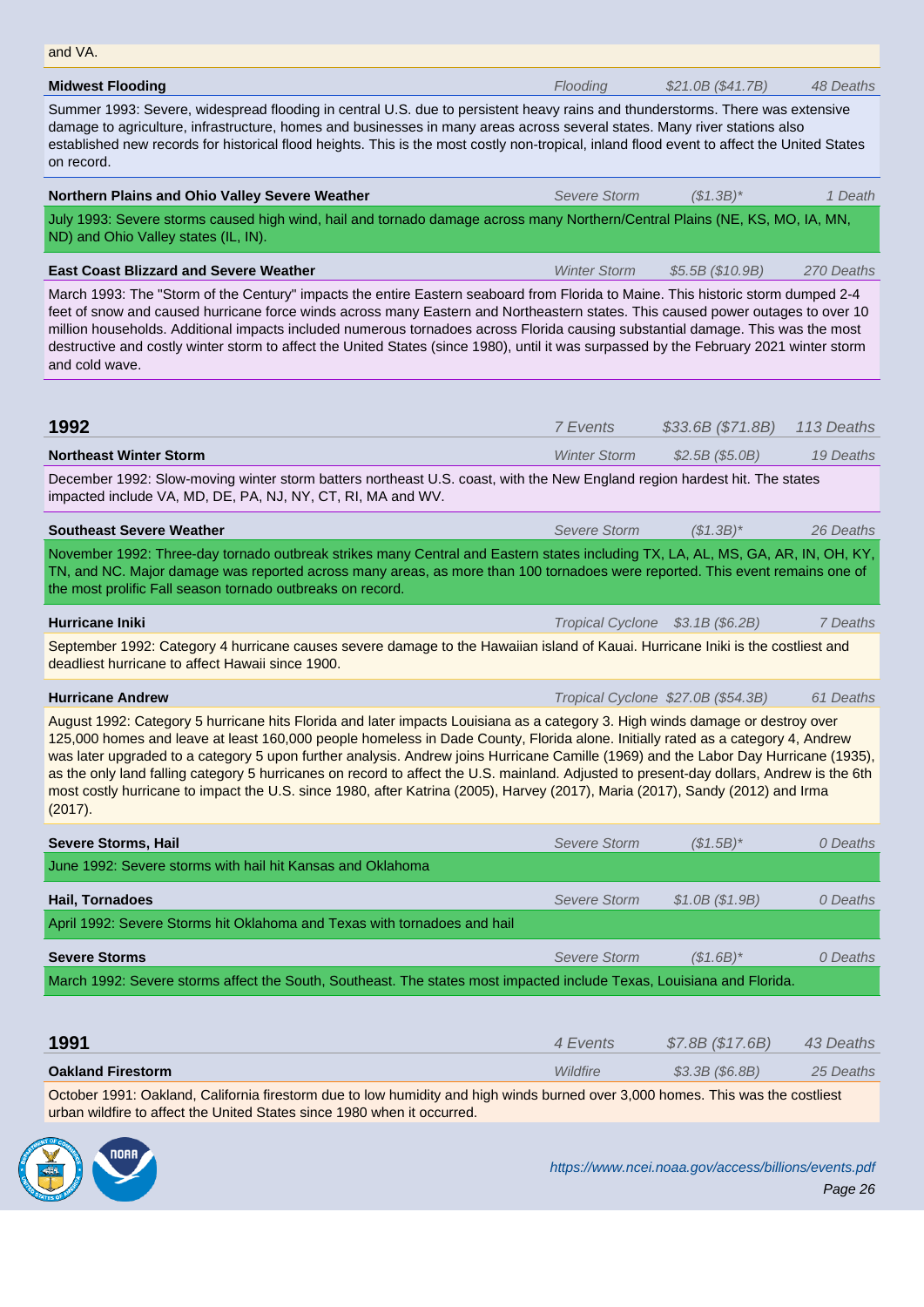Spring-Summer 1991: Drought conditions over parts of the West, Central and eastern U.S. most affected the states IL, IN, KS, MN, OH, OR, PA, SD, and WA.

| UH, UN, FA, JD, and WA.                                                                                                                                                                                                                                                                                              |                                  |                                   |            |
|----------------------------------------------------------------------------------------------------------------------------------------------------------------------------------------------------------------------------------------------------------------------------------------------------------------------|----------------------------------|-----------------------------------|------------|
| <b>Hurricane Bob</b>                                                                                                                                                                                                                                                                                                 | Tropical Cyclone \$1.5B (\$3.1B) |                                   | 18 Deaths  |
| August 1991: Category 2 hurricane brushes the Outer Banks of North Carolina before making landfall in Rhode Island. Its impacts<br>were felt from North Carolina to Long Island and into New England.                                                                                                                |                                  |                                   |            |
| <b>Severe Storms, Tornadoes</b>                                                                                                                                                                                                                                                                                      | <b>Severe Storm</b>              | $($1.4B)^*$                       | 0 Deaths   |
| March 1991: Severe storms hit the Midwest, Southeast, Northeast. The states impacted include KS, IL, MI, IN, MS, TN, KY, OH, AL,<br>PA, NY, GA, SC and NC.                                                                                                                                                           |                                  |                                   |            |
| 1990                                                                                                                                                                                                                                                                                                                 | 4 Events                         | \$4.4B (\$13.1B)                  | 30 Deaths  |
| <b>California Freeze</b>                                                                                                                                                                                                                                                                                             | Freeze                           | \$3.4B (\$7.6B)                   | 0 Deaths   |
| December 1990: Severe freeze in the Central and Southern San Joaquin Valley caused the loss of citrus, avocado trees, and other<br>crops in many areas. Several days of subfreezing temperatures occurred, with some valley locations in the teens.                                                                  |                                  |                                   |            |
| <b>Western Fire Season</b>                                                                                                                                                                                                                                                                                           | Wildfire                         | $($1.5B)^*$                       | 17 Deaths  |
| Summer 1990: Severe wildfire season in the western states due to drought and frequent winds, with more than 4.5 million acres<br>burned nationally.                                                                                                                                                                  |                                  |                                   |            |
| <b>Colorado Hail Storm</b>                                                                                                                                                                                                                                                                                           | Severe Storm                     | $($1.8B)^*$                       | 0 Deaths   |
| July 1990: Denver, CO (including airport) hit by severe hail storm. This was the costliest hail storm on record for Colorado when it<br>occurred.                                                                                                                                                                    |                                  |                                   |            |
| <b>Southern Flooding</b>                                                                                                                                                                                                                                                                                             | Flooding                         | \$1.0B (\$2.2B)                   | 13 Deaths  |
| May 1990: Torrential rains cause flooding along the Trinity, Red, and Arkansas Rivers in TX, OK, LA, and AR                                                                                                                                                                                                          |                                  |                                   |            |
|                                                                                                                                                                                                                                                                                                                      |                                  |                                   |            |
| 1989                                                                                                                                                                                                                                                                                                                 | 6 Events                         | \$14.0B (\$36.2B)                 | 228 Deaths |
| <b>Winter Storm, Cold Wave</b>                                                                                                                                                                                                                                                                                       | <b>Winter Storm</b>              | $($1.5B)^*$                       | 100 Deaths |
| December 1989: Winter storm and deep cold impacts the Northeast, South and Southeast. The states impacted include AL, AR, CT,<br>FL, GA, IL, IN, KY, LA, ME, MO, MS, NC, NH, NY, OH, OK, PA, SC, TN, TX, VA, VT and WV.                                                                                              |                                  |                                   |            |
| <b>Florida Freeze</b>                                                                                                                                                                                                                                                                                                | Freeze                           | \$2.0B (\$4.7B)                   | 10 Deaths  |
| December 1989: Severe freeze damages citrus crops across central/northern Florida.                                                                                                                                                                                                                                   |                                  |                                   |            |
| <b>Northern Plains Drought</b>                                                                                                                                                                                                                                                                                       | Drought                          | \$3.0B (\$7.0B)                   | 0 Deaths   |
| Summer-Fall 1989: Severe summer drought over much of the northern plains with significant losses to agriculture. The states<br>impacted include CO, IA, IL, KS, MO, ND, NE, NV, SD, TX and UT.                                                                                                                       |                                  |                                   |            |
| <b>Hurricane Hugo</b>                                                                                                                                                                                                                                                                                                |                                  | Tropical Cyclone \$9.0B (\$20.4B) | 86 Deaths  |
| September 1989: Category 4 hurricane devastates South and North Carolina with ~20 foot storm surge and severe wind damage<br>after hitting Puerto Rico and the U.S. Virgin Islands                                                                                                                                   |                                  |                                   |            |
| <b>Tropical Storm Allison</b>                                                                                                                                                                                                                                                                                        | <b>Tropical Cyclone</b>          | $($1.3B)^*$                       | 11 Deaths  |
| June 1989: Flooding from Tropical Storm Allison (1989) impacted Texas and Louisiana for days as Allison tracked inland. Most all of<br>the damage was from flooding due to heavy rainfall with 20-25 inches in some locations. The slow progression of Allison also<br>contributed to the increased rainfall totals. |                                  |                                   |            |
| <b>Southern Derecho and Severe Storms</b>                                                                                                                                                                                                                                                                            | <b>Severe Storm</b>              | $($1.3B)^*$                       | 21 Deaths  |
| May 1989: A derecho caused high wind damage across much of Texas into Louisiana. Severe storms cause damage in states across<br>the South and Southeast. The states impacted include OK, TX, LA, MS, GA, SC, NC and VA.                                                                                              |                                  |                                   |            |
|                                                                                                                                                                                                                                                                                                                      |                                  |                                   |            |

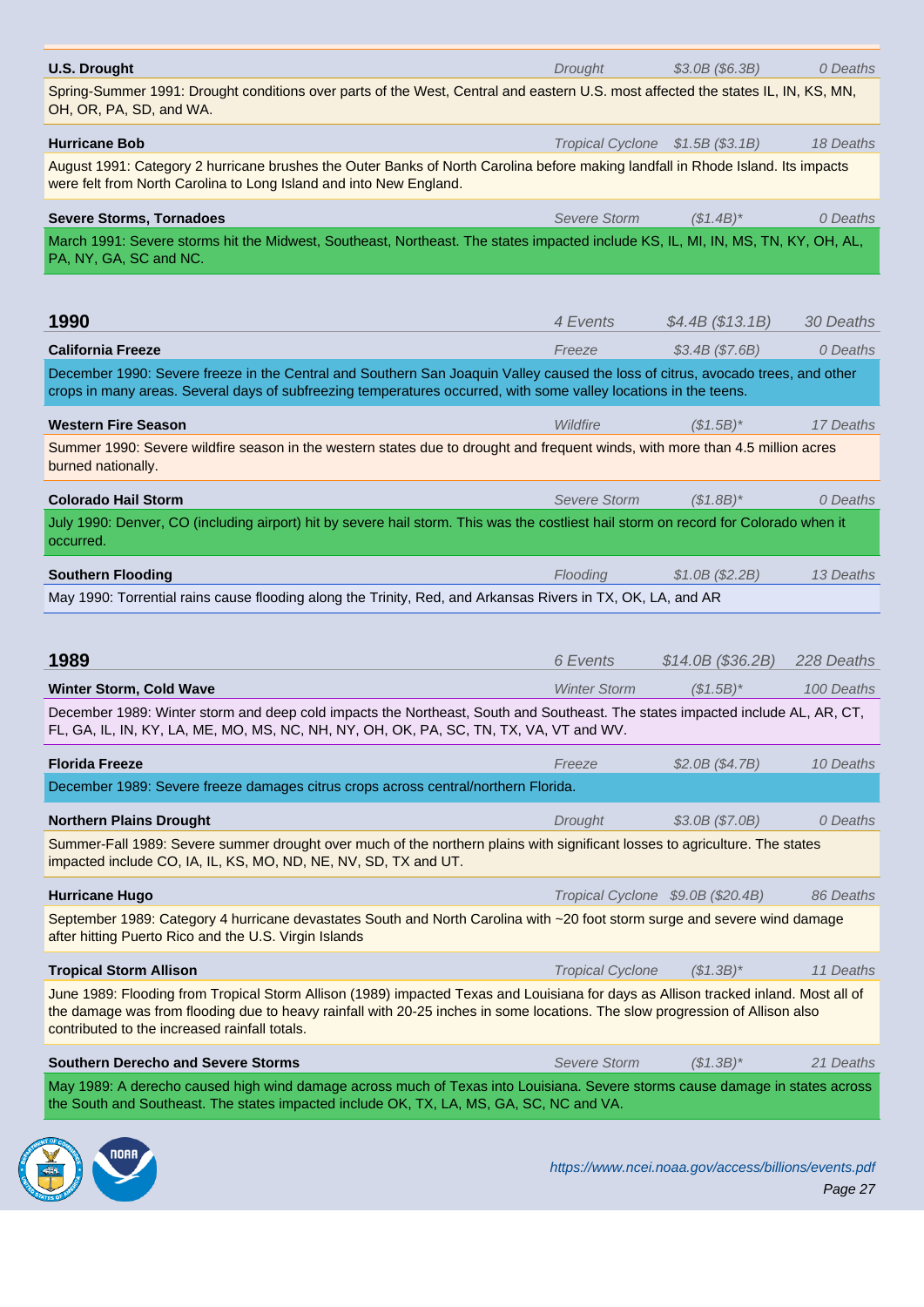| U.S. Drought/Heat Wave                                                                                                                                                                                                                                                                                                                                                                                                   | Drought                          | $$20.0B$$ ( $$49.0B$ ) | 454 Deaths |
|--------------------------------------------------------------------------------------------------------------------------------------------------------------------------------------------------------------------------------------------------------------------------------------------------------------------------------------------------------------------------------------------------------------------------|----------------------------------|------------------------|------------|
| Summer 1988: 1988 drought across a large portion of the U.S. with very severe losses to agriculture and related industries.<br>Combined direct and indirect deaths (i.e., excess mortality) due to heat stress estimated at 5,000.                                                                                                                                                                                       |                                  |                        |            |
|                                                                                                                                                                                                                                                                                                                                                                                                                          |                                  |                        |            |
| 1987                                                                                                                                                                                                                                                                                                                                                                                                                     |                                  |                        |            |
| No billion-dollar weather or climate disaster events were recorded for 1987.                                                                                                                                                                                                                                                                                                                                             |                                  |                        |            |
| 1986                                                                                                                                                                                                                                                                                                                                                                                                                     | 2 Events                         | \$1.8B (\$6.1B)        | 113 Deaths |
| <b>Southeast Drought/Heat Wave</b>                                                                                                                                                                                                                                                                                                                                                                                       | Drought                          | \$1.8B (\$4.7B)        | 100 Deaths |
| Summer 1986: Severe summer drought in parts of the southeastern U.S. with severe losses to agriculture. The states impacted<br>include AL, AR, GA, LA, MS, NC, SC, TN and VA.                                                                                                                                                                                                                                            |                                  |                        |            |
| <b>Western Severe Storms and Flooding</b>                                                                                                                                                                                                                                                                                                                                                                                | Severe Storm                     | $(S1.4B)^*$            | 13 Deaths  |
| February 1986: Severe storms and flooding affect the states CA, CO, NV, OR, WY across the West.                                                                                                                                                                                                                                                                                                                          |                                  |                        |            |
|                                                                                                                                                                                                                                                                                                                                                                                                                          |                                  |                        |            |
| 1985                                                                                                                                                                                                                                                                                                                                                                                                                     | 7 Events                         | \$5.4B (\$20.2B)       | 379 Deaths |
| Virginia, West Virginia, Pennsylvania and Maryland Flooding                                                                                                                                                                                                                                                                                                                                                              | Flooding                         | \$1.4B (\$3.6B)        | 62 Deaths  |
| November 1985: Historic flooding damaged or destroyed over 10,000 homes and businesses across West Virginia and Virginia.                                                                                                                                                                                                                                                                                                |                                  |                        |            |
| Rainfall exceeded 19 inches, which forced the Roanoke and James Rivers, among others, to record levels. The damage in Virginia<br>was most severe in the towns of Roanoke and Richmond. In Pennsylvania, floods also damaged or destroyed several thousand<br>homes. Maryland experiened severe but more isolated flooding and damage.                                                                                   |                                  |                        |            |
| <b>Hurricane Juan</b>                                                                                                                                                                                                                                                                                                                                                                                                    | <b>Tropical Cyclone</b>          | \$1.5B (\$3.9B)        | 63 Deaths  |
| October 1985: Category 1 hurricane makes landfall near Morgan City, Louisiana. Hurricane Juan's slow movement causes severe<br>flooding in Louisiana, Mississippi, Alabama and Florida. Southern Louisiana was most severely affected due to widespread rainfall of<br>10-15 inches that caused substantial flooding.                                                                                                    |                                  |                        |            |
| <b>Hurricane Gloria</b>                                                                                                                                                                                                                                                                                                                                                                                                  | <b>Tropical Cyclone</b>          | $(S2.2B)^*$            | 11 Deaths  |
| September 1985: Category 2 hurricane makes several landfalls along the eastern seaboard, affecting states from North Carolina to<br>Maine.                                                                                                                                                                                                                                                                               |                                  |                        |            |
| <b>Hurricane Elena</b>                                                                                                                                                                                                                                                                                                                                                                                                   | Tropical Cyclone \$1.3B (\$3.4B) |                        | 4 Deaths   |
| September 1985: Category 3 hurricane approaches the Florida Panhandle prior to landfall near Biloxi, Mississippi. Considerable wind<br>and rain impacts were felt from Florida to Louisiana.                                                                                                                                                                                                                             |                                  |                        |            |
| Ohio and Pennsylvania Tornado Outbreak                                                                                                                                                                                                                                                                                                                                                                                   | <b>Severe Storm</b>              | $($1.6B)^*$            | 89 Deaths  |
| June 1985: Historic tornado outbreak caused widespread damage across eastern Ohio, western Pennsylvania into New York and<br>Canada. Dozens of tornadoes caused widespread destruction to many homes, businesses, farms and infrastructure. 89 people also<br>lost their lives, which made this tornado outbreak the most deadly across the U.S. during the 1980s. There were also more than 1,000<br>reports of injury. |                                  |                        |            |
| <b>Florida Freeze</b>                                                                                                                                                                                                                                                                                                                                                                                                    | Freeze                           | \$1.2B (\$3.2B)        | 0 Deaths   |
| January 1985: Severe freeze over central/northern Florida damages citrus crops.                                                                                                                                                                                                                                                                                                                                          |                                  |                        |            |
| <b>Winter Storm, Cold Wave</b>                                                                                                                                                                                                                                                                                                                                                                                           | <b>Winter Storm</b>              | $($2.3B)*$             | 150 Deaths |
| January 1985: Extreme cold and winter storms in the Southeast, South, Southwest, Northeast, Midwest, and North                                                                                                                                                                                                                                                                                                           |                                  |                        |            |
|                                                                                                                                                                                                                                                                                                                                                                                                                          |                                  |                        |            |
| 1984                                                                                                                                                                                                                                                                                                                                                                                                                     | 2 Events                         | (\$2.9B)               | 81 Deaths  |
| <b>Severe Storms and Hail</b>                                                                                                                                                                                                                                                                                                                                                                                            | <b>Severe Storm</b>              | $($1.2B)^*$            | 1 Death    |
|                                                                                                                                                                                                                                                                                                                                                                                                                          |                                  |                        |            |
|                                                                                                                                                                                                                                                                                                                                                                                                                          |                                  |                        |            |

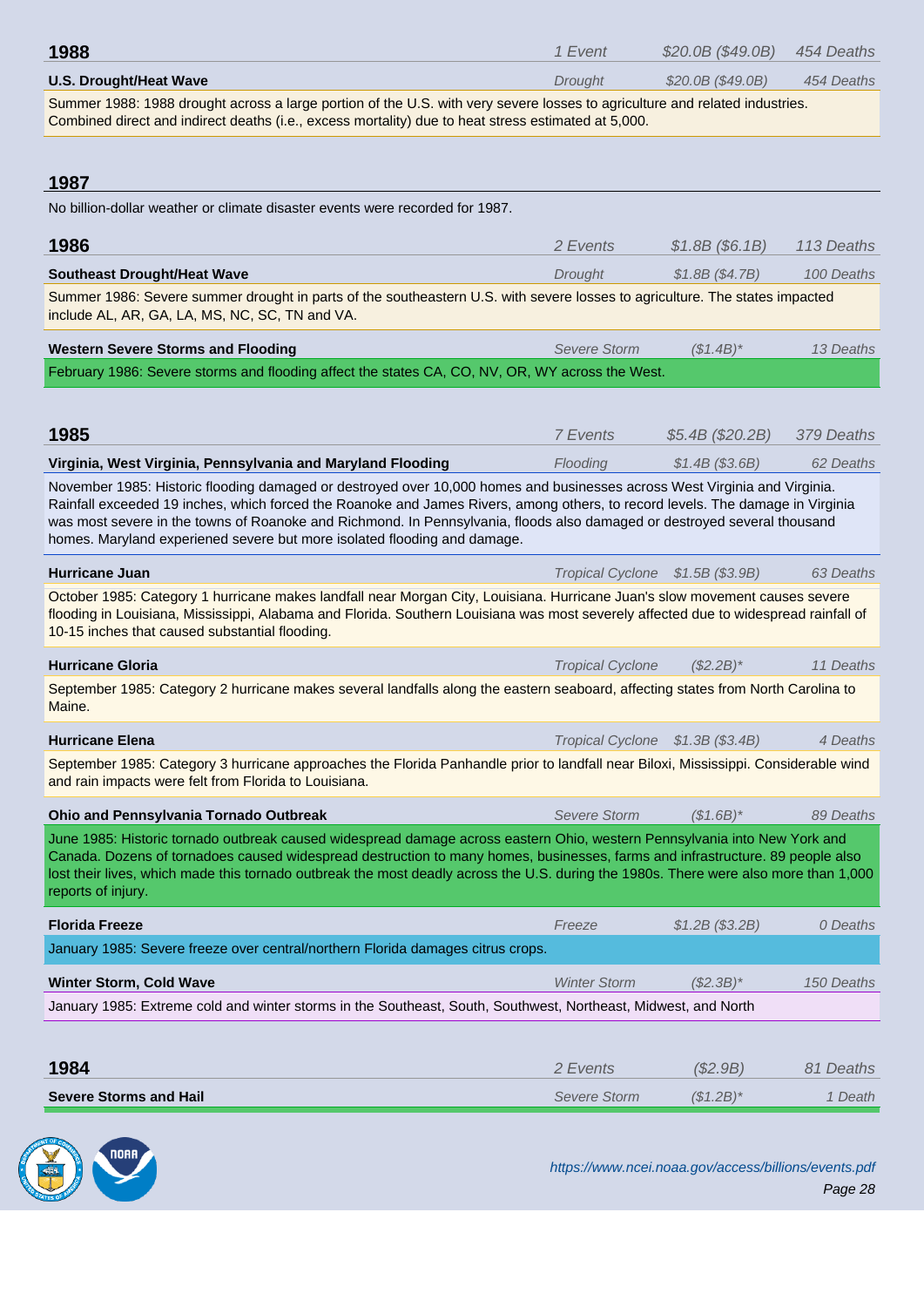| <b>Tornadoes, Severe Storms, Floods</b>                                                                                                                                                                                                                      | <b>Severe Storm</b> | $($1.7B)^*$                      | 80 Deaths    |  |
|--------------------------------------------------------------------------------------------------------------------------------------------------------------------------------------------------------------------------------------------------------------|---------------------|----------------------------------|--------------|--|
| Spring 1984: States in the Southeast and Northeast regions are impacted by tornadoes, severe storms, and flooding. The states<br>impacted include GA, FL, SC, NC, VA, MD, DE, NJ, NY, PA, CT, MA and RI.                                                     |                     |                                  |              |  |
|                                                                                                                                                                                                                                                              |                     |                                  |              |  |
| 1983                                                                                                                                                                                                                                                         | 5 Events            | \$11.0B (\$31.7B)                | 267 Deaths   |  |
| <b>Freeze / Cold Wave</b>                                                                                                                                                                                                                                    | Freeze              | \$2.0B (\$5.8B)                  | 151 Deaths   |  |
| December 1983: Severe freeze damages citrus crops across central/northern Florida. Associated cold wave over much of the U.S.<br>causes over 100 deaths and additional damages.                                                                              |                     |                                  |              |  |
| <b>Southeast Drought</b>                                                                                                                                                                                                                                     | Drought             | $$3.0B$ (\$8.6B)                 | 0 Deaths     |  |
| Summer 1983: 1983 flash drought in the southeastern U.S. with losses to agriculture, most notably corn and soybeans. The states<br>impacted include AL, AR, GA, KY, LA, MO, MS, NC, SC, TN and VA.                                                           |                     |                                  |              |  |
| <b>Hurricane Alicia</b>                                                                                                                                                                                                                                      |                     | Tropical Cyclone \$3.0B (\$8.5B) | 21 Deaths    |  |
| August 1983: Category 3 hurricane makes landfall near Galveston, Texas with maximum sustained winds 115 mph. Hurricane Alicia<br>was the first hurricane to hit the United States mainland since Hurricane Allen in August 1980.                             |                     |                                  |              |  |
| <b>Western Storms and Flooding</b>                                                                                                                                                                                                                           | Flooding            | \$1.5B (\$4.3B)                  | 50 Deaths    |  |
| December 1982-March 1983: Severe storms and flooding, especially in the states of WA, OR, CA, AZ, NV, ID, UT, and MT                                                                                                                                         |                     |                                  |              |  |
| <b>Gulf States Storms and Flooding</b>                                                                                                                                                                                                                       | Flooding            | \$1.5B(S4.5B)                    | 45 Deaths    |  |
| December 1982-January 1983: Severe storms and flooding, especially in the states of TX, AR, LA, MS, AL, GA, and FL                                                                                                                                           |                     |                                  |              |  |
|                                                                                                                                                                                                                                                              |                     |                                  |              |  |
| 1982                                                                                                                                                                                                                                                         | 3 Events            | (\$4.8B)                         | 148 Deaths   |  |
| <b>Severe Storms</b>                                                                                                                                                                                                                                         | <b>Severe Storm</b> | $($1.4B)^*$                      | 30 Deaths    |  |
| June 1982: Severe storms cause damage across the South, Southeast and Central regions. The states impacted include AR, IL, KY,                                                                                                                               |                     |                                  |              |  |
| IN, SC, GA and OH.                                                                                                                                                                                                                                           |                     |                                  |              |  |
| <b>Midwest/Plains/Southeast Tornadoes</b>                                                                                                                                                                                                                    | <b>Severe Storm</b> | $($1.4B)^*$                      | 33 Deaths    |  |
| April 1982: Tornadoes and severe weather affect the states (AL, AR, CO, IA, IL, IN, KS, KY, LA, MI, MN, MO, MS, NE, OH, OK, PA,<br>TN, TX, WI, WV) across the Midwest, Plains and Southeast.                                                                 |                     |                                  |              |  |
| Midwest/Southeast/Northeast Winter Storm, Cold Wave                                                                                                                                                                                                          | <b>Winter Storm</b> | $($2.0B)*$                       | 85 Deaths    |  |
| January 1982: Winter storm and cold wave affect numerous states (AL, AR, CT, DE, FL, GA, IA, IL, IN, KS, KY, LA, MA, MD, ME, MI,<br>MN, MO, MS, NC, ND, NH, NJ, NY, OH, OK, PA, RI, SC, TN, TX, VA, VT, WI, WV) across the Midwest, Southeast and Northeast. |                     |                                  |              |  |
|                                                                                                                                                                                                                                                              |                     |                                  |              |  |
| 1981                                                                                                                                                                                                                                                         | 2 Events            | (\$3.2B)                         | 20 Deaths    |  |
| Severe Storms, Flash Floods, Hail, Tornadoes                                                                                                                                                                                                                 | <b>Severe Storm</b> | $($1.3B)^*$                      | 20 Deaths    |  |
| May 1981: Severe storms cause damage across the Midwest and South. The states most impacted include TX, OK, KS, AL and LA.                                                                                                                                   |                     |                                  |              |  |
| <b>Florida Freeze</b>                                                                                                                                                                                                                                        | Freeze              | $($1.9B)^*$                      | 0 Deaths     |  |
| January 1981: Severe freeze heavily damaged fruit crops across Florida. Over 25,000 Florida farms were impacted and sustained<br>losses.                                                                                                                     |                     |                                  |              |  |
|                                                                                                                                                                                                                                                              |                     |                                  |              |  |
| 1980                                                                                                                                                                                                                                                         | 3 Events            | $$10.0B ($41.1B)$ 1,280 Deaths   |              |  |
| <b>Central/Eastern Drought/Heat Wave</b>                                                                                                                                                                                                                     | Drought             | \$10.0B (\$36.6B)                | 1,260 Deaths |  |

Summer-Fall 1980: Central and eastern U.S. drought/heat wave caused damage to agriculture and other related industries.